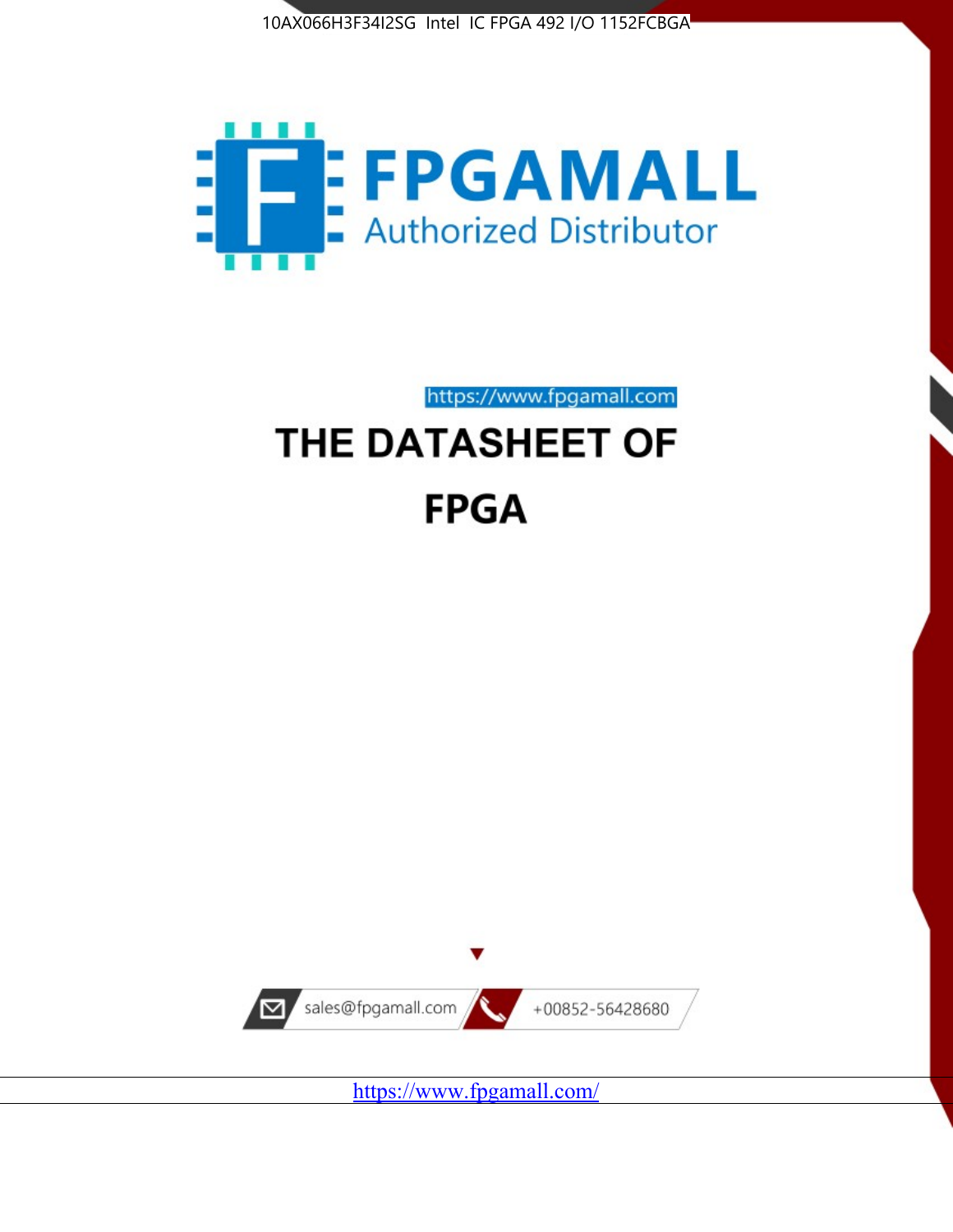10AX066H3F34I2SG Intel IC FPGA 492 I/O 1152FCBGA



# **Intel® Arria® 10 Device Overview**



**A10-OVERVIEW | 2018.12.06** Latest document on the web: **[PDF](https://www.intel.com/content/dam/www/programmable/us/en/pdfs/literature/hb/arria-10/a10_overview.pdf)** | **[HTML](https://www.intel.com/content/www/us/en/programmable/documentation/sam1403480274650.html)**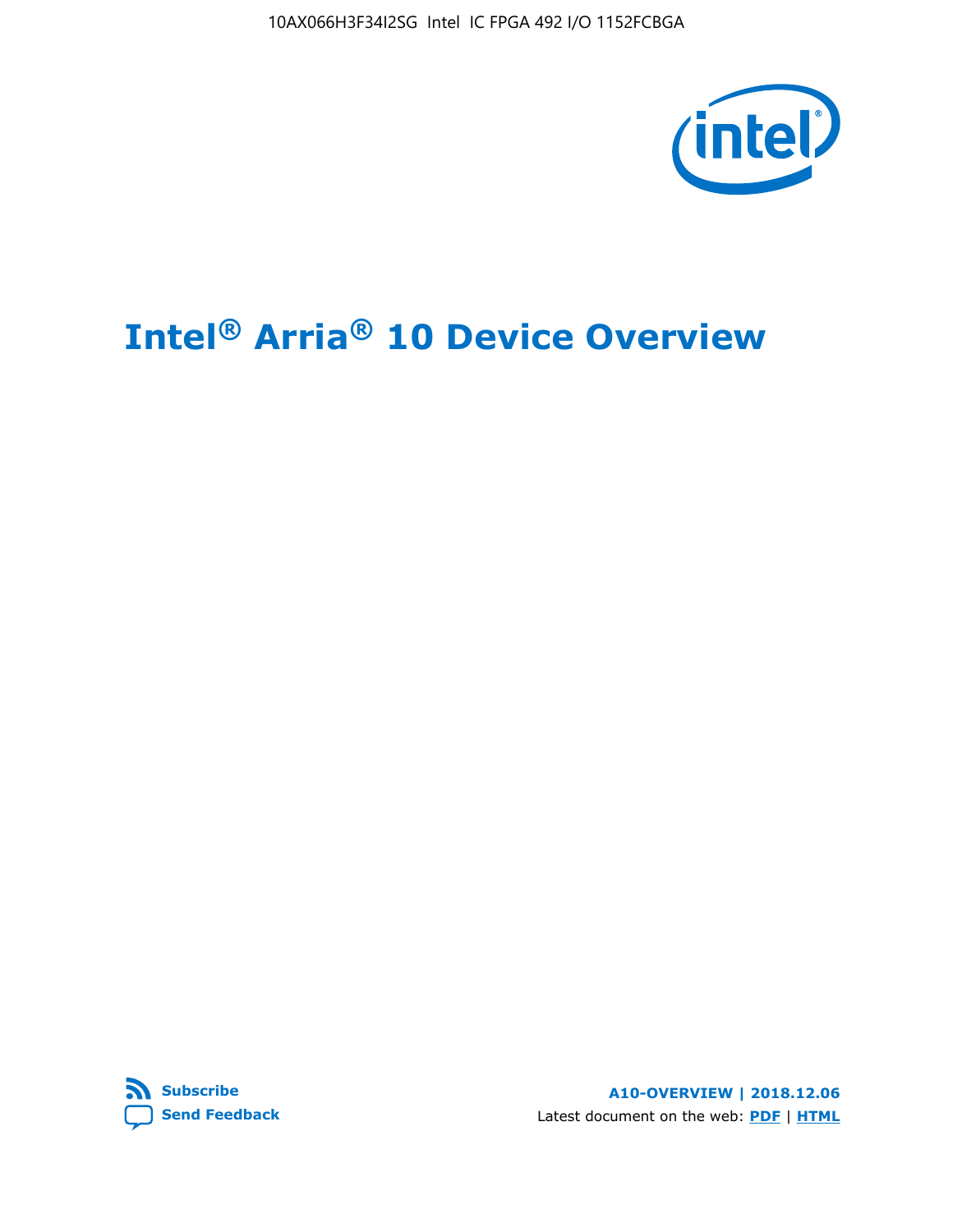

**Contents** 

# **Contents**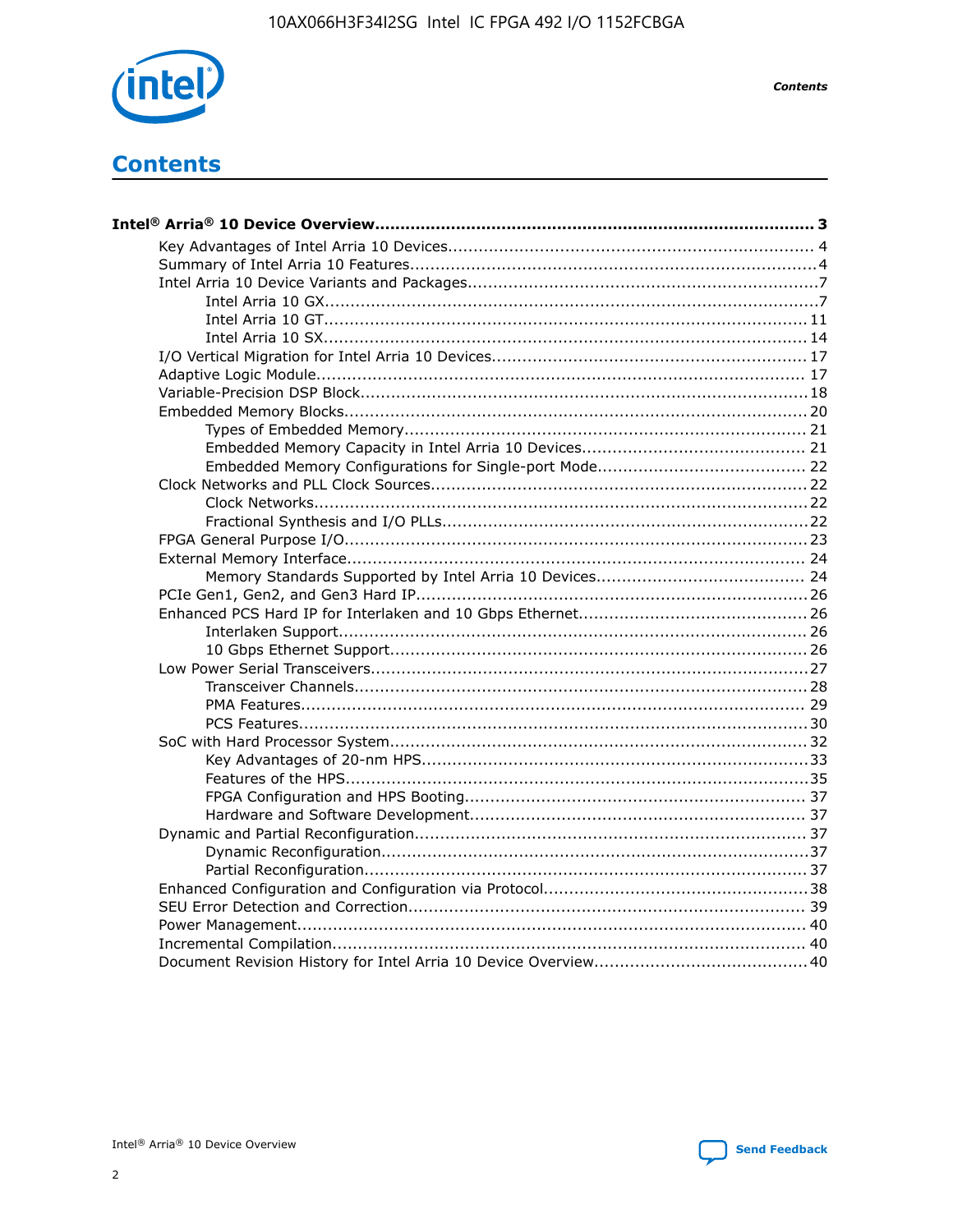**A10-OVERVIEW | 2018.12.06**

**[Send Feedback](mailto:FPGAtechdocfeedback@intel.com?subject=Feedback%20on%20Intel%20Arria%2010%20Device%20Overview%20(A10-OVERVIEW%202018.12.06)&body=We%20appreciate%20your%20feedback.%20In%20your%20comments,%20also%20specify%20the%20page%20number%20or%20paragraph.%20Thank%20you.)**



# **Intel® Arria® 10 Device Overview**

The Intel<sup>®</sup> Arria<sup>®</sup> 10 device family consists of high-performance and power-efficient 20 nm mid-range FPGAs and SoCs.

Intel Arria 10 device family delivers:

- Higher performance than the previous generation of mid-range and high-end FPGAs.
- Power efficiency attained through a comprehensive set of power-saving technologies.

The Intel Arria 10 devices are ideal for high performance, power-sensitive, midrange applications in diverse markets.

| <b>Market</b>         | <b>Applications</b>                                                                                               |
|-----------------------|-------------------------------------------------------------------------------------------------------------------|
| Wireless              | Channel and switch cards in remote radio heads<br>٠<br>Mobile backhaul<br>٠                                       |
| Wireline              | 40G/100G muxponders and transponders<br>٠<br>100G line cards<br>٠<br><b>Bridging</b><br>٠<br>Aggregation<br>٠     |
| <b>Broadcast</b>      | Studio switches<br>٠<br>Servers and transport<br>٠<br>Videoconferencing<br>٠<br>Professional audio and video<br>٠ |
| Computing and Storage | Flash cache<br>٠<br>Cloud computing servers<br>٠<br>Server acceleration<br>٠                                      |
| Medical               | Diagnostic scanners<br>٠<br>Diagnostic imaging<br>٠                                                               |
| Military              | Missile guidance and control<br>٠<br>Radar<br>٠<br>Electronic warfare<br>٠<br>Secure communications<br>٠          |

#### **Table 1. Sample Markets and Ideal Applications for Intel Arria 10 Devices**

#### **Related Information**

- [Intel Arria 10 Device Handbook: Known Issues](http://www.altera.com/support/kdb/solutions/rd07302013_646.html) Lists the planned updates to the *Intel Arria 10 Device Handbook* chapters.
- [Intel Arria 10 GX/GT Device Errata and Design Recommendations](https://www.intel.com/content/www/us/en/programmable/documentation/agz1493851706374.html#yqz1494433888646)
- [Intel Arria 10 SX Device Errata and Design Recommendations](https://www.intel.com/content/www/us/en/programmable/documentation/cru1462832385668.html#cru1462832558642)

Intel Corporation. All rights reserved. Intel, the Intel logo, Altera, Arria, Cyclone, Enpirion, MAX, Nios, Quartus and Stratix words and logos are trademarks of Intel Corporation or its subsidiaries in the U.S. and/or other countries. Intel warrants performance of its FPGA and semiconductor products to current specifications in accordance with Intel's standard warranty, but reserves the right to make changes to any products and services at any time without notice. Intel assumes no responsibility or liability arising out of the application or use of any information, product, or service described herein except as expressly agreed to in writing by Intel. Intel customers are advised to obtain the latest version of device specifications before relying on any published information and before placing orders for products or services. \*Other names and brands may be claimed as the property of others.

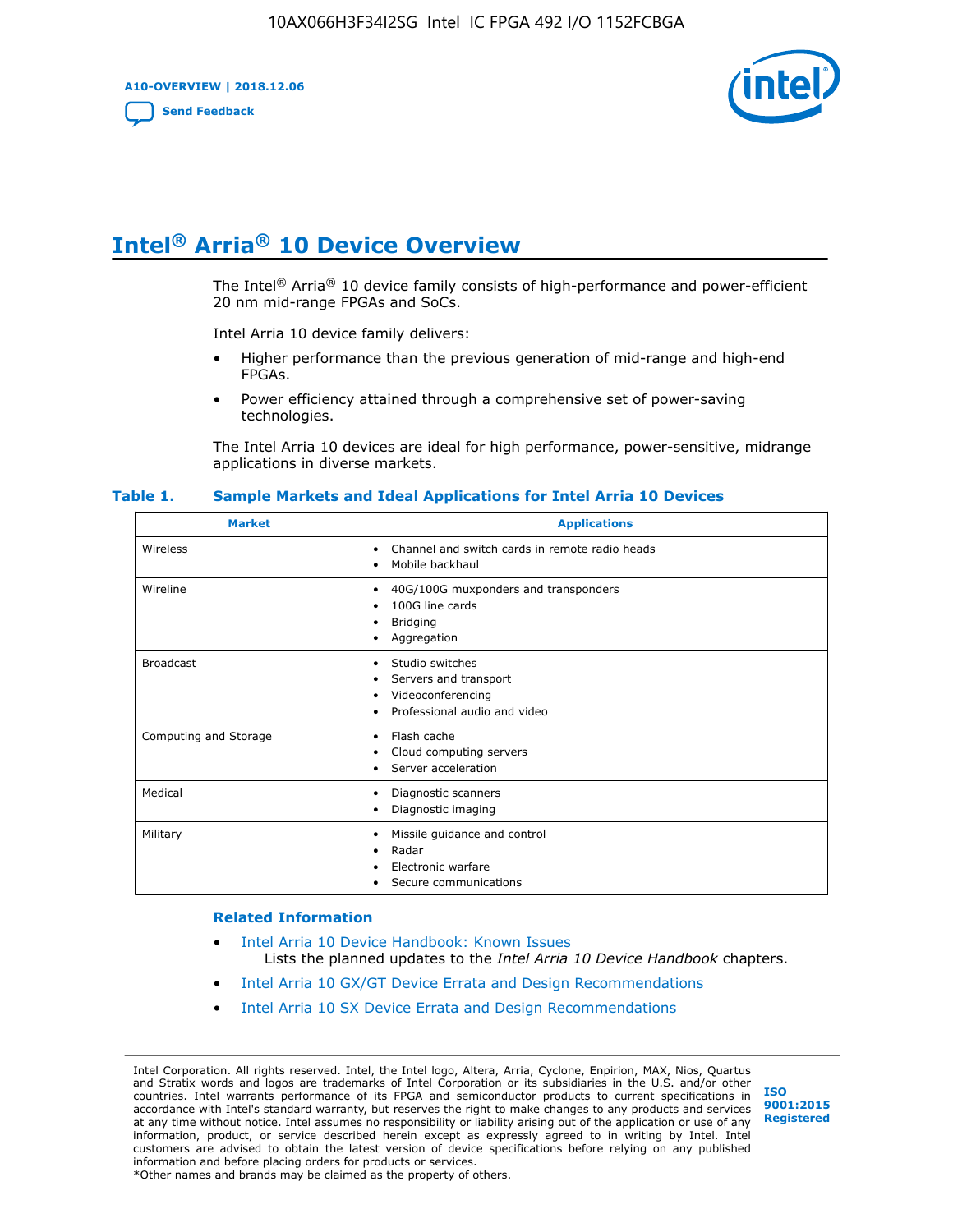

# **Key Advantages of Intel Arria 10 Devices**

## **Table 2. Key Advantages of the Intel Arria 10 Device Family**

| <b>Advantage</b>                                                                                          | <b>Supporting Feature</b>                                                                                                                                                                                                                                                                                                |  |  |  |  |  |  |
|-----------------------------------------------------------------------------------------------------------|--------------------------------------------------------------------------------------------------------------------------------------------------------------------------------------------------------------------------------------------------------------------------------------------------------------------------|--|--|--|--|--|--|
| Enhanced core architecture                                                                                | Built on TSMC's 20 nm process technology<br>٠<br>60% higher performance than the previous generation of mid-range FPGAs<br>٠<br>15% higher performance than the fastest previous-generation FPGA<br>٠                                                                                                                    |  |  |  |  |  |  |
| High-bandwidth integrated<br>transceivers                                                                 | Short-reach rates up to 25.8 Gigabits per second (Gbps)<br>٠<br>Backplane capability up to 12.5 Gbps<br>٠<br>Integrated 10GBASE-KR and 40GBASE-KR4 Forward Error Correction (FEC)<br>٠                                                                                                                                   |  |  |  |  |  |  |
| Improved logic integration and<br>hard IP blocks                                                          | 8-input adaptive logic module (ALM)<br>٠<br>Up to 65.6 megabits (Mb) of embedded memory<br>٠<br>Variable-precision digital signal processing (DSP) blocks<br>Fractional synthesis phase-locked loops (PLLs)<br>Hard PCI Express Gen3 IP blocks<br>Hard memory controllers and PHY up to 2,400 Megabits per second (Mbps) |  |  |  |  |  |  |
| Second generation hard<br>processor system (HPS) with<br>integrated ARM* Cortex*-A9*<br>MPCore* processor | Tight integration of a dual-core ARM Cortex-A9 MPCore processor, hard IP, and an<br>٠<br>FPGA in a single Intel Arria 10 system-on-a-chip (SoC)<br>Supports over 128 Gbps peak bandwidth with integrated data coherency between<br>$\bullet$<br>the processor and the FPGA fabric                                        |  |  |  |  |  |  |
| Advanced power savings                                                                                    | Comprehensive set of advanced power saving features<br>٠<br>Power-optimized MultiTrack routing and core architecture<br>٠<br>Up to 40% lower power compared to previous generation of mid-range FPGAs<br>٠<br>Up to 60% lower power compared to previous generation of high-end FPGAs                                    |  |  |  |  |  |  |

# **Summary of Intel Arria 10 Features**

## **Table 3. Summary of Features for Intel Arria 10 Devices**

| <b>Feature</b>                  | <b>Description</b>                                                                                                                                                                                                                                                                                                                                                                                 |
|---------------------------------|----------------------------------------------------------------------------------------------------------------------------------------------------------------------------------------------------------------------------------------------------------------------------------------------------------------------------------------------------------------------------------------------------|
| Technology                      | TSMC's 20-nm SoC process technology<br>Allows operation at a lower $V_{\text{CC}}$ level of 0.82 V instead of the 0.9 V standard $V_{\text{CC}}$ core voltage                                                                                                                                                                                                                                      |
| Packaging                       | 1.0 mm ball-pitch Fineline BGA packaging<br>٠<br>0.8 mm ball-pitch Ultra Fineline BGA packaging<br>Multiple devices with identical package footprints for seamless migration between different<br><b>FPGA</b> densities<br>Devices with compatible package footprints allow migration to next generation high-end<br>Stratix $@10$ devices<br>RoHS, leaded $(1)$ , and lead-free (Pb-free) options |
| High-performance<br>FPGA fabric | Enhanced 8-input ALM with four registers<br>Improved multi-track routing architecture to reduce congestion and improve compilation time<br>Hierarchical core clocking architecture<br>Fine-grained partial reconfiguration                                                                                                                                                                         |
| Internal memory<br>blocks       | M20K-20-Kb memory blocks with hard error correction code (ECC)<br>Memory logic array block (MLAB)-640-bit memory                                                                                                                                                                                                                                                                                   |
|                                 | continued                                                                                                                                                                                                                                                                                                                                                                                          |



<sup>(1)</sup> Contact Intel for availability.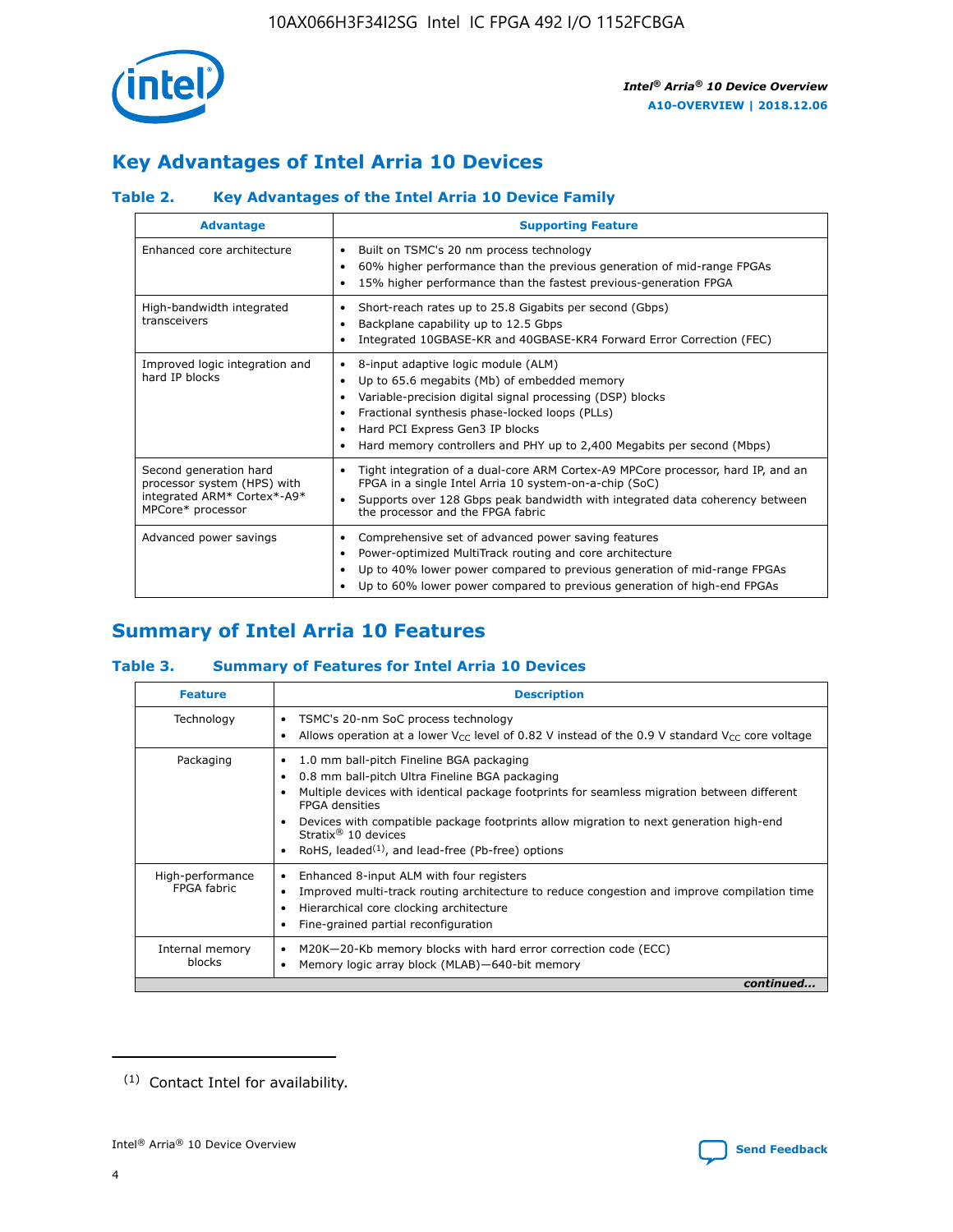r



| <b>Feature</b>                         |                                                                                                                | <b>Description</b>                                                                                                                                                                                                                                                                                                                                                                                                                                                                                                                                                                                                                                                                                                                                                                                                                                               |  |  |  |  |  |  |
|----------------------------------------|----------------------------------------------------------------------------------------------------------------|------------------------------------------------------------------------------------------------------------------------------------------------------------------------------------------------------------------------------------------------------------------------------------------------------------------------------------------------------------------------------------------------------------------------------------------------------------------------------------------------------------------------------------------------------------------------------------------------------------------------------------------------------------------------------------------------------------------------------------------------------------------------------------------------------------------------------------------------------------------|--|--|--|--|--|--|
| Embedded Hard IP<br>blocks             | Variable-precision DSP                                                                                         | Native support for signal processing precision levels from $18 \times 19$ to<br>$\bullet$<br>54 x 54<br>Native support for 27 x 27 multiplier mode<br>$\bullet$<br>64-bit accumulator and cascade for systolic finite impulse responses<br>(FIRs)<br>Internal coefficient memory banks<br>$\bullet$<br>Preadder/subtractor for improved efficiency<br>Additional pipeline register to increase performance and reduce<br>power<br>Supports floating point arithmetic:<br>- Perform multiplication, addition, subtraction, multiply-add,<br>multiply-subtract, and complex multiplication.<br>- Supports multiplication with accumulation capability, cascade<br>summation, and cascade subtraction capability.<br>- Dynamic accumulator reset control.<br>- Support direct vector dot and complex multiplication chaining<br>multiply floating point DSP blocks. |  |  |  |  |  |  |
|                                        | Memory controller                                                                                              | DDR4, DDR3, and DDR3L                                                                                                                                                                                                                                                                                                                                                                                                                                                                                                                                                                                                                                                                                                                                                                                                                                            |  |  |  |  |  |  |
|                                        | PCI Express*                                                                                                   | PCI Express (PCIe*) Gen3 (x1, x2, x4, or x8), Gen2 (x1, x2, x4, or x8)<br>and Gen1 (x1, x2, x4, or x8) hard IP with complete protocol stack,<br>endpoint, and root port                                                                                                                                                                                                                                                                                                                                                                                                                                                                                                                                                                                                                                                                                          |  |  |  |  |  |  |
|                                        | Transceiver I/O                                                                                                | 10GBASE-KR/40GBASE-KR4 Forward Error Correction (FEC)<br>PCS hard IPs that support:<br>- 10-Gbps Ethernet (10GbE)<br>- PCIe PIPE interface<br>- Interlaken<br>- Gbps Ethernet (GbE)<br>- Common Public Radio Interface (CPRI) with deterministic latency<br>support<br>- Gigabit-capable passive optical network (GPON) with fast lock-<br>time support<br>13.5G JESD204b<br>$\bullet$<br>8B/10B, 64B/66B, 64B/67B encoders and decoders<br>Custom mode support for proprietary protocols                                                                                                                                                                                                                                                                                                                                                                        |  |  |  |  |  |  |
| Core clock networks                    | $\bullet$                                                                                                      | Up to 800 MHz fabric clocking, depending on the application:<br>- 667 MHz external memory interface clocking with 2,400 Mbps DDR4 interface<br>- 800 MHz LVDS interface clocking with 1,600 Mbps LVDS interface<br>Global, regional, and peripheral clock networks<br>Clock networks that are not used can be gated to reduce dynamic power                                                                                                                                                                                                                                                                                                                                                                                                                                                                                                                      |  |  |  |  |  |  |
| Phase-locked loops<br>(PLLs)           | High-resolution fractional synthesis PLLs:<br>$\bullet$<br>Integer PLLs:<br>- Adjacent to general purpose I/Os | - Precision clock synthesis, clock delay compensation, and zero delay buffering (ZDB)<br>- Support integer mode and fractional mode<br>- Fractional mode support with third-order delta-sigma modulation<br>- Support external memory and LVDS interfaces                                                                                                                                                                                                                                                                                                                                                                                                                                                                                                                                                                                                        |  |  |  |  |  |  |
| FPGA General-purpose<br>$I/Os$ (GPIOs) | On-chip termination (OCT)<br>٠<br>$\bullet$                                                                    | 1.6 Gbps LVDS-every pair can be configured as receiver or transmitter                                                                                                                                                                                                                                                                                                                                                                                                                                                                                                                                                                                                                                                                                                                                                                                            |  |  |  |  |  |  |
| <b>External Memory</b><br>Interface    | $\bullet$                                                                                                      | 1.2 V to 3.0 V single-ended LVTTL/LVCMOS interfacing<br>Hard memory controller- DDR4, DDR3, and DDR3L support<br>$-$ DDR4-speeds up to 1,200 MHz/2,400 Mbps<br>- DDR3-speeds up to 1,067 MHz/2,133 Mbps<br>Soft memory controller—provides support for RLDRAM $3^{(2)}$ , QDR IV $^{(2)}$ , and QDR II+<br>continued                                                                                                                                                                                                                                                                                                                                                                                                                                                                                                                                             |  |  |  |  |  |  |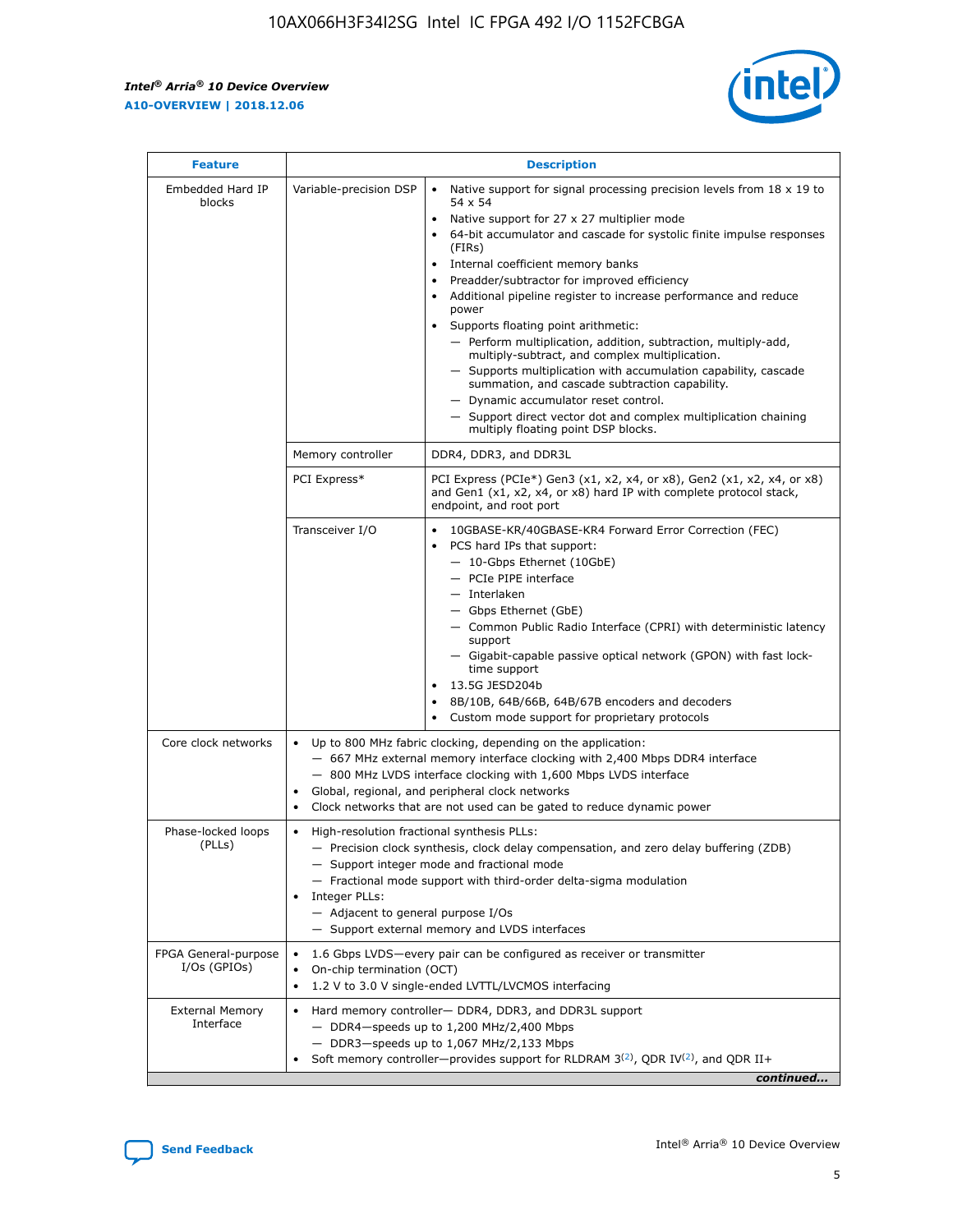

| <b>Feature</b>                                    | <b>Description</b>                                                                                                                                                                                                                                                                                                                                                                                                                                                                                                                                                                                                                                        |
|---------------------------------------------------|-----------------------------------------------------------------------------------------------------------------------------------------------------------------------------------------------------------------------------------------------------------------------------------------------------------------------------------------------------------------------------------------------------------------------------------------------------------------------------------------------------------------------------------------------------------------------------------------------------------------------------------------------------------|
| Low-power serial<br>transceivers                  | • Continuous operating range:<br>- Intel Arria 10 GX-1 Gbps to 17.4 Gbps<br>- Intel Arria 10 GT-1 Gbps to 25.8 Gbps<br>Backplane support:<br>$-$ Intel Arria 10 GX-up to 12.5<br>$-$ Intel Arria 10 GT-up to 12.5<br>Extended range down to 125 Mbps with oversampling<br>ATX transmit PLLs with user-configurable fractional synthesis capability<br>• Electronic Dispersion Compensation (EDC) support for XFP, SFP+, QSFP, and CFP optical<br>module<br>Adaptive linear and decision feedback equalization<br>$\bullet$<br>Transmitter pre-emphasis and de-emphasis<br>$\bullet$<br>Dynamic partial reconfiguration of individual transceiver channels |
| <b>HPS</b><br>(Intel Arria 10 SX<br>devices only) | Processor and system<br>Dual-core ARM Cortex-A9 MPCore processor-1.2 GHz CPU with<br>$\bullet$<br>1.5 GHz overdrive capability<br>256 KB on-chip RAM and 64 KB on-chip ROM<br>$\bullet$<br>System peripherals—general-purpose timers, watchdog timers, direct<br>memory access (DMA) controller, FPGA configuration manager, and<br>clock and reset managers<br>• Security features—anti-tamper, secure boot, Advanced Encryption<br>Standard (AES) and authentication (SHA)<br>ARM CoreSight* JTAG debug access port, trace port, and on-chip<br>$\bullet$<br>trace storage                                                                              |
|                                                   | <b>External interfaces</b><br>Hard memory interface—Hard memory controller (2,400 Mbps DDR4,<br>$\bullet$<br>and 2,133 Mbps DDR3), Quad serial peripheral interface (QSPI) flash<br>controller, NAND flash controller, direct memory access (DMA)<br>controller, Secure Digital/MultiMediaCard (SD/MMC) controller<br>Communication interface-10/100/1000 Ethernet media access<br>$\bullet$<br>control (MAC), USB On-The-GO (OTG) controllers, I <sup>2</sup> C controllers,<br>UART 16550, serial peripheral interface (SPI), and up to 62<br>HPS GPIO interfaces (48 direct-share I/Os)                                                                |
|                                                   | High-performance ARM AMBA* AXI bus bridges that support<br>Interconnects to core<br>$\bullet$<br>simultaneous read and write<br>HPS-FPGA bridges—include the FPGA-to-HPS, HPS-to-FPGA, and<br>$\bullet$<br>lightweight HPS-to-FPGA bridges that allow the FPGA fabric to issue<br>transactions to slaves in the HPS, and vice versa<br>Configuration bridge that allows HPS configuration manager to<br>configure the core logic via dedicated 32-bit configuration port<br>FPGA-to-HPS SDRAM controller bridge-provides configuration<br>interfaces for the multiport front end (MPFE) of the HPS SDRAM<br>controller                                    |
| Configuration                                     | Tamper protection—comprehensive design protection to protect your valuable IP investments<br>Enhanced 256-bit advanced encryption standard (AES) design security with authentication<br>٠<br>Configuration via protocol (CvP) using PCIe Gen1, Gen2, or Gen3<br>continued                                                                                                                                                                                                                                                                                                                                                                                 |

<sup>(2)</sup> Intel Arria 10 devices support this external memory interface using hard PHY with soft memory controller.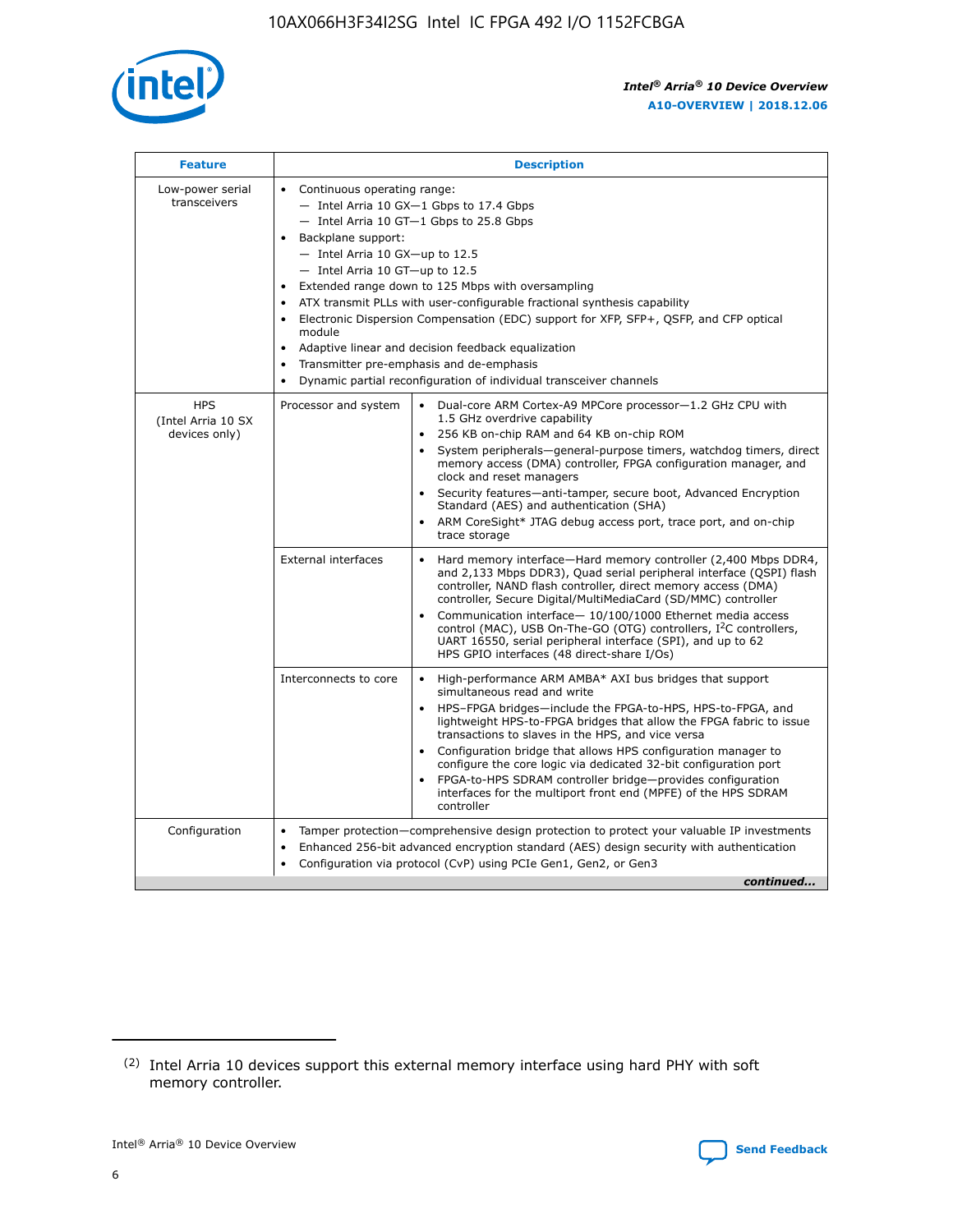

| <b>Feature</b>     | <b>Description</b>                                                                                                                                                                                               |
|--------------------|------------------------------------------------------------------------------------------------------------------------------------------------------------------------------------------------------------------|
|                    | Dynamic reconfiguration of the transceivers and PLLs<br>Fine-grained partial reconfiguration of the core fabric<br>Active Serial x4 Interface<br>$\bullet$                                                       |
| Power management   | SmartVID<br>Low static power device options<br>Programmable Power Technology<br>Intel Quartus <sup>®</sup> Prime integrated power analysis                                                                       |
| Software and tools | Intel Quartus Prime design suite<br>Transceiver toolkit<br>Platform Designer system integration tool<br>DSP Builder for Intel FPGAs<br>OpenCL <sup>™</sup> support<br>Intel SoC FPGA Embedded Design Suite (EDS) |

## **Related Information**

[Intel Arria 10 Transceiver PHY Overview](https://www.intel.com/content/www/us/en/programmable/documentation/nik1398707230472.html#nik1398706768037) Provides details on Intel Arria 10 transceivers.

# **Intel Arria 10 Device Variants and Packages**

#### **Table 4. Device Variants for the Intel Arria 10 Device Family**

| <b>Variant</b>    | <b>Description</b>                                                                                                                                                                                                     |
|-------------------|------------------------------------------------------------------------------------------------------------------------------------------------------------------------------------------------------------------------|
| Intel Arria 10 GX | FPGA featuring 17.4 Gbps transceivers for short reach applications with 12.5 backplane driving<br>capability.                                                                                                          |
| Intel Arria 10 GT | FPGA featuring:<br>17.4 Gbps transceivers for short reach applications with 12.5 backplane driving capability.<br>25.8 Gbps transceivers for supporting CAUI-4 and CEI-25G applications with CFP2 and CFP4<br>modules. |
| Intel Arria 10 SX | SoC integrating ARM-based HPS and FPGA featuring 17.4 Gbps transceivers for short reach<br>applications with 12.5 backplane driving capability.                                                                        |

## **Intel Arria 10 GX**

This section provides the available options, maximum resource counts, and package plan for the Intel Arria 10 GX devices.

The information in this section is correct at the time of publication. For the latest information and to get more details, refer to the Intel FPGA Product Selector.

#### **Related Information**

#### [Intel FPGA Product Selector](http://www.altera.com/products/selector/psg-selector.html) Provides the latest information on Intel products.

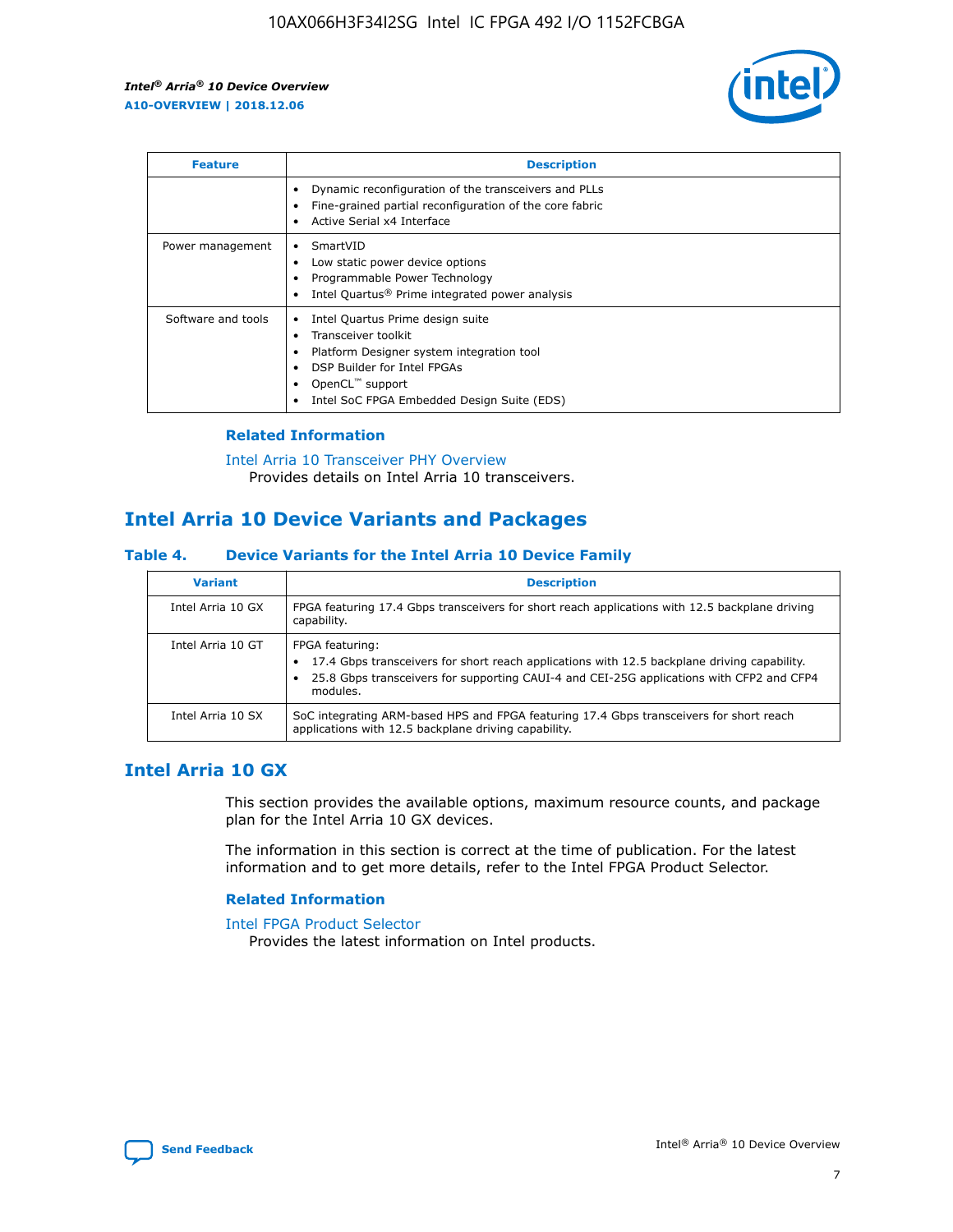

## **Available Options**





#### **Related Information**

[Transceiver Performance for Intel Arria 10 GX/SX Devices](https://www.intel.com/content/www/us/en/programmable/documentation/mcn1413182292568.html#mcn1413213965502) Provides more information about the transceiver speed grade.

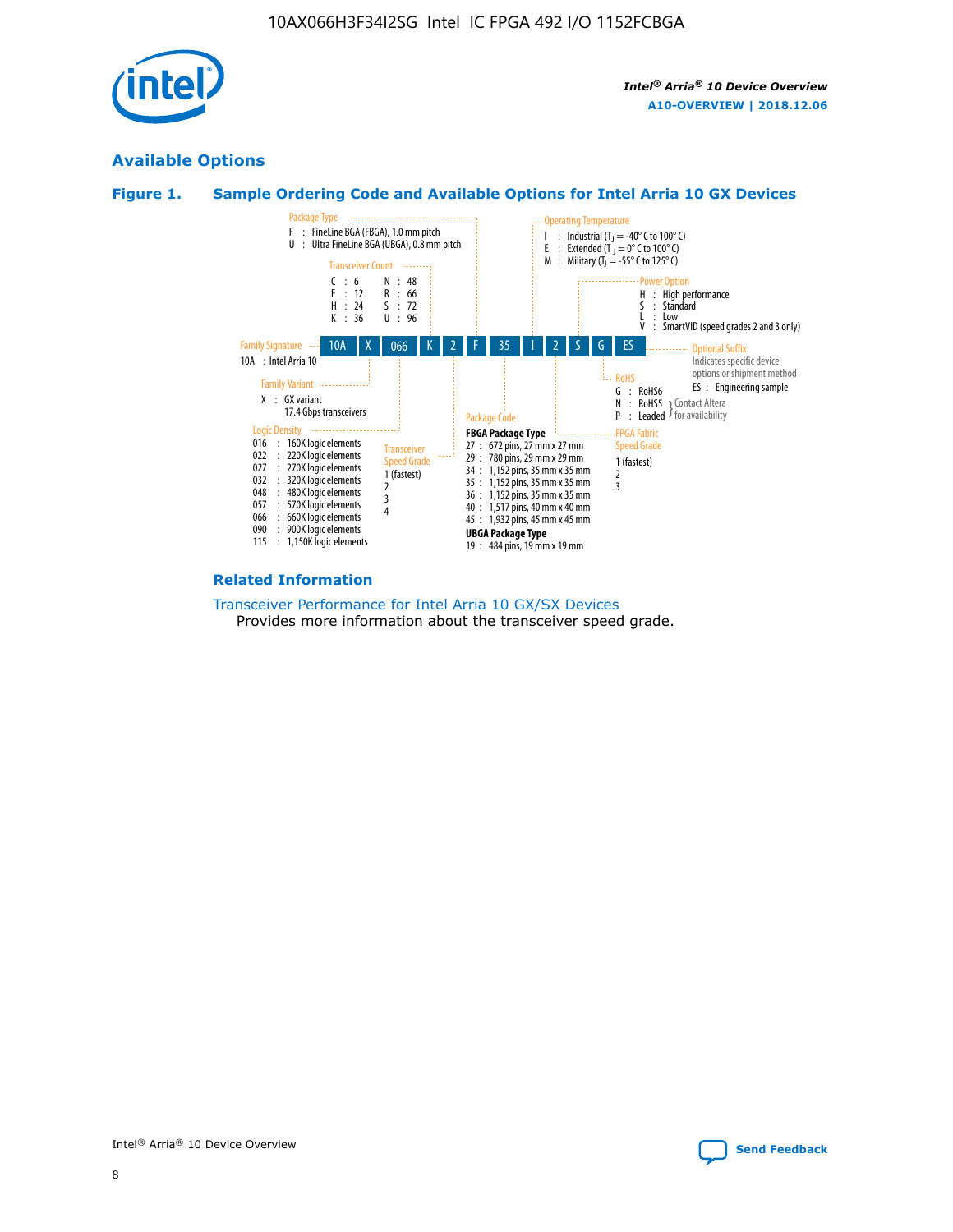

## **Maximum Resources**

#### **Table 5. Maximum Resource Counts for Intel Arria 10 GX Devices (GX 160, GX 220, GX 270, GX 320, and GX 480)**

| <b>Resource</b>         |                              | <b>Product Line</b> |                                                 |                |                |                |  |  |
|-------------------------|------------------------------|---------------------|-------------------------------------------------|----------------|----------------|----------------|--|--|
|                         |                              | <b>GX 160</b>       | <b>GX 220</b><br><b>GX 270</b><br><b>GX 320</b> |                |                | <b>GX 480</b>  |  |  |
| Logic Elements (LE) (K) |                              | 160                 | 220                                             | 270            | 320            | 480            |  |  |
| <b>ALM</b>              |                              | 61,510              | 80,330                                          | 101,620        | 119,900        | 183,590        |  |  |
| Register                |                              | 246,040             | 321,320                                         | 406,480        | 479,600        | 734,360        |  |  |
| Memory (Kb)             | M <sub>20</sub> K            | 8,800               | 11,740                                          | 15,000         | 17,820         | 28,620         |  |  |
|                         | <b>MLAB</b>                  | 1,050               | 1,690                                           | 2,452          | 2,727          | 4,164          |  |  |
|                         | Variable-precision DSP Block |                     | 192                                             | 830<br>985     |                | 1,368          |  |  |
| 18 x 19 Multiplier      |                              | 312                 | 384                                             | 1,970<br>1,660 |                | 2,736          |  |  |
| PLL                     | Fractional<br>Synthesis      | 6                   | 6                                               | 8              | 8              | 12             |  |  |
|                         | I/O                          | 6                   | 6                                               | 8              | 8              | 12             |  |  |
| 17.4 Gbps Transceiver   |                              | 12                  | 12                                              | 24             | 24             | 36             |  |  |
| GPIO <sup>(3)</sup>     |                              | 288                 | 288                                             | 384            | 384            | 492            |  |  |
| LVDS Pair $(4)$         |                              | 120                 | 120                                             | 168            | 168            | 222            |  |  |
| PCIe Hard IP Block      |                              | 1                   | 1                                               | 2              | $\overline{2}$ | $\overline{2}$ |  |  |
| Hard Memory Controller  |                              | 6                   | 6                                               | 8              | 8              | 12             |  |  |

<sup>(4)</sup> Each LVDS I/O pair can be used as differential input or output.



<sup>(3)</sup> The number of GPIOs does not include transceiver I/Os. In the Intel Quartus Prime software, the number of user I/Os includes transceiver I/Os.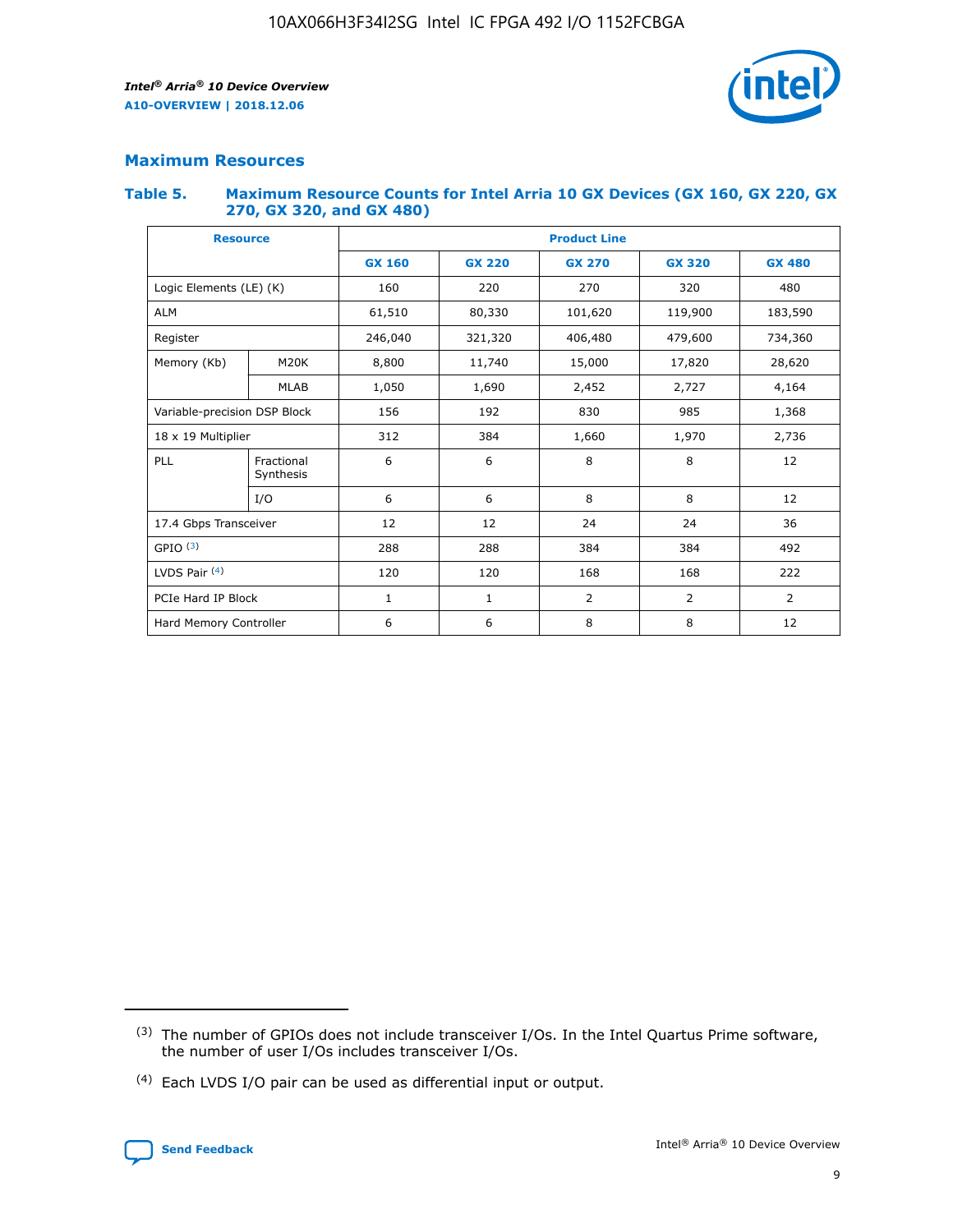

## **Table 6. Maximum Resource Counts for Intel Arria 10 GX Devices (GX 570, GX 660, GX 900, and GX 1150)**

|                              | <b>Resource</b>         | <b>Product Line</b> |                |                |                |  |  |  |
|------------------------------|-------------------------|---------------------|----------------|----------------|----------------|--|--|--|
|                              |                         | <b>GX 570</b>       | <b>GX 660</b>  |                | <b>GX 1150</b> |  |  |  |
| Logic Elements (LE) (K)      |                         | 570                 | 660            | 900            | 1,150          |  |  |  |
| <b>ALM</b>                   |                         | 217,080             | 251,680        | 339,620        | 427,200        |  |  |  |
| Register                     |                         | 868,320             | 1,006,720      | 1,358,480      | 1,708,800      |  |  |  |
| Memory (Kb)                  | <b>M20K</b>             | 36,000              | 42,620         | 48,460         | 54,260         |  |  |  |
|                              | <b>MLAB</b>             | 5,096               | 5,788          | 9,386          | 12,984         |  |  |  |
| Variable-precision DSP Block |                         | 1,523               | 1,687          | 1,518          | 1,518          |  |  |  |
| $18 \times 19$ Multiplier    |                         | 3,046               | 3,374          | 3,036          | 3,036          |  |  |  |
| PLL                          | Fractional<br>Synthesis | 16                  | 16             | 32             | 32             |  |  |  |
|                              | I/O                     | 16                  | 16             | 16             | 16             |  |  |  |
| 17.4 Gbps Transceiver        |                         | 48                  | 96<br>48       |                | 96             |  |  |  |
| GPIO <sup>(3)</sup>          |                         | 696                 | 696            | 768            | 768            |  |  |  |
| LVDS Pair $(4)$              |                         | 324                 | 324<br>384     |                | 384            |  |  |  |
| PCIe Hard IP Block           |                         | $\overline{2}$      | $\overline{2}$ | $\overline{4}$ | $\overline{4}$ |  |  |  |
| Hard Memory Controller       |                         | 16                  | 16             | 16             | 16             |  |  |  |

## **Package Plan**

## **Table 7. Package Plan for Intel Arria 10 GX Devices (U19, F27, and F29)**

Refer to I/O and High Speed I/O in Intel Arria 10 Devices chapter for the number of 3 V I/O, LVDS I/O, and LVDS channels in each device package.

| <b>Product Line</b> | <b>U19</b><br>$(19 \text{ mm} \times 19 \text{ mm})$<br>484-pin UBGA) |          |             |         | <b>F27</b><br>(27 mm × 27 mm,<br>672-pin FBGA) |             | <b>F29</b><br>(29 mm × 29 mm,<br>780-pin FBGA) |          |             |  |
|---------------------|-----------------------------------------------------------------------|----------|-------------|---------|------------------------------------------------|-------------|------------------------------------------------|----------|-------------|--|
|                     | 3 V I/O                                                               | LVDS I/O | <b>XCVR</b> | 3 V I/O | LVDS I/O                                       | <b>XCVR</b> | 3 V I/O                                        | LVDS I/O | <b>XCVR</b> |  |
| GX 160              | 48                                                                    | 192      | 6           | 48      | 192                                            | 12          | 48                                             | 240      | 12          |  |
| GX 220              | 48                                                                    | 192      | 6           | 48      | 192                                            | 12          | 48                                             | 240      | 12          |  |
| GX 270              |                                                                       |          |             | 48      | 192                                            | 12          | 48                                             | 312      | 12          |  |
| GX 320              |                                                                       |          |             | 48      | 192                                            | 12          | 48                                             | 312      | 12          |  |
| GX 480              |                                                                       |          |             |         |                                                |             | 48                                             | 312      | 12          |  |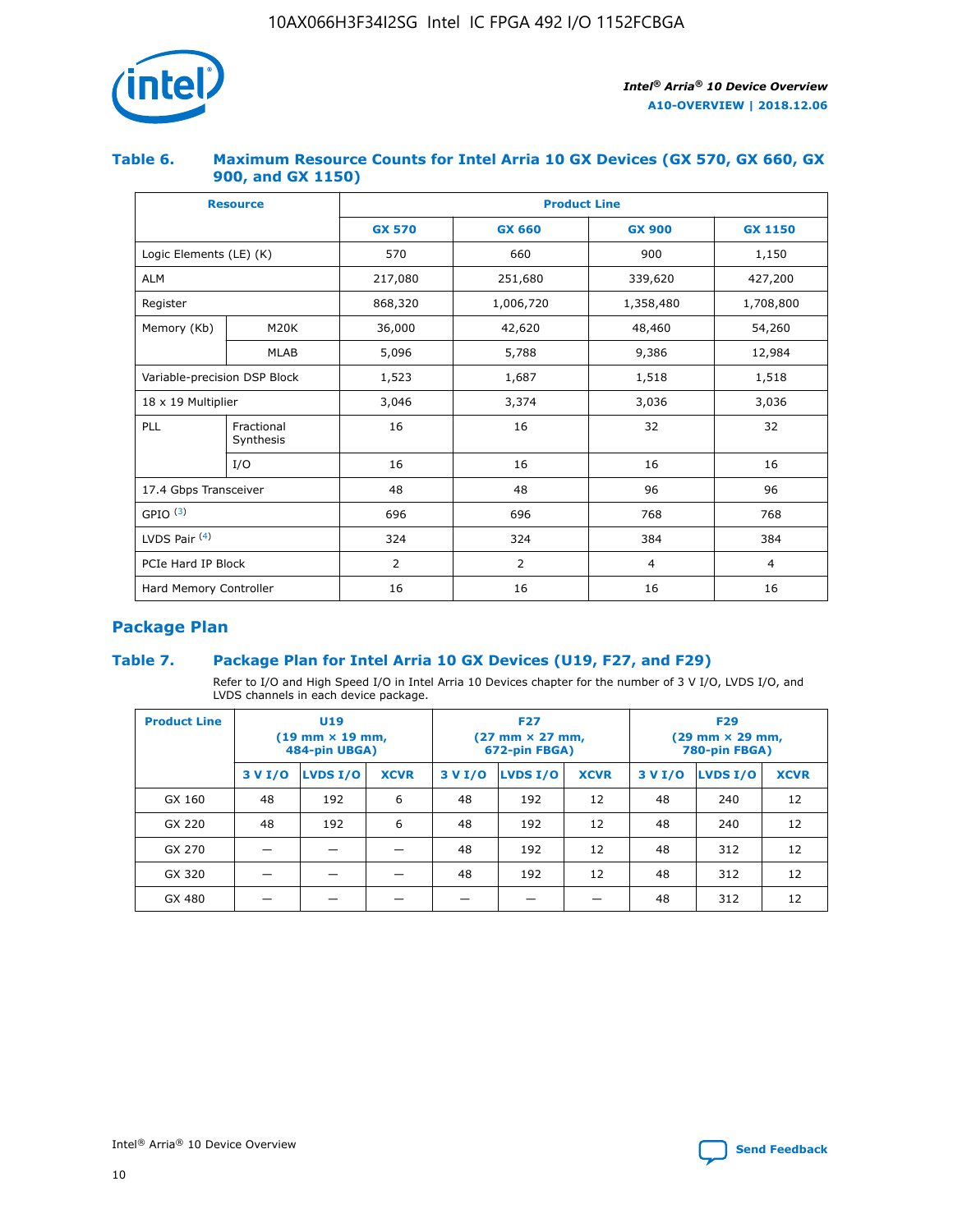



#### **Table 8. Package Plan for Intel Arria 10 GX Devices (F34, F35, NF40, and KF40)**

Refer to I/O and High Speed I/O in Intel Arria 10 Devices chapter for the number of 3 V I/O, LVDS I/O, and LVDS channels in each device package.

| <b>Product Line</b> | <b>F34</b><br>$(35 \text{ mm} \times 35 \text{ mm})$<br><b>1152-pin FBGA)</b> |                    | <b>F35</b><br>$(35 \text{ mm} \times 35 \text{ mm})$<br><b>1152-pin FBGA)</b> |           | <b>KF40</b><br>$(40$ mm $\times$ 40 mm,<br><b>1517-pin FBGA)</b> |             |           | <b>NF40</b><br>$(40 \text{ mm} \times 40 \text{ mm})$<br>1517-pin FBGA) |             |           |                    |             |
|---------------------|-------------------------------------------------------------------------------|--------------------|-------------------------------------------------------------------------------|-----------|------------------------------------------------------------------|-------------|-----------|-------------------------------------------------------------------------|-------------|-----------|--------------------|-------------|
|                     | 3V<br>I/O                                                                     | <b>LVDS</b><br>I/O | <b>XCVR</b>                                                                   | 3V<br>I/O | <b>LVDS</b><br>I/O                                               | <b>XCVR</b> | 3V<br>I/O | <b>LVDS</b><br>I/O                                                      | <b>XCVR</b> | 3V<br>I/O | <b>LVDS</b><br>I/O | <b>XCVR</b> |
| GX 270              | 48                                                                            | 336                | 24                                                                            | 48        | 336                                                              | 24          |           |                                                                         |             |           |                    |             |
| GX 320              | 48                                                                            | 336                | 24                                                                            | 48        | 336                                                              | 24          |           |                                                                         |             |           |                    |             |
| GX 480              | 48                                                                            | 444                | 24                                                                            | 48        | 348                                                              | 36          |           |                                                                         |             |           |                    |             |
| GX 570              | 48                                                                            | 444                | 24                                                                            | 48        | 348                                                              | 36          | 96        | 600                                                                     | 36          | 48        | 540                | 48          |
| GX 660              | 48                                                                            | 444                | 24                                                                            | 48        | 348                                                              | 36          | 96        | 600                                                                     | 36          | 48        | 540                | 48          |
| GX 900              |                                                                               | 504                | 24                                                                            | —         |                                                                  | -           |           |                                                                         |             |           | 600                | 48          |
| GX 1150             |                                                                               | 504                | 24                                                                            |           |                                                                  |             |           |                                                                         |             |           | 600                | 48          |

#### **Table 9. Package Plan for Intel Arria 10 GX Devices (RF40, NF45, SF45, and UF45)**

Refer to I/O and High Speed I/O in Intel Arria 10 Devices chapter for the number of 3 V I/O, LVDS I/O, and LVDS channels in each device package.

| <b>Product Line</b> | <b>RF40</b><br>$(40$ mm $\times$ 40 mm,<br>1517-pin FBGA) |                    | <b>NF45</b><br>$(45 \text{ mm} \times 45 \text{ mm})$<br><b>1932-pin FBGA)</b> |            |                    | <b>SF45</b><br>$(45 \text{ mm} \times 45 \text{ mm})$<br><b>1932-pin FBGA)</b> |            |                    | <b>UF45</b><br>$(45 \text{ mm} \times 45 \text{ mm})$<br><b>1932-pin FBGA)</b> |           |                    |             |
|---------------------|-----------------------------------------------------------|--------------------|--------------------------------------------------------------------------------|------------|--------------------|--------------------------------------------------------------------------------|------------|--------------------|--------------------------------------------------------------------------------|-----------|--------------------|-------------|
|                     | 3V<br>I/O                                                 | <b>LVDS</b><br>I/O | <b>XCVR</b>                                                                    | 3 V<br>I/O | <b>LVDS</b><br>I/O | <b>XCVR</b>                                                                    | 3 V<br>I/O | <b>LVDS</b><br>I/O | <b>XCVR</b>                                                                    | 3V<br>I/O | <b>LVDS</b><br>I/O | <b>XCVR</b> |
| GX 900              |                                                           | 342                | 66                                                                             | _          | 768                | 48                                                                             |            | 624                | 72                                                                             |           | 480                | 96          |
| GX 1150             |                                                           | 342                | 66                                                                             | _          | 768                | 48                                                                             |            | 624                | 72                                                                             |           | 480                | 96          |

## **Related Information**

[I/O and High-Speed Differential I/O Interfaces in Intel Arria 10 Devices chapter, Intel](https://www.intel.com/content/www/us/en/programmable/documentation/sam1403482614086.html#sam1403482030321) [Arria 10 Device Handbook](https://www.intel.com/content/www/us/en/programmable/documentation/sam1403482614086.html#sam1403482030321)

Provides the number of 3 V and LVDS I/Os, and LVDS channels for each Intel Arria 10 device package.

## **Intel Arria 10 GT**

This section provides the available options, maximum resource counts, and package plan for the Intel Arria 10 GT devices.

The information in this section is correct at the time of publication. For the latest information and to get more details, refer to the Intel FPGA Product Selector.

#### **Related Information**

#### [Intel FPGA Product Selector](http://www.altera.com/products/selector/psg-selector.html)

Provides the latest information on Intel products.

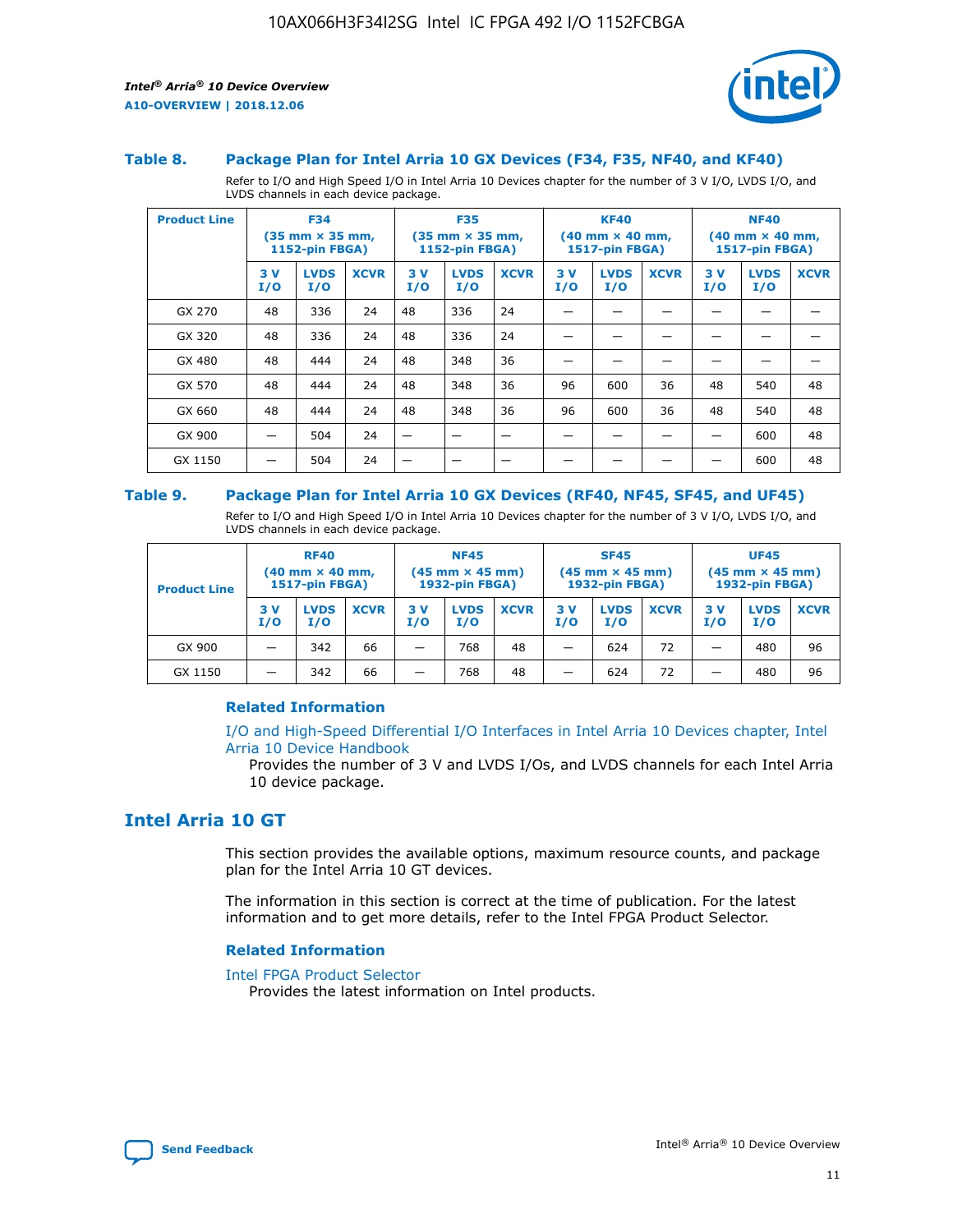

## **Available Options**

## **Figure 2. Sample Ordering Code and Available Options for Intel Arria 10 GT Devices**

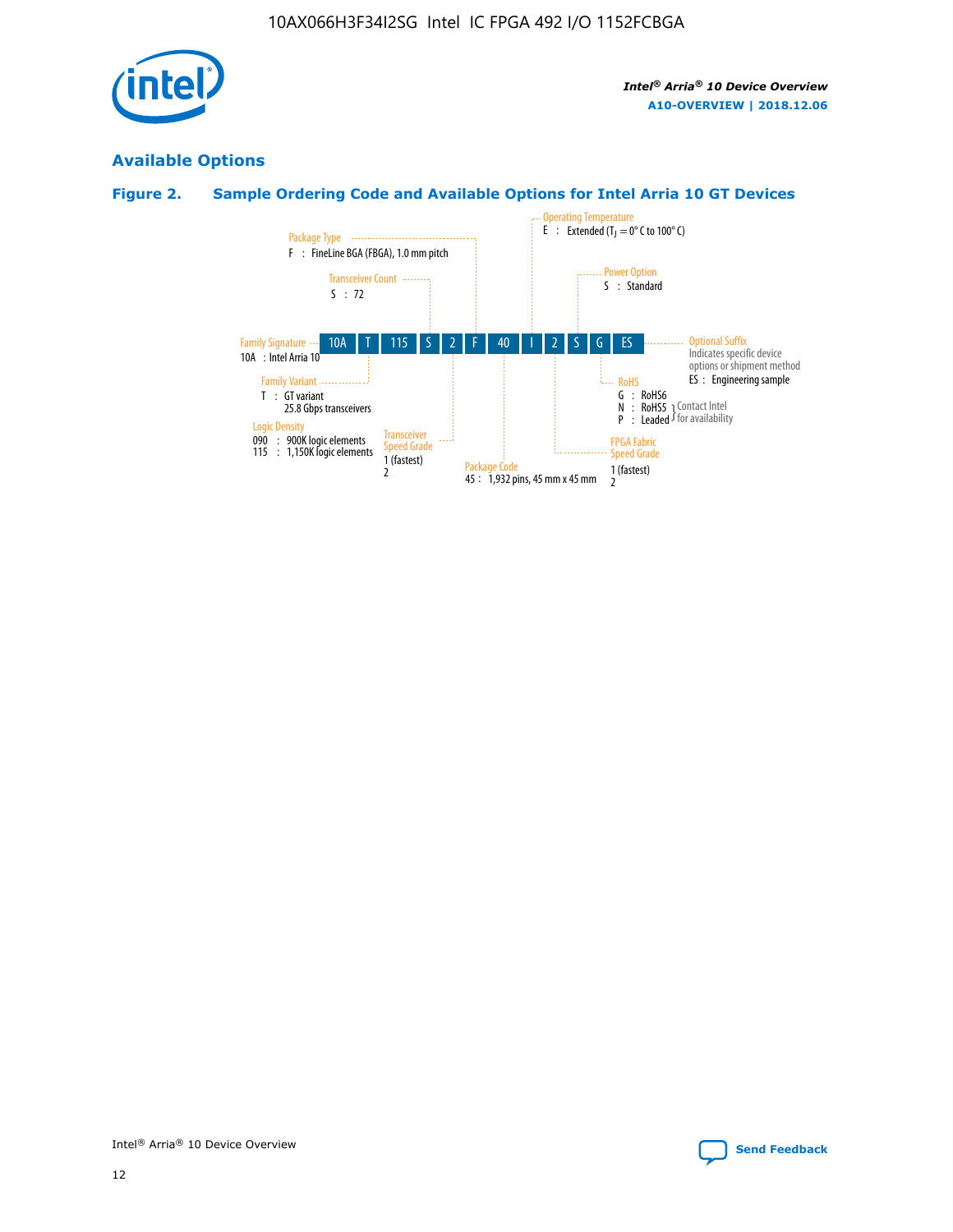

## **Maximum Resources**

#### **Table 10. Maximum Resource Counts for Intel Arria 10 GT Devices**

| <b>Resource</b>              |                      | <b>Product Line</b> |                |  |
|------------------------------|----------------------|---------------------|----------------|--|
|                              |                      | <b>GT 900</b>       | <b>GT 1150</b> |  |
| Logic Elements (LE) (K)      |                      | 900                 | 1,150          |  |
| <b>ALM</b>                   |                      | 339,620             | 427,200        |  |
| Register                     |                      | 1,358,480           | 1,708,800      |  |
| Memory (Kb)                  | M20K                 | 48,460              | 54,260         |  |
|                              | <b>MLAB</b>          | 9,386               | 12,984         |  |
| Variable-precision DSP Block |                      | 1,518               | 1,518          |  |
| 18 x 19 Multiplier           |                      | 3,036               | 3,036          |  |
| PLL                          | Fractional Synthesis | 32                  | 32             |  |
|                              | I/O                  | 16                  | 16             |  |
| Transceiver                  | 17.4 Gbps            | 72(5)               | 72(5)          |  |
|                              | 25.8 Gbps            | 6                   | 6              |  |
| GPIO <sup>(6)</sup>          |                      | 624                 | 624            |  |
| LVDS Pair $(7)$              |                      | 312                 | 312            |  |
| PCIe Hard IP Block           |                      | $\overline{4}$      | $\overline{4}$ |  |
| Hard Memory Controller       |                      | 16                  | 16             |  |

#### **Related Information**

#### [Intel Arria 10 GT Channel Usage](https://www.intel.com/content/www/us/en/programmable/documentation/nik1398707230472.html#nik1398707008178)

Configuring GT/GX channels in Intel Arria 10 GT devices.

## **Package Plan**

### **Table 11. Package Plan for Intel Arria 10 GT Devices**

Refer to I/O and High Speed I/O in Intel Arria 10 Devices chapter for the number of 3 V I/O, LVDS I/O, and LVDS channels in each device package.

| <b>Product Line</b> | <b>SF45</b><br>(45 mm × 45 mm, 1932-pin FBGA) |                 |             |  |  |  |
|---------------------|-----------------------------------------------|-----------------|-------------|--|--|--|
|                     | 3 V I/O                                       | <b>LVDS I/O</b> | <b>XCVR</b> |  |  |  |
| GT 900              |                                               | 624             | 72          |  |  |  |
| GT 1150             |                                               | 624             | 72          |  |  |  |

<sup>(7)</sup> Each LVDS I/O pair can be used as differential input or output.



 $(5)$  If all 6 GT channels are in use, 12 of the GX channels are not usable.

<sup>(6)</sup> The number of GPIOs does not include transceiver I/Os. In the Intel Quartus Prime software, the number of user I/Os includes transceiver I/Os.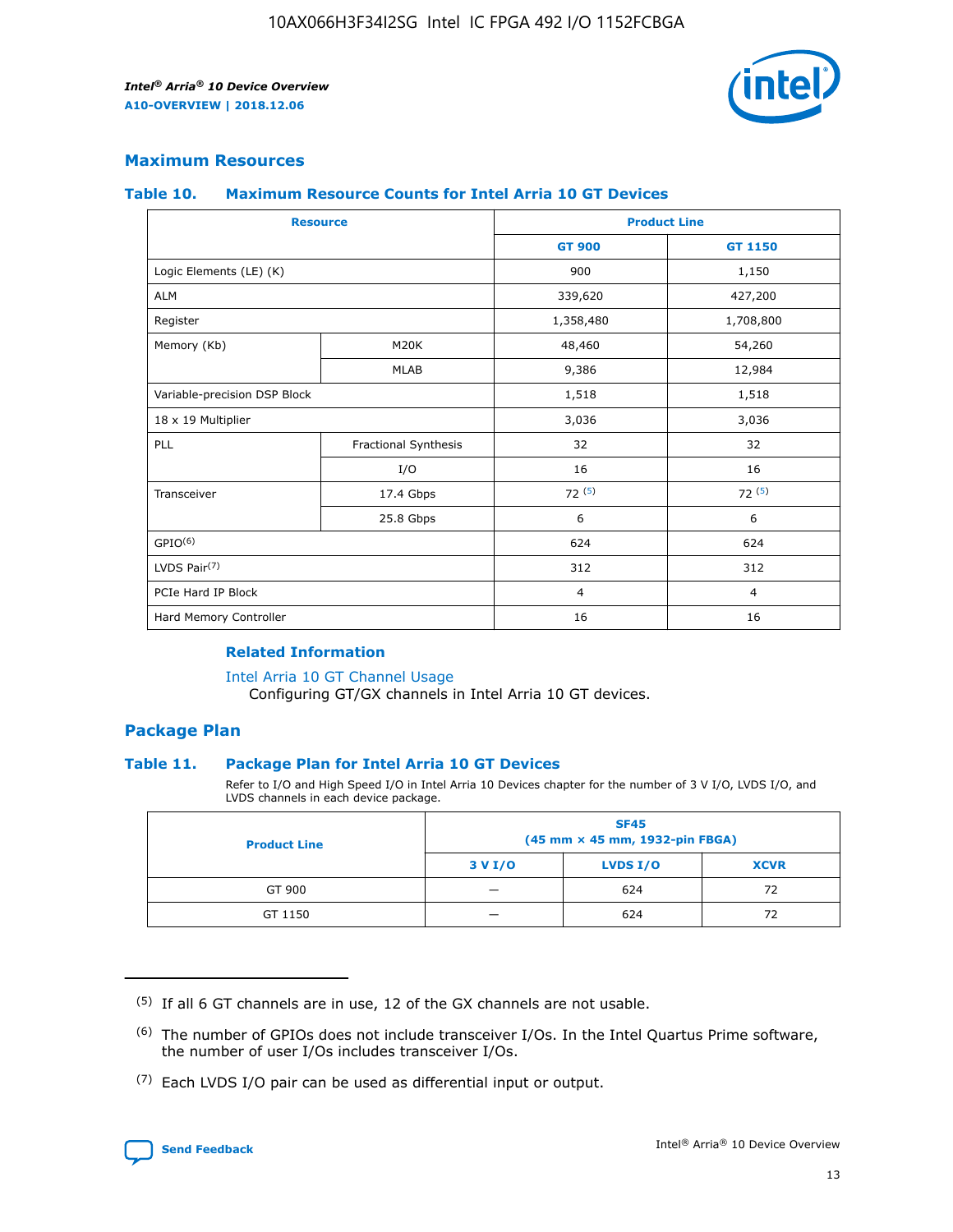

#### **Related Information**

[I/O and High-Speed Differential I/O Interfaces in Intel Arria 10 Devices chapter, Intel](https://www.intel.com/content/www/us/en/programmable/documentation/sam1403482614086.html#sam1403482030321) [Arria 10 Device Handbook](https://www.intel.com/content/www/us/en/programmable/documentation/sam1403482614086.html#sam1403482030321)

Provides the number of 3 V and LVDS I/Os, and LVDS channels for each Intel Arria 10 device package.

## **Intel Arria 10 SX**

This section provides the available options, maximum resource counts, and package plan for the Intel Arria 10 SX devices.

The information in this section is correct at the time of publication. For the latest information and to get more details, refer to the Intel FPGA Product Selector.

#### **Related Information**

[Intel FPGA Product Selector](http://www.altera.com/products/selector/psg-selector.html) Provides the latest information on Intel products.

#### **Available Options**

#### **Figure 3. Sample Ordering Code and Available Options for Intel Arria 10 SX Devices**



#### **Related Information**

[Transceiver Performance for Intel Arria 10 GX/SX Devices](https://www.intel.com/content/www/us/en/programmable/documentation/mcn1413182292568.html#mcn1413213965502) Provides more information about the transceiver speed grade.

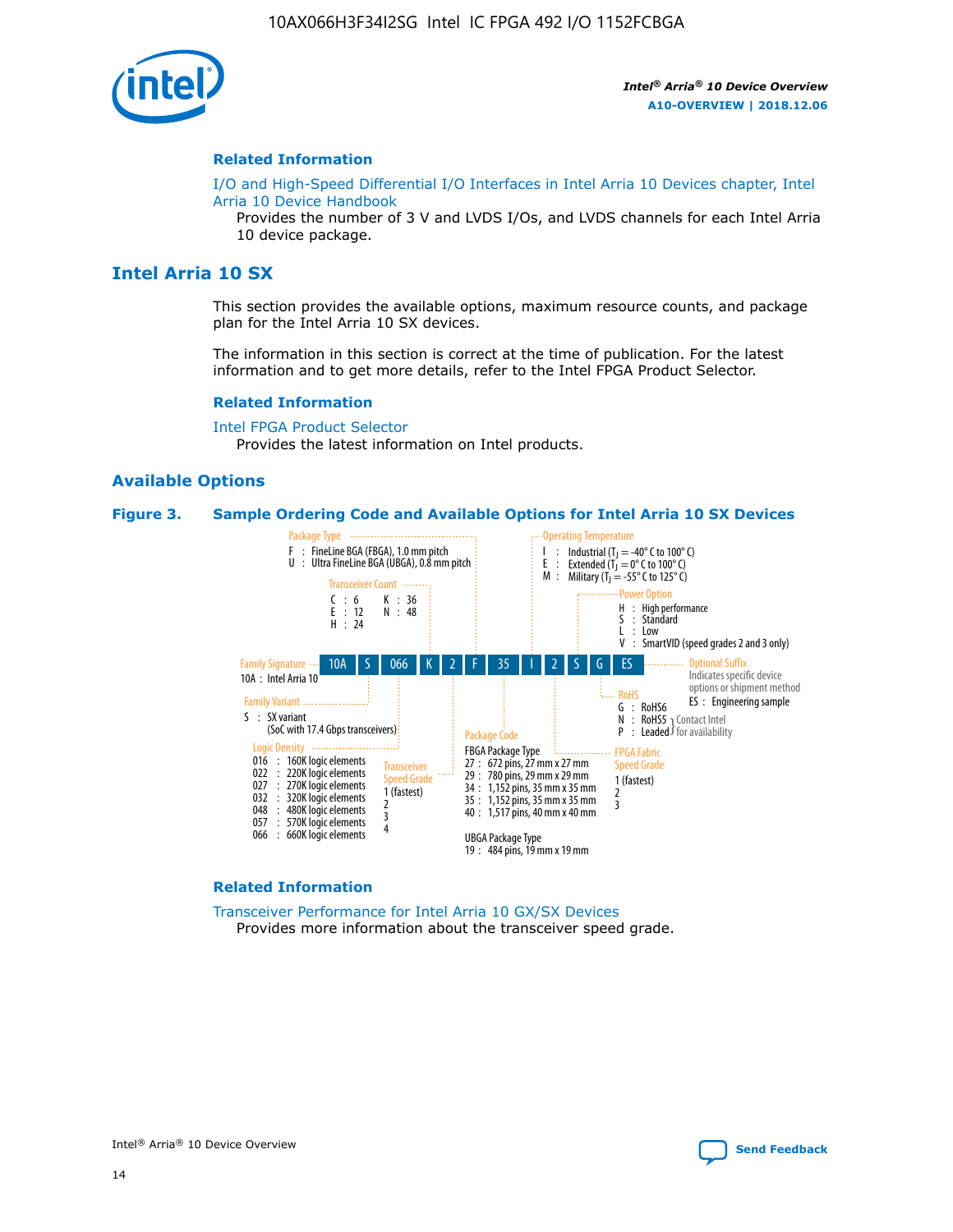

## **Maximum Resources**

### **Table 12. Maximum Resource Counts for Intel Arria 10 SX Devices**

| <b>Resource</b>                   |                         | <b>Product Line</b> |               |                |                |                |                |                |  |  |  |
|-----------------------------------|-------------------------|---------------------|---------------|----------------|----------------|----------------|----------------|----------------|--|--|--|
|                                   |                         | <b>SX 160</b>       | <b>SX 220</b> | <b>SX 270</b>  | <b>SX 320</b>  | <b>SX 480</b>  | <b>SX 570</b>  | <b>SX 660</b>  |  |  |  |
| Logic Elements (LE) (K)           |                         | 160                 | 220           | 270            | 320            | 480            | 570            | 660            |  |  |  |
| <b>ALM</b>                        |                         | 61,510              | 80,330        | 101,620        | 119,900        | 183,590        | 217,080        | 251,680        |  |  |  |
| Register                          |                         | 246,040             | 321,320       | 406,480        | 479,600        | 734,360        | 868,320        | 1,006,720      |  |  |  |
| Memory (Kb)                       | <b>M20K</b>             | 8,800               | 11,740        | 15,000         | 17,820         | 28,620         | 36,000         | 42,620         |  |  |  |
|                                   | <b>MLAB</b>             | 1,050               | 1,690         | 2,452          | 2,727          | 4,164          | 5,096          | 5,788          |  |  |  |
| Variable-precision DSP Block      |                         | 156                 | 192           | 830            | 985            | 1,368          | 1,523          | 1,687          |  |  |  |
| 18 x 19 Multiplier                |                         | 312                 | 384           | 1,660          | 1,970          | 2,736          | 3,046          | 3,374          |  |  |  |
| PLL                               | Fractional<br>Synthesis | 6                   | 6             | 8              | 8              | 12             | 16             | 16             |  |  |  |
|                                   | I/O                     | 6                   | 6             | 8              | 8              | 12             | 16             | 16             |  |  |  |
| 17.4 Gbps Transceiver             |                         | 12                  | 12            | 24             | 24             | 36             | 48             | 48             |  |  |  |
| GPIO <sup>(8)</sup>               |                         | 288                 | 288           | 384            | 384            | 492            | 696            | 696            |  |  |  |
| LVDS Pair $(9)$                   |                         | 120                 | 120           | 168            | 168            | 174            | 324            | 324            |  |  |  |
| PCIe Hard IP Block                |                         | $\mathbf{1}$        | $\mathbf{1}$  | $\overline{2}$ | $\overline{2}$ | $\overline{2}$ | $\overline{2}$ | $\overline{2}$ |  |  |  |
| Hard Memory Controller            |                         | 6                   | 6             | 8              | 8              | 12             | 16             | 16             |  |  |  |
| ARM Cortex-A9 MPCore<br>Processor |                         | Yes                 | Yes           | Yes            | Yes            | Yes            | Yes            | <b>Yes</b>     |  |  |  |

## **Package Plan**

### **Table 13. Package Plan for Intel Arria 10 SX Devices (U19, F27, F29, and F34)**

Refer to I/O and High Speed I/O in Intel Arria 10 Devices chapter for the number of 3 V I/O, LVDS I/O, and LVDS channels in each device package.

| <b>Product Line</b> | U19<br>$(19 \text{ mm} \times 19 \text{ mm})$<br>484-pin UBGA) |                    | <b>F27</b><br>$(27 \text{ mm} \times 27 \text{ mm})$<br>672-pin FBGA) |           | <b>F29</b><br>$(29 \text{ mm} \times 29 \text{ mm})$<br>780-pin FBGA) |             |            | <b>F34</b><br>$(35 \text{ mm} \times 35 \text{ mm})$<br><b>1152-pin FBGA)</b> |             |           |                    |             |
|---------------------|----------------------------------------------------------------|--------------------|-----------------------------------------------------------------------|-----------|-----------------------------------------------------------------------|-------------|------------|-------------------------------------------------------------------------------|-------------|-----------|--------------------|-------------|
|                     | 3V<br>I/O                                                      | <b>LVDS</b><br>I/O | <b>XCVR</b>                                                           | 3V<br>I/O | <b>LVDS</b><br>I/O                                                    | <b>XCVR</b> | 3 V<br>I/O | <b>LVDS</b><br>I/O                                                            | <b>XCVR</b> | 3V<br>I/O | <b>LVDS</b><br>I/O | <b>XCVR</b> |
| SX 160              | 48                                                             | 144                | 6                                                                     | 48        | 192                                                                   | 12          | 48         | 240                                                                           | 12          | –         |                    |             |
| SX 220              | 48                                                             | 144                | 6                                                                     | 48        | 192                                                                   | 12          | 48         | 240                                                                           | 12          |           |                    |             |
| SX 270              |                                                                |                    |                                                                       | 48        | 192                                                                   | 12          | 48         | 312                                                                           | 12          | 48        | 336                | 24          |
| SX 320              |                                                                |                    |                                                                       | 48        | 192                                                                   | 12          | 48         | 312                                                                           | 12          | 48        | 336                | 24          |
|                     | continued                                                      |                    |                                                                       |           |                                                                       |             |            |                                                                               |             |           |                    |             |

 $(8)$  The number of GPIOs does not include transceiver I/Os. In the Intel Quartus Prime software, the number of user I/Os includes transceiver I/Os.

 $(9)$  Each LVDS I/O pair can be used as differential input or output.

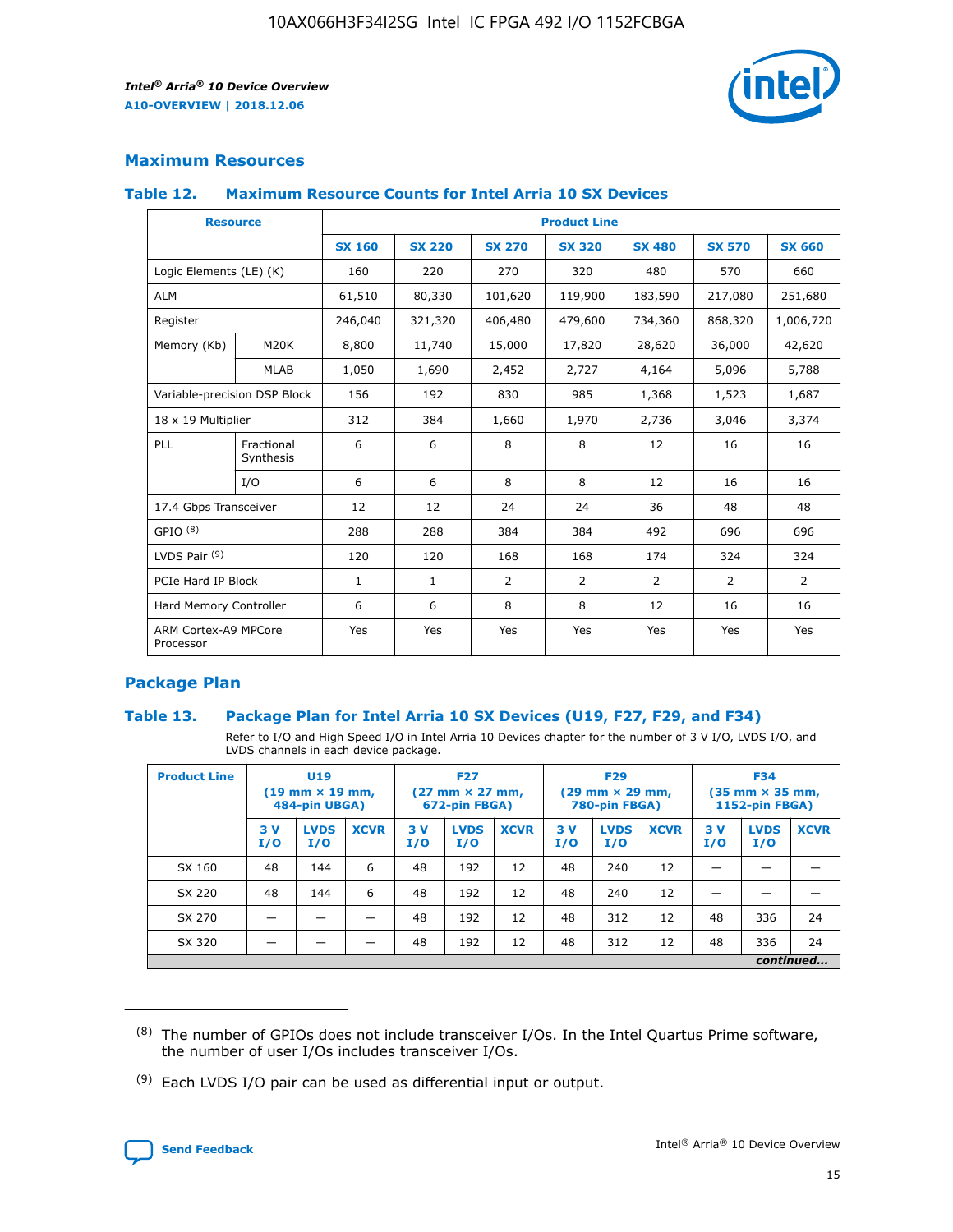

| <b>Product Line</b> | U <sub>19</sub><br>$(19 \text{ mm} \times 19 \text{ mm})$<br>484-pin UBGA) |                    | <b>F27</b><br>$(27 \text{ mm} \times 27 \text{ mm})$<br>672-pin FBGA) |           | <b>F29</b><br>$(29 \text{ mm} \times 29 \text{ mm})$<br>780-pin FBGA) |             |           | <b>F34</b><br>$(35 \text{ mm} \times 35 \text{ mm})$<br><b>1152-pin FBGA)</b> |             |           |                    |             |
|---------------------|----------------------------------------------------------------------------|--------------------|-----------------------------------------------------------------------|-----------|-----------------------------------------------------------------------|-------------|-----------|-------------------------------------------------------------------------------|-------------|-----------|--------------------|-------------|
|                     | 3 V<br>I/O                                                                 | <b>LVDS</b><br>I/O | <b>XCVR</b>                                                           | 3V<br>I/O | <b>LVDS</b><br>I/O                                                    | <b>XCVR</b> | 3V<br>I/O | <b>LVDS</b><br>I/O                                                            | <b>XCVR</b> | 3V<br>I/O | <b>LVDS</b><br>I/O | <b>XCVR</b> |
| SX 480              |                                                                            |                    |                                                                       |           |                                                                       |             | 48        | 312                                                                           | 12          | 48        | 444                | 24          |
| SX 570              |                                                                            |                    |                                                                       |           |                                                                       |             |           |                                                                               |             | 48        | 444                | 24          |
| SX 660              |                                                                            |                    |                                                                       |           |                                                                       |             |           |                                                                               |             | 48        | 444                | 24          |

## **Table 14. Package Plan for Intel Arria 10 SX Devices (F35, KF40, and NF40)**

Refer to I/O and High Speed I/O in Intel Arria 10 Devices chapter for the number of 3 V I/O, LVDS I/O, and LVDS channels in each device package.

| <b>Product Line</b> | <b>F35</b><br>$(35 \text{ mm} \times 35 \text{ mm})$<br><b>1152-pin FBGA)</b> |          |             |                                           | <b>KF40</b><br>(40 mm × 40 mm,<br>1517-pin FBGA) |    | <b>NF40</b><br>$(40 \text{ mm} \times 40 \text{ mm})$<br>1517-pin FBGA) |          |             |  |
|---------------------|-------------------------------------------------------------------------------|----------|-------------|-------------------------------------------|--------------------------------------------------|----|-------------------------------------------------------------------------|----------|-------------|--|
|                     | 3 V I/O                                                                       | LVDS I/O | <b>XCVR</b> | <b>LVDS I/O</b><br><b>XCVR</b><br>3 V I/O |                                                  |    | 3 V I/O                                                                 | LVDS I/O | <b>XCVR</b> |  |
| SX 270              | 48                                                                            | 336      | 24          |                                           |                                                  |    |                                                                         |          |             |  |
| SX 320              | 48                                                                            | 336      | 24          |                                           |                                                  |    |                                                                         |          |             |  |
| SX 480              | 48                                                                            | 348      | 36          |                                           |                                                  |    |                                                                         |          |             |  |
| SX 570              | 48                                                                            | 348      | 36          | 96                                        | 600                                              | 36 | 48                                                                      | 540      | 48          |  |
| SX 660              | 48                                                                            | 348      | 36          | 96                                        | 600                                              | 36 | 48                                                                      | 540      | 48          |  |

## **Related Information**

[I/O and High-Speed Differential I/O Interfaces in Intel Arria 10 Devices chapter, Intel](https://www.intel.com/content/www/us/en/programmable/documentation/sam1403482614086.html#sam1403482030321) [Arria 10 Device Handbook](https://www.intel.com/content/www/us/en/programmable/documentation/sam1403482614086.html#sam1403482030321)

Provides the number of 3 V and LVDS I/Os, and LVDS channels for each Intel Arria 10 device package.

Intel<sup>®</sup> Arria<sup>®</sup> 10 Device Overview **[Send Feedback](mailto:FPGAtechdocfeedback@intel.com?subject=Feedback%20on%20Intel%20Arria%2010%20Device%20Overview%20(A10-OVERVIEW%202018.12.06)&body=We%20appreciate%20your%20feedback.%20In%20your%20comments,%20also%20specify%20the%20page%20number%20or%20paragraph.%20Thank%20you.)** Send Feedback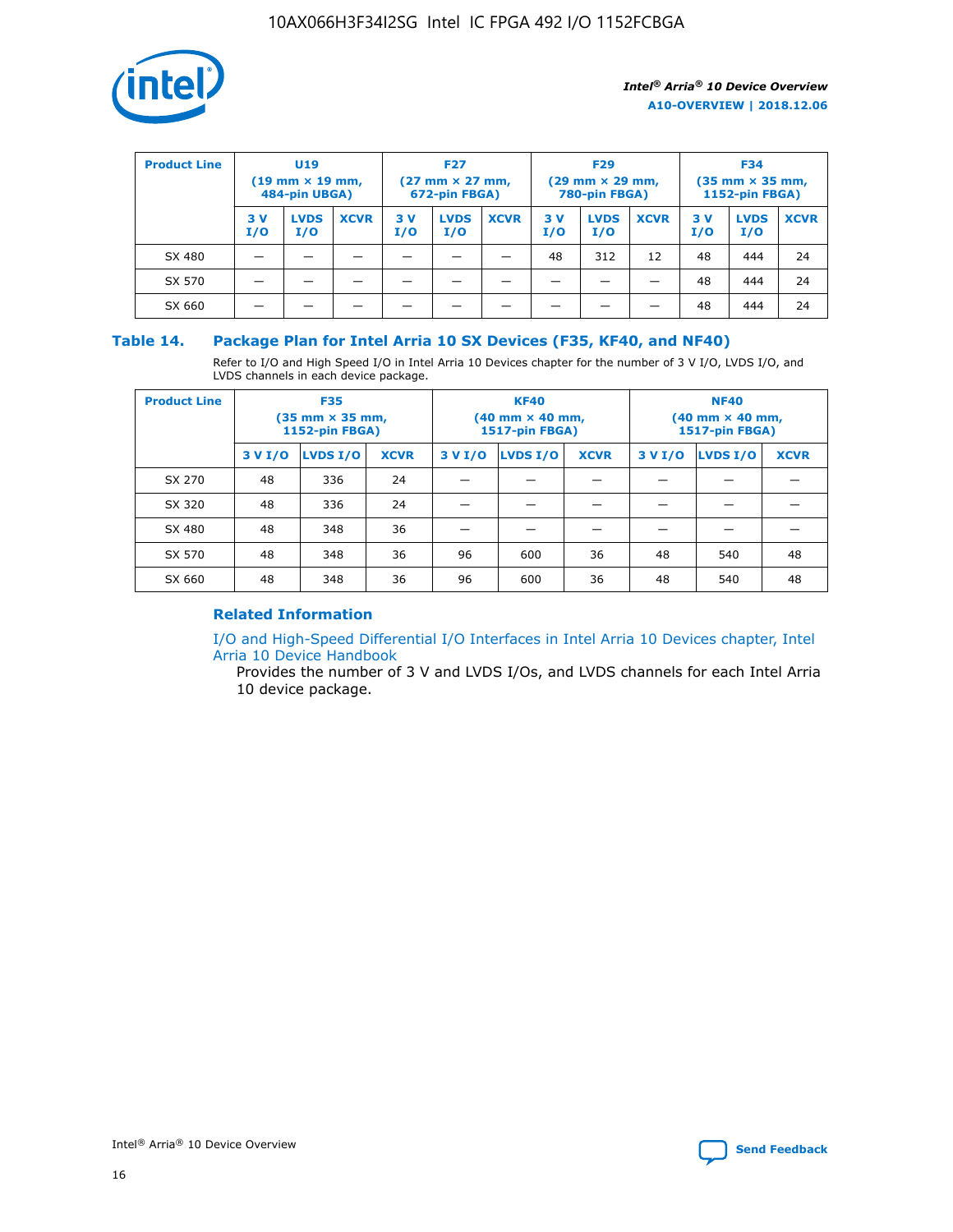

# **I/O Vertical Migration for Intel Arria 10 Devices**

#### **Figure 4. Migration Capability Across Intel Arria 10 Product Lines**

- The arrows indicate the migration paths. The devices included in each vertical migration path are shaded. Devices with fewer resources in the same path have lighter shades.
- To achieve the full I/O migration across product lines in the same migration path, restrict I/Os and transceivers usage to match the product line with the lowest I/O and transceiver counts.
- An LVDS I/O bank in the source device may be mapped to a 3 V I/O bank in the target device. To use memory interface clock frequency higher than 533 MHz, assign external memory interface pins only to banks that are LVDS I/O in both devices.
- There may be nominal 0.15 mm package height difference between some product lines in the same package type.
	- **Variant Product Line Package U19 F27 F29 F34 F35 KF40 NF40 RF40 NF45 SF45 UF45** Intel® Arria® 10 GX GX 160 GX 220 GX 270 GX 320 GX 480 GX 570 GX 660 GX 900 GX 1150 Intel Arria 10 GT GT 900 GT 1150 Intel Arria 10 SX SX 160 SX 220 SX 270 SX 320 SX 480 SX 570 SX 660
- Some migration paths are not shown in the Intel Quartus Prime software **Pin Migration View**.

*Note:* To verify the pin migration compatibility, use the **Pin Migration View** window in the Intel Quartus Prime software Pin Planner.

# **Adaptive Logic Module**

Intel Arria 10 devices use a 20 nm ALM as the basic building block of the logic fabric.

The ALM architecture is the same as the previous generation FPGAs, allowing for efficient implementation of logic functions and easy conversion of IP between the device generations.

The ALM, as shown in following figure, uses an 8-input fracturable look-up table (LUT) with four dedicated registers to help improve timing closure in register-rich designs and achieve an even higher design packing capability than the traditional two-register per LUT architecture.

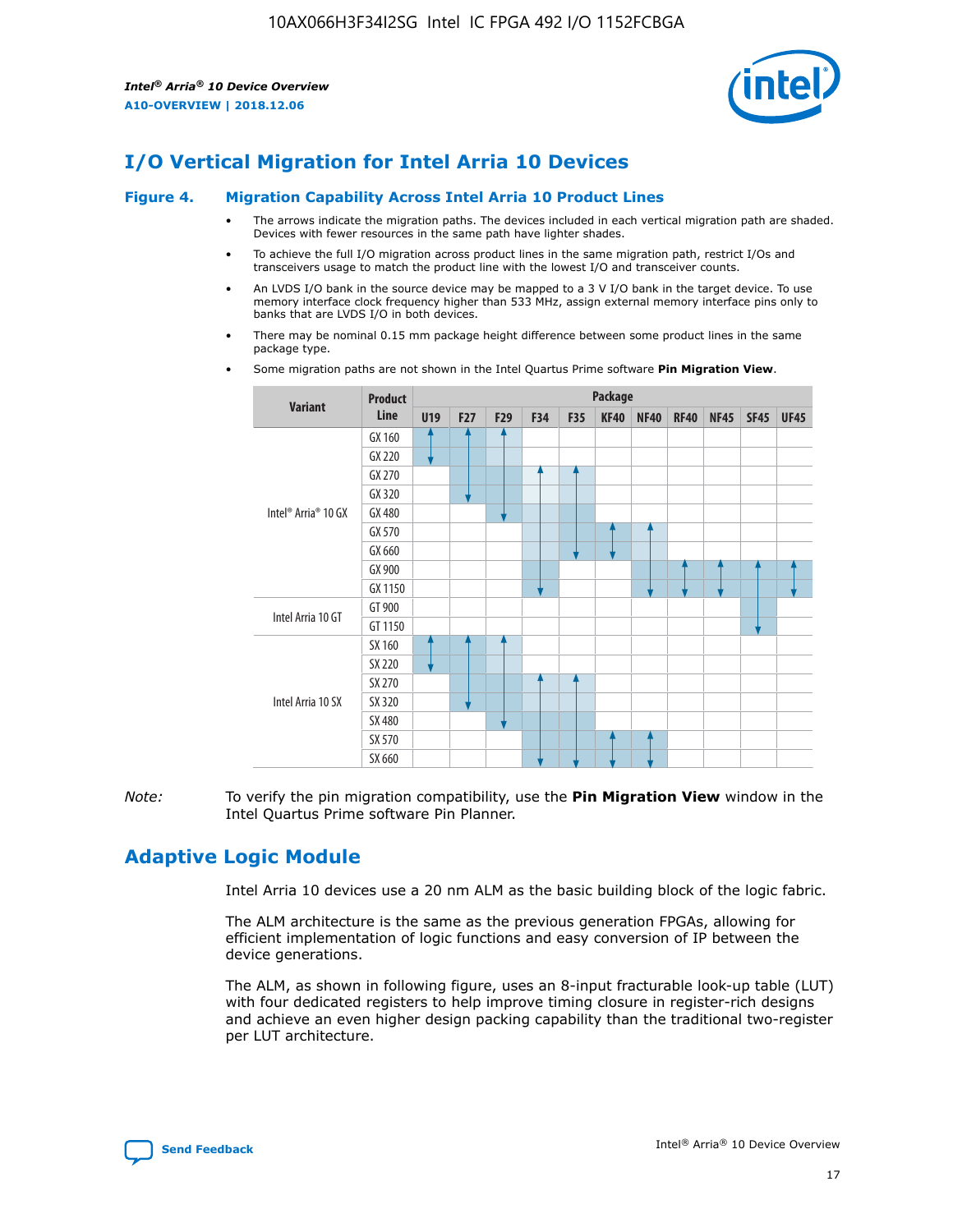

**Figure 5. ALM for Intel Arria 10 Devices**



The Intel Quartus Prime software optimizes your design according to the ALM logic structure and automatically maps legacy designs into the Intel Arria 10 ALM architecture.

## **Variable-Precision DSP Block**

The Intel Arria 10 variable precision DSP blocks support fixed-point arithmetic and floating-point arithmetic.

Features for fixed-point arithmetic:

- High-performance, power-optimized, and fully registered multiplication operations
- 18-bit and 27-bit word lengths
- Two 18 x 19 multipliers or one 27 x 27 multiplier per DSP block
- Built-in addition, subtraction, and 64-bit double accumulation register to combine multiplication results
- Cascading 19-bit or 27-bit when pre-adder is disabled and cascading 18-bit when pre-adder is used to form the tap-delay line for filtering applications
- Cascading 64-bit output bus to propagate output results from one block to the next block without external logic support
- Hard pre-adder supported in 19-bit and 27-bit modes for symmetric filters
- Internal coefficient register bank in both 18-bit and 27-bit modes for filter implementation
- 18-bit and 27-bit systolic finite impulse response (FIR) filters with distributed output adder
- Biased rounding support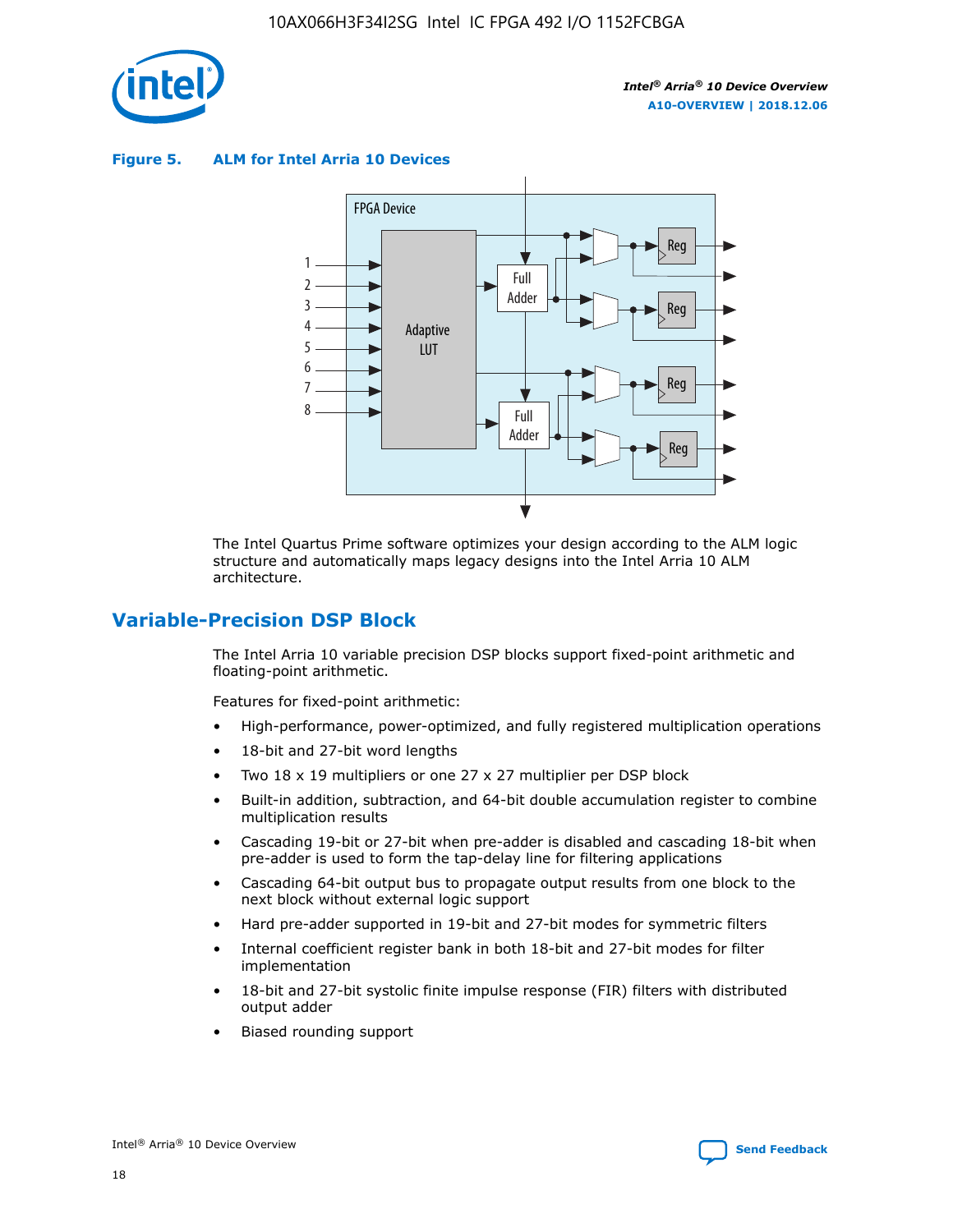

Features for floating-point arithmetic:

- A completely hardened architecture that supports multiplication, addition, subtraction, multiply-add, and multiply-subtract
- Multiplication with accumulation capability and a dynamic accumulator reset control
- Multiplication with cascade summation capability
- Multiplication with cascade subtraction capability
- Complex multiplication
- Direct vector dot product
- Systolic FIR filter

### **Table 15. Variable-Precision DSP Block Configurations for Intel Arria 10 Devices**

| <b>Usage Example</b>                                       | <b>Multiplier Size (Bit)</b>    | <b>DSP Block Resources</b> |
|------------------------------------------------------------|---------------------------------|----------------------------|
| Medium precision fixed point                               | Two 18 x 19                     |                            |
| High precision fixed or Single precision<br>floating point | One 27 x 27                     |                            |
| Fixed point FFTs                                           | One 19 x 36 with external adder |                            |
| Very high precision fixed point                            | One 36 x 36 with external adder |                            |
| Double precision floating point                            | One 54 x 54 with external adder | 4                          |

#### **Table 16. Resources for Fixed-Point Arithmetic in Intel Arria 10 Devices**

The table lists the variable-precision DSP resources by bit precision for each Intel Arria 10 device.

| <b>Variant</b>  | <b>Product Line</b> | Variable-<br>precision<br><b>DSP Block</b> | <b>Independent Input and Output</b><br><b>Multiplications Operator</b> |                                     | 18 x 19<br><b>Multiplier</b><br><b>Adder Sum</b> | $18 \times 18$<br><b>Multiplier</b><br><b>Adder</b> |
|-----------------|---------------------|--------------------------------------------|------------------------------------------------------------------------|-------------------------------------|--------------------------------------------------|-----------------------------------------------------|
|                 |                     |                                            | 18 x 19<br><b>Multiplier</b>                                           | $27 \times 27$<br><b>Multiplier</b> | <b>Mode</b>                                      | <b>Summed with</b><br>36 bit Input                  |
| AIntel Arria 10 | GX 160              | 156                                        | 312                                                                    | 156                                 | 156                                              | 156                                                 |
| GX              | GX 220              | 192                                        | 384                                                                    | 192                                 | 192                                              | 192                                                 |
|                 | GX 270              | 830                                        | 1,660                                                                  | 830                                 | 830                                              | 830                                                 |
|                 | GX 320              | 984                                        | 1,968                                                                  | 984                                 | 984                                              | 984                                                 |
|                 | GX 480              | 1,368                                      | 2,736                                                                  | 1,368                               | 1,368                                            | 1,368                                               |
|                 | GX 570              | 1,523                                      | 3,046                                                                  | 1,523                               | 1,523                                            | 1,523                                               |
|                 | GX 660              | 1,687                                      | 3,374                                                                  | 1,687                               | 1,687                                            | 1,687                                               |
|                 | GX 900              | 1,518                                      | 3,036                                                                  | 1,518                               | 1,518                                            | 1,518                                               |
|                 | GX 1150             | 1,518                                      | 3,036                                                                  | 1,518                               | 1,518                                            | 1,518                                               |
| Intel Arria 10  | GT 900              | 1,518                                      | 3,036                                                                  | 1,518                               | 1,518                                            | 1,518                                               |
| GT              | GT 1150             | 1,518                                      | 3,036                                                                  | 1,518                               | 1,518                                            | 1,518                                               |
| Intel Arria 10  | SX 160              | 156                                        | 312                                                                    | 156                                 | 156                                              | 156                                                 |
| <b>SX</b>       | SX 220              | 192                                        | 384                                                                    | 192                                 | 192                                              | 192                                                 |
|                 | SX 270              | 830                                        | 1,660                                                                  | 830                                 | 830                                              | 830                                                 |
|                 |                     |                                            |                                                                        |                                     |                                                  | continued                                           |

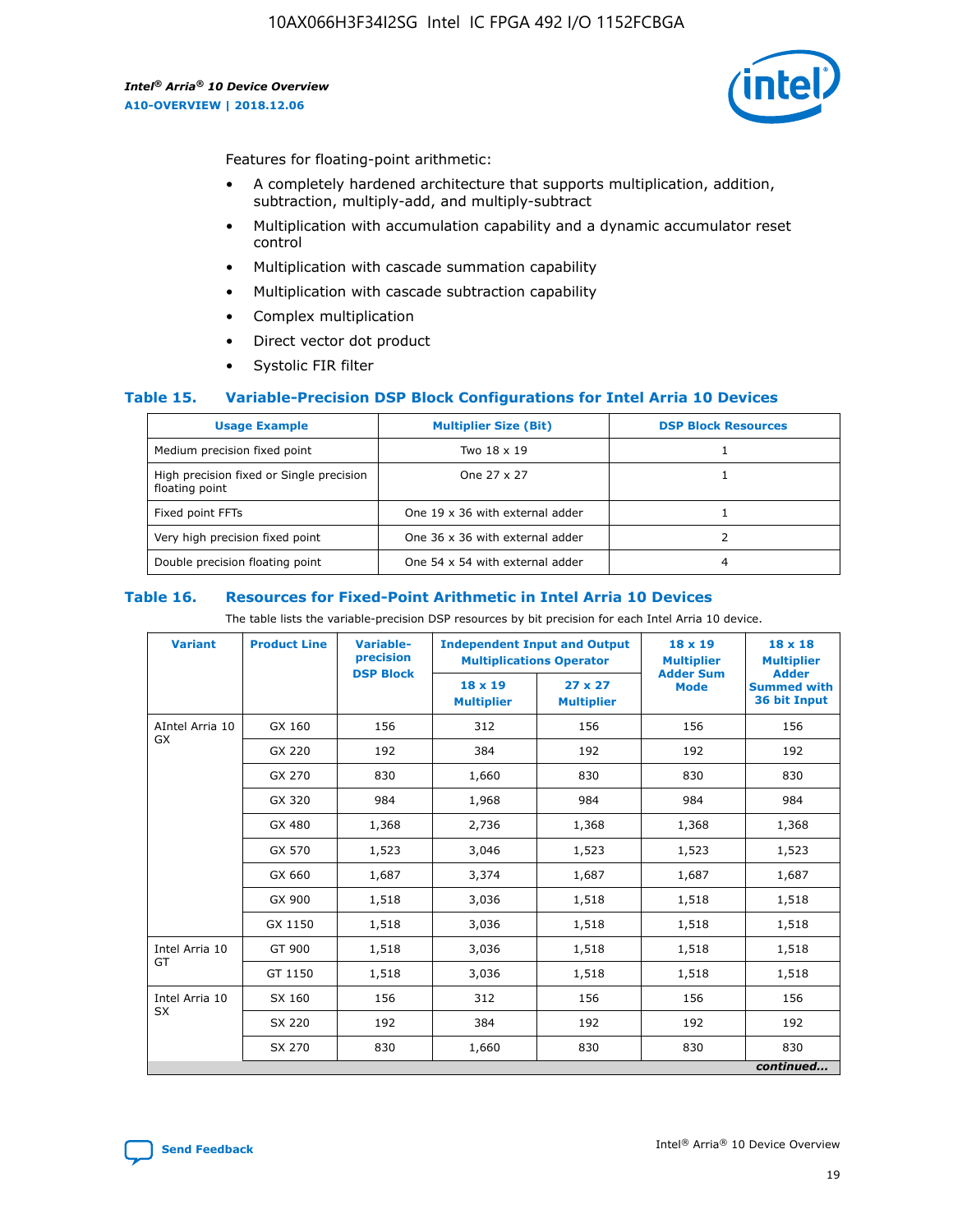

| <b>Variant</b> | <b>Product Line</b> | <b>Variable-</b><br>precision<br><b>DSP Block</b> | <b>Independent Input and Output</b><br><b>Multiplications Operator</b> |                                     | $18 \times 19$<br><b>Multiplier</b><br><b>Adder Sum</b> | $18 \times 18$<br><b>Multiplier</b><br><b>Adder</b> |  |
|----------------|---------------------|---------------------------------------------------|------------------------------------------------------------------------|-------------------------------------|---------------------------------------------------------|-----------------------------------------------------|--|
|                |                     |                                                   | $18 \times 19$<br><b>Multiplier</b>                                    | $27 \times 27$<br><b>Multiplier</b> | <b>Mode</b>                                             | <b>Summed with</b><br>36 bit Input                  |  |
|                | SX 320              | 984                                               | 1,968                                                                  | 984                                 | 984                                                     | 984                                                 |  |
|                | SX 480              | 1,368                                             | 2,736                                                                  | 1,368                               | 1,368                                                   | 1,368                                               |  |
|                | SX 570              | 1,523                                             | 3,046                                                                  | 1,523                               | 1,523                                                   | 1,523                                               |  |
|                | SX 660              | 1,687                                             | 3,374                                                                  | 1,687                               | 1,687                                                   | 1,687                                               |  |

## **Table 17. Resources for Floating-Point Arithmetic in Intel Arria 10 Devices**

The table lists the variable-precision DSP resources by bit precision for each Intel Arria 10 device.

| <b>Variant</b>              | <b>Product Line</b> | <b>Variable-</b><br>precision<br><b>DSP Block</b> | <b>Single</b><br><b>Precision</b><br><b>Floating-Point</b><br><b>Multiplication</b><br><b>Mode</b> | <b>Single-Precision</b><br><b>Floating-Point</b><br><b>Adder Mode</b> | Single-<br><b>Precision</b><br><b>Floating-Point</b><br><b>Multiply</b><br><b>Accumulate</b><br><b>Mode</b> | <b>Peak</b><br><b>Giga Floating-</b><br><b>Point</b><br><b>Operations</b><br>per Second<br>(GFLOPs) |
|-----------------------------|---------------------|---------------------------------------------------|----------------------------------------------------------------------------------------------------|-----------------------------------------------------------------------|-------------------------------------------------------------------------------------------------------------|-----------------------------------------------------------------------------------------------------|
| Intel Arria 10<br>GX        | GX 160              | 156                                               | 156                                                                                                | 156                                                                   | 156                                                                                                         | 140                                                                                                 |
|                             | GX 220              | 192                                               | 192                                                                                                | 192                                                                   | 192                                                                                                         | 173                                                                                                 |
|                             | GX 270              | 830                                               | 830                                                                                                | 830                                                                   | 830                                                                                                         | 747                                                                                                 |
|                             | GX 320              | 984                                               | 984                                                                                                | 984                                                                   | 984                                                                                                         | 886                                                                                                 |
|                             | GX 480              | 1,369                                             | 1,368                                                                                              | 1,368                                                                 | 1,368                                                                                                       | 1,231                                                                                               |
|                             | GX 570              | 1,523                                             | 1,523                                                                                              | 1,523                                                                 | 1,523                                                                                                       | 1,371                                                                                               |
|                             | GX 660              | 1,687                                             | 1,687                                                                                              | 1,687                                                                 | 1,687                                                                                                       | 1,518                                                                                               |
|                             | GX 900              | 1,518                                             | 1,518                                                                                              | 1,518                                                                 | 1,518                                                                                                       | 1,366                                                                                               |
|                             | GX 1150             | 1,518                                             | 1,518                                                                                              | 1,518                                                                 | 1,518                                                                                                       | 1,366                                                                                               |
| Intel Arria 10              | GT 900              | 1,518                                             | 1,518                                                                                              | 1,518                                                                 | 1,518                                                                                                       | 1,366                                                                                               |
| GT                          | GT 1150             | 1,518                                             | 1,518                                                                                              | 1,518                                                                 | 1,518                                                                                                       | 1,366                                                                                               |
| Intel Arria 10<br><b>SX</b> | SX 160              | 156                                               | 156                                                                                                | 156                                                                   | 156                                                                                                         | 140                                                                                                 |
|                             | SX 220              | 192                                               | 192                                                                                                | 192                                                                   | 192                                                                                                         | 173                                                                                                 |
|                             | SX 270              | 830                                               | 830                                                                                                | 830                                                                   | 830                                                                                                         | 747                                                                                                 |
|                             | SX 320              | 984                                               | 984                                                                                                | 984                                                                   | 984                                                                                                         | 886                                                                                                 |
|                             | SX 480              | 1,369                                             | 1,368                                                                                              | 1,368                                                                 | 1,368                                                                                                       | 1,231                                                                                               |
|                             | SX 570              | 1,523                                             | 1,523                                                                                              | 1,523                                                                 | 1,523                                                                                                       | 1,371                                                                                               |
|                             | SX 660              | 1,687                                             | 1,687                                                                                              | 1,687                                                                 | 1,687                                                                                                       | 1,518                                                                                               |

# **Embedded Memory Blocks**

The embedded memory blocks in the devices are flexible and designed to provide an optimal amount of small- and large-sized memory arrays to fit your design requirements.

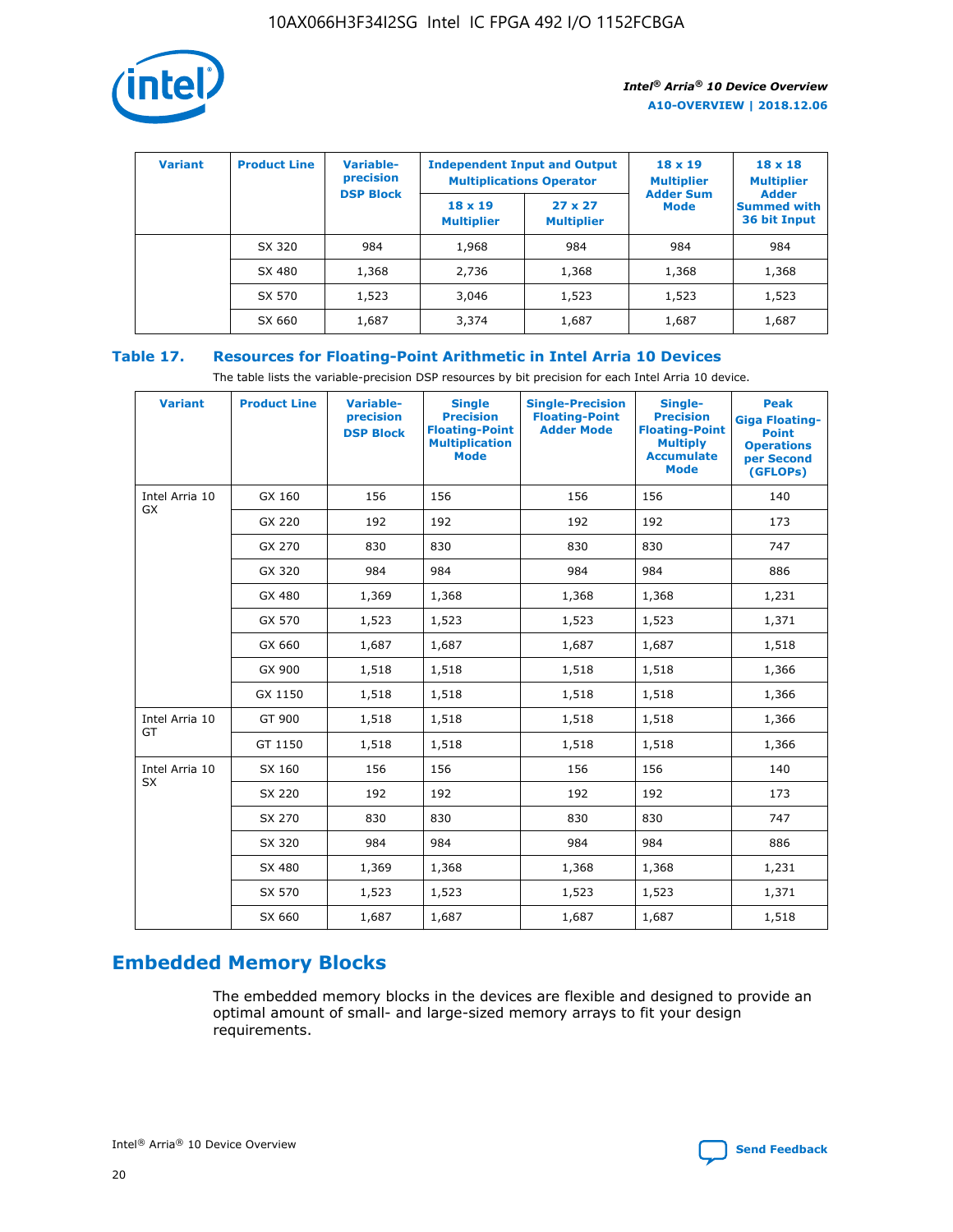

## **Types of Embedded Memory**

The Intel Arria 10 devices contain two types of memory blocks:

- 20 Kb M20K blocks—blocks of dedicated memory resources. The M20K blocks are ideal for larger memory arrays while still providing a large number of independent ports.
- 640 bit memory logic array blocks (MLABs)—enhanced memory blocks that are configured from dual-purpose logic array blocks (LABs). The MLABs are ideal for wide and shallow memory arrays. The MLABs are optimized for implementation of shift registers for digital signal processing (DSP) applications, wide and shallow FIFO buffers, and filter delay lines. Each MLAB is made up of ten adaptive logic modules (ALMs). In the Intel Arria 10 devices, you can configure these ALMs as ten 32 x 2 blocks, giving you one 32 x 20 simple dual-port SRAM block per MLAB.

## **Embedded Memory Capacity in Intel Arria 10 Devices**

|                   | <b>Product</b> |              | <b>M20K</b>         | <b>MLAB</b>  |                     | <b>Total RAM Bit</b> |
|-------------------|----------------|--------------|---------------------|--------------|---------------------|----------------------|
| <b>Variant</b>    | Line           | <b>Block</b> | <b>RAM Bit (Kb)</b> | <b>Block</b> | <b>RAM Bit (Kb)</b> | (Kb)                 |
| Intel Arria 10 GX | GX 160         | 440          | 8,800               | 1,680        | 1,050               | 9,850                |
|                   | GX 220         | 587          | 11,740              | 2,703        | 1,690               | 13,430               |
|                   | GX 270         | 750          | 15,000              | 3,922        | 2,452               | 17,452               |
|                   | GX 320         | 891          | 17,820              | 4,363        | 2,727               | 20,547               |
|                   | GX 480         | 1,431        | 28,620              | 6,662        | 4,164               | 32,784               |
|                   | GX 570         | 1,800        | 36,000              | 8,153        | 5,096               | 41,096               |
|                   | GX 660         | 2,131        | 42,620              | 9,260        | 5,788               | 48,408               |
|                   | GX 900         | 2,423        | 48,460              | 15,017       | 9,386               | 57,846               |
|                   | GX 1150        | 2,713        | 54,260              | 20,774       | 12,984              | 67,244               |
| Intel Arria 10 GT | GT 900         | 2,423        | 48,460              | 15,017       | 9,386               | 57,846               |
|                   | GT 1150        | 2,713        | 54,260              | 20,774       | 12,984              | 67,244               |
| Intel Arria 10 SX | SX 160         | 440          | 8,800               | 1,680        | 1,050               | 9,850                |
|                   | SX 220         | 587          | 11,740              | 2,703        | 1,690               | 13,430               |
|                   | SX 270         | 750          | 15,000              | 3,922        | 2,452               | 17,452               |
|                   | SX 320         | 891          | 17,820              | 4,363        | 2,727               | 20,547               |
|                   | SX 480         | 1,431        | 28,620              | 6,662        | 4,164               | 32,784               |
|                   | SX 570         | 1,800        | 36,000              | 8,153        | 5,096               | 41,096               |
|                   | SX 660         | 2,131        | 42,620              | 9,260        | 5,788               | 48,408               |

#### **Table 18. Embedded Memory Capacity and Distribution in Intel Arria 10 Devices**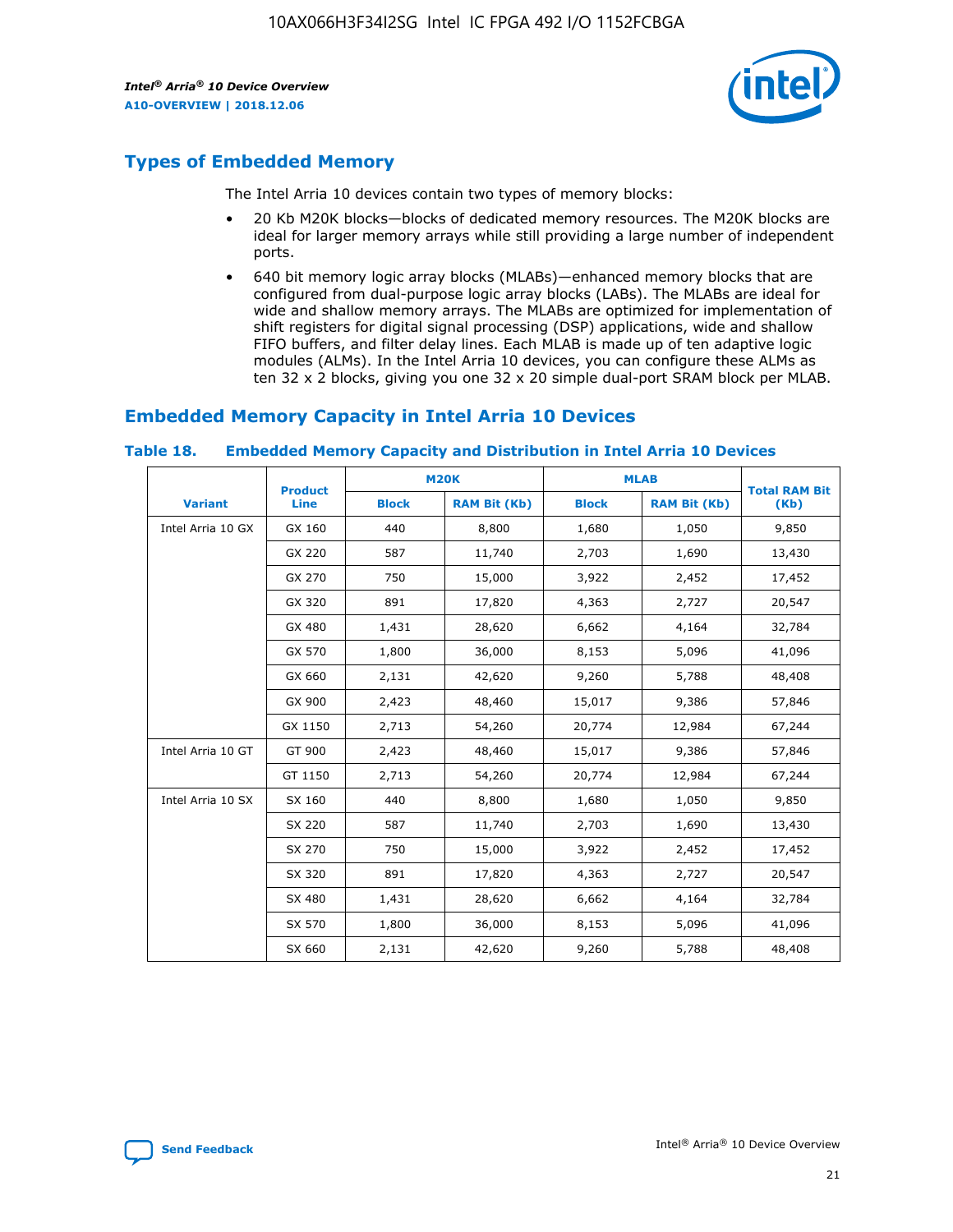

## **Embedded Memory Configurations for Single-port Mode**

#### **Table 19. Single-port Embedded Memory Configurations for Intel Arria 10 Devices**

This table lists the maximum configurations supported for single-port RAM and ROM modes.

| <b>Memory Block</b> | Depth (bits) | <b>Programmable Width</b> |
|---------------------|--------------|---------------------------|
| MLAB                | 32           | x16, x18, or x20          |
|                     | 64(10)       | x8, x9, x10               |
| M20K                | 512          | x40, x32                  |
|                     | 1K           | x20, x16                  |
|                     | 2K           | x10, x8                   |
|                     | 4K           | x5, x4                    |
|                     | 8K           | x2                        |
|                     | 16K          | x1                        |

# **Clock Networks and PLL Clock Sources**

The clock network architecture is based on Intel's global, regional, and peripheral clock structure. This clock structure is supported by dedicated clock input pins, fractional clock synthesis PLLs, and integer I/O PLLs.

## **Clock Networks**

The Intel Arria 10 core clock networks are capable of up to 800 MHz fabric operation across the full industrial temperature range. For the external memory interface, the clock network supports the hard memory controller with speeds up to 2,400 Mbps in a quarter-rate transfer.

To reduce power consumption, the Intel Quartus Prime software identifies all unused sections of the clock network and powers them down.

## **Fractional Synthesis and I/O PLLs**

Intel Arria 10 devices contain up to 32 fractional synthesis PLLs and up to 16 I/O PLLs that are available for both specific and general purpose uses in the core:

- Fractional synthesis PLLs—located in the column adjacent to the transceiver blocks
- I/O PLLs—located in each bank of the 48 I/Os

## **Fractional Synthesis PLLs**

You can use the fractional synthesis PLLs to:

- Reduce the number of oscillators that are required on your board
- Reduce the number of clock pins that are used in the device by synthesizing multiple clock frequencies from a single reference clock source

<sup>(10)</sup> Supported through software emulation and consumes additional MLAB blocks.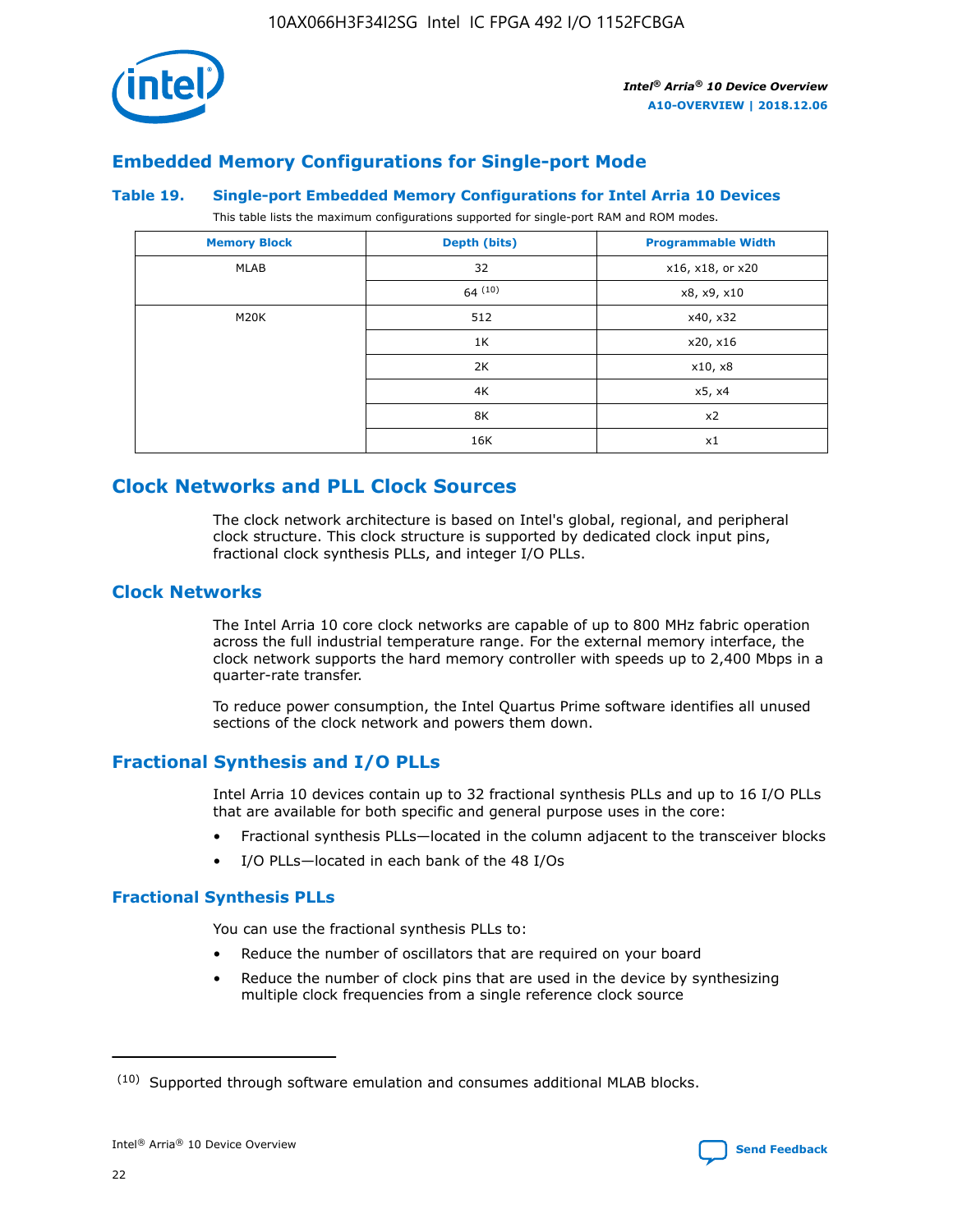

The fractional synthesis PLLs support the following features:

- Reference clock frequency synthesis for transceiver CMU and Advanced Transmit (ATX) PLLs
- Clock network delay compensation
- Zero-delay buffering
- Direct transmit clocking for transceivers
- Independently configurable into two modes:
	- Conventional integer mode equivalent to the general purpose PLL
	- Enhanced fractional mode with third order delta-sigma modulation
- PLL cascading

### **I/O PLLs**

The integer mode I/O PLLs are located in each bank of 48 I/Os. You can use the I/O PLLs to simplify the design of external memory and high-speed LVDS interfaces.

In each I/O bank, the I/O PLLs are adjacent to the hard memory controllers and LVDS SERDES. Because these PLLs are tightly coupled with the I/Os that need to use them, it makes it easier to close timing.

You can use the I/O PLLs for general purpose applications in the core such as clock network delay compensation and zero-delay buffering.

Intel Arria 10 devices support PLL-to-PLL cascading.

# **FPGA General Purpose I/O**

Intel Arria 10 devices offer highly configurable GPIOs. Each I/O bank contains 48 general purpose I/Os and a high-efficiency hard memory controller.

The following list describes the features of the GPIOs:

- Consist of 3 V I/Os for high-voltage application and LVDS I/Os for differential signaling
	- Up to two 3 V I/O banks, available in some devices, that support up to 3 V I/O standards
	- LVDS I/O banks that support up to 1.8 V I/O standards
- Support a wide range of single-ended and differential I/O interfaces
- LVDS speeds up to 1.6 Gbps
- Each LVDS pair of pins has differential input and output buffers, allowing you to configure the LVDS direction for each pair.
- Programmable bus hold and weak pull-up
- Programmable differential output voltage  $(V_{OD})$  and programmable pre-emphasis

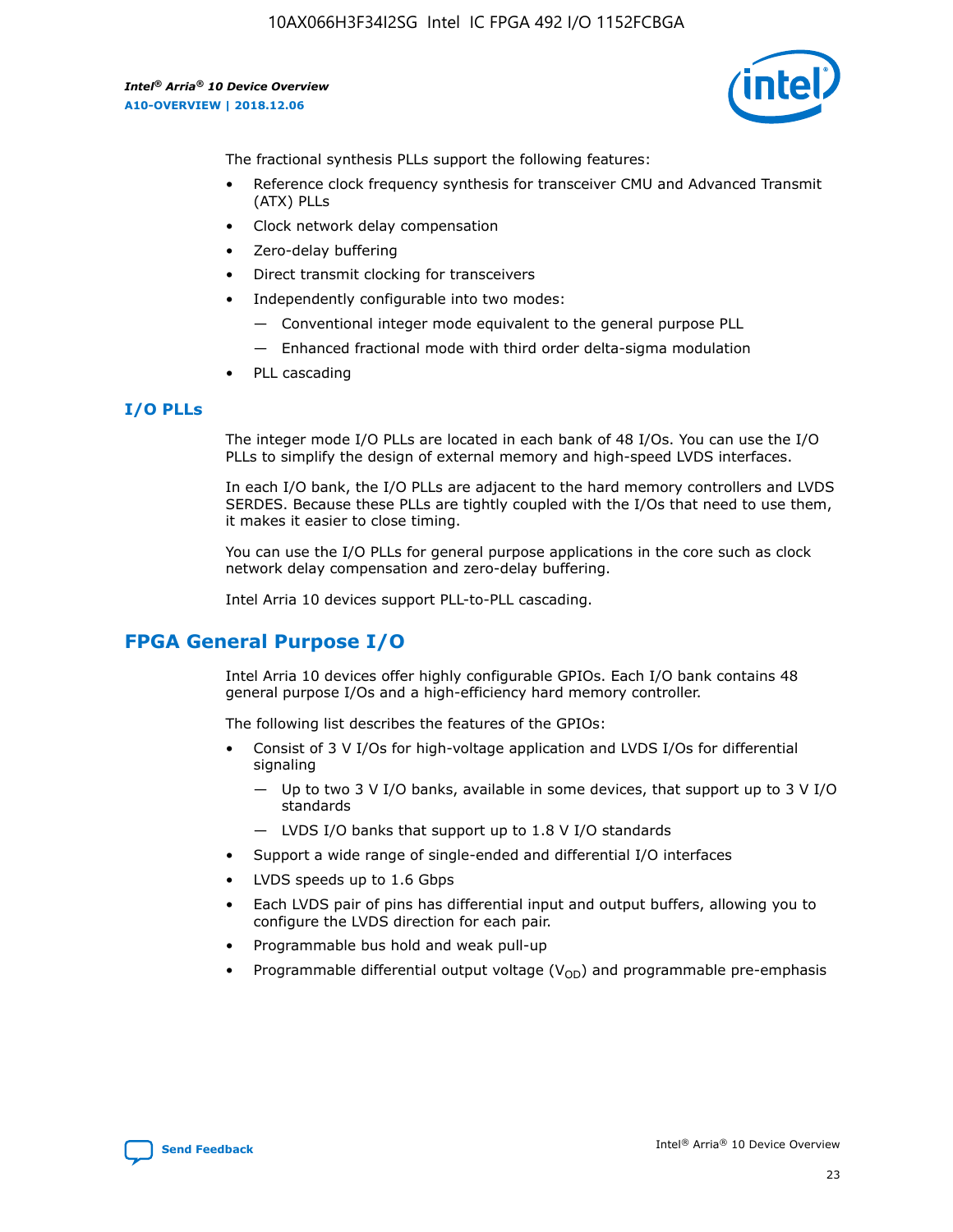

- Series (R<sub>S</sub>) and parallel (R<sub>T</sub>) on-chip termination (OCT) for all I/O banks with OCT calibration to limit the termination impedance variation
- On-chip dynamic termination that has the ability to swap between series and parallel termination, depending on whether there is read or write on a common bus for signal integrity
- Easy timing closure support using the hard read FIFO in the input register path, and delay-locked loop (DLL) delay chain with fine and coarse architecture

# **External Memory Interface**

Intel Arria 10 devices offer massive external memory bandwidth, with up to seven 32 bit DDR4 memory interfaces running at up to 2,400 Mbps. This bandwidth provides additional ease of design, lower power, and resource efficiencies of hardened highperformance memory controllers.

The memory interface within Intel Arria 10 FPGAs and SoCs delivers the highest performance and ease of use. You can configure up to a maximum width of 144 bits when using the hard or soft memory controllers. If required, you can bypass the hard memory controller and use a soft controller implemented in the user logic.

Each I/O contains a hardened DDR read/write path (PHY) capable of performing key memory interface functionality such as read/write leveling, FIFO buffering to lower latency and improve margin, timing calibration, and on-chip termination.

The timing calibration is aided by the inclusion of hard microcontrollers based on Intel's Nios® II technology, specifically tailored to control the calibration of multiple memory interfaces. This calibration allows the Intel Arria 10 device to compensate for any changes in process, voltage, or temperature either within the Intel Arria 10 device itself, or within the external memory device. The advanced calibration algorithms ensure maximum bandwidth and robust timing margin across all operating conditions.

In addition to parallel memory interfaces, Intel Arria 10 devices support serial memory technologies such as the Hybrid Memory Cube (HMC). The HMC is supported by the Intel Arria 10 high-speed serial transceivers which connect up to four HMC links, with each link running at data rates up to 15 Gbps.

### **Related Information**

#### [External Memory Interface Spec Estimator](http://www.altera.com/technology/memory/estimator/mem-emif-index.html)

Provides a parametric tool that allows you to find and compare the performance of the supported external memory interfaces in IntelFPGAs.

## **Memory Standards Supported by Intel Arria 10 Devices**

The I/Os are designed to provide high performance support for existing and emerging external memory standards.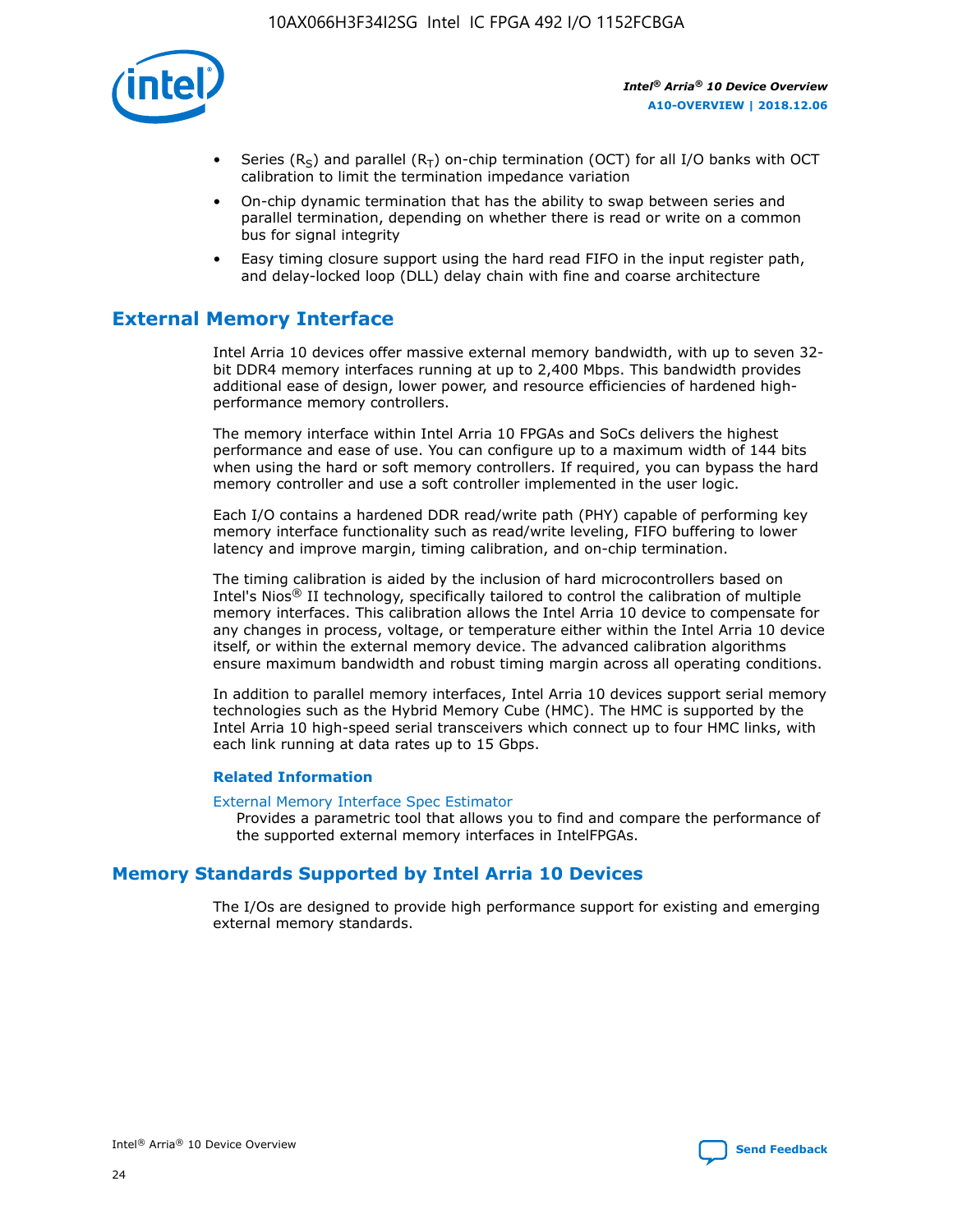

#### **Table 20. Memory Standards Supported by the Hard Memory Controller**

This table lists the overall capability of the hard memory controller. For specific details, refer to the External Memory Interface Spec Estimator and Intel Arria 10 Device Datasheet.

| <b>Memory Standard</b> | <b>Rate Support</b> | <b>Ping Pong PHY Support</b> | <b>Maximum Frequency</b><br>(MHz) |
|------------------------|---------------------|------------------------------|-----------------------------------|
| <b>DDR4 SDRAM</b>      | Quarter rate        | Yes                          | 1,067                             |
|                        |                     |                              | 1,200                             |
| DDR3 SDRAM             | Half rate           | Yes                          | 533                               |
|                        |                     |                              | 667                               |
|                        | Quarter rate        | Yes                          | 1,067                             |
|                        |                     |                              | 1,067                             |
| <b>DDR3L SDRAM</b>     | Half rate           | Yes                          | 533                               |
|                        |                     |                              | 667                               |
|                        | Quarter rate        | Yes                          | 933                               |
|                        |                     |                              | 933                               |
| LPDDR3 SDRAM           | Half rate           |                              | 533                               |
|                        | Quarter rate        |                              | 800                               |

#### **Table 21. Memory Standards Supported by the Soft Memory Controller**

| <b>Memory Standard</b>      | <b>Rate Support</b> | <b>Maximum Frequency</b><br>(MHz) |
|-----------------------------|---------------------|-----------------------------------|
| <b>RLDRAM 3 (11)</b>        | Quarter rate        | 1,200                             |
| ODR IV SRAM <sup>(11)</sup> | Quarter rate        | 1,067                             |
| <b>ODR II SRAM</b>          | Full rate           | 333                               |
|                             | Half rate           | 633                               |
| <b>ODR II+ SRAM</b>         | Full rate           | 333                               |
|                             | Half rate           | 633                               |
| <b>ODR II+ Xtreme SRAM</b>  | Full rate           | 333                               |
|                             | Half rate           | 633                               |

#### **Table 22. Memory Standards Supported by the HPS Hard Memory Controller**

The hard processor system (HPS) is available in Intel Arria 10 SoC devices only.

| <b>Memory Standard</b> | <b>Rate Support</b> | <b>Maximum Frequency</b><br>(MHz) |
|------------------------|---------------------|-----------------------------------|
| <b>DDR4 SDRAM</b>      | Half rate           | 1,200                             |
| <b>DDR3 SDRAM</b>      | Half rate           | 1,067                             |
| <b>DDR3L SDRAM</b>     | Half rate           | 933                               |

<sup>(11)</sup> Intel Arria 10 devices support this external memory interface using hard PHY with soft memory controller.

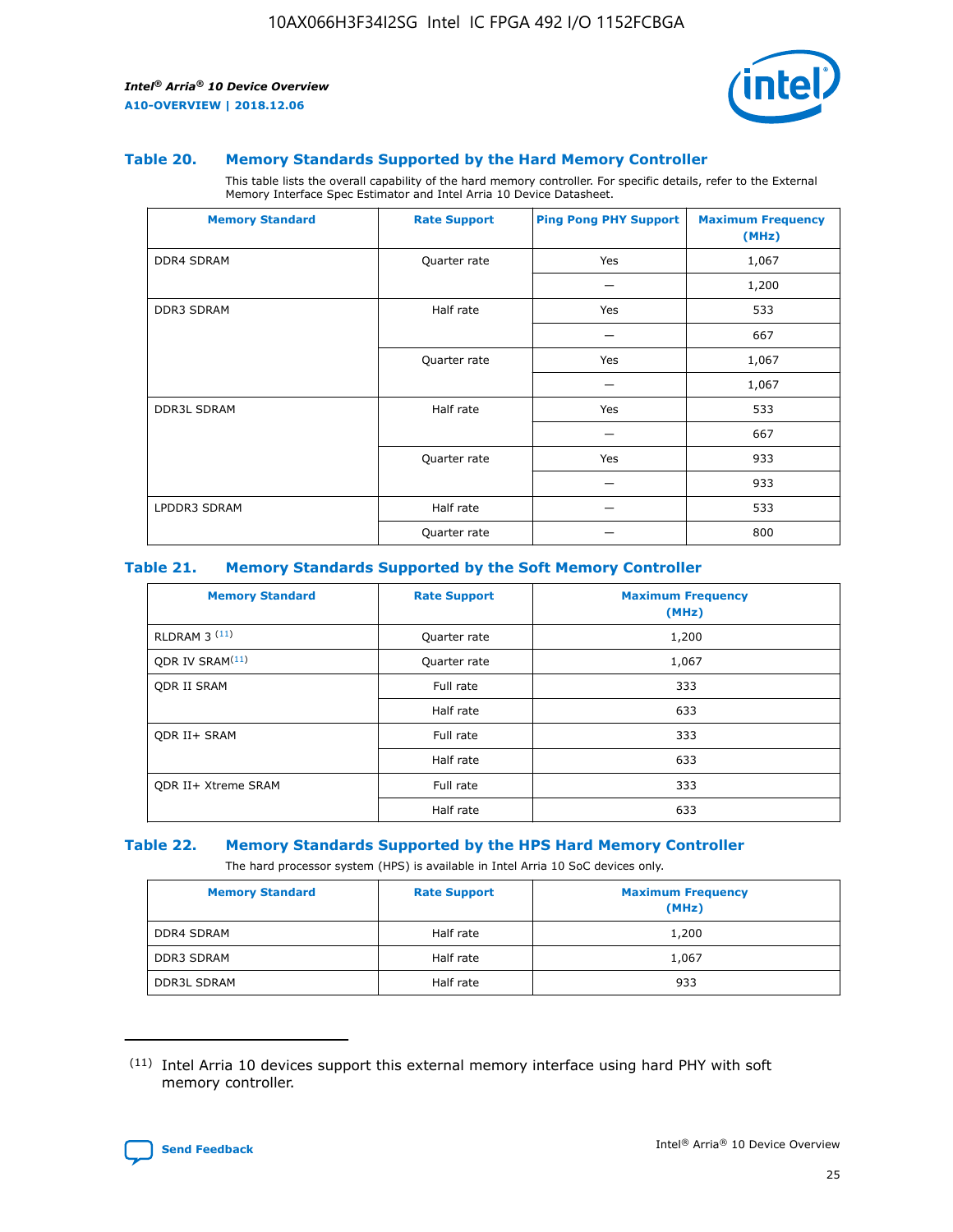

### **Related Information**

#### [Intel Arria 10 Device Datasheet](https://www.intel.com/content/www/us/en/programmable/documentation/mcn1413182292568.html#mcn1413182153340)

Lists the memory interface performance according to memory interface standards, rank or chip select configurations, and Intel Arria 10 device speed grades.

# **PCIe Gen1, Gen2, and Gen3 Hard IP**

Intel Arria 10 devices contain PCIe hard IP that is designed for performance and ease-of-use:

- Includes all layers of the PCIe stack—transaction, data link and physical layers.
- Supports PCIe Gen3, Gen2, and Gen1 Endpoint and Root Port in x1, x2, x4, or x8 lane configuration.
- Operates independently from the core logic—optional configuration via protocol (CvP) allows the PCIe link to power up and complete link training in less than 100 ms while the Intel Arria 10 device completes loading the programming file for the rest of the FPGA.
- Provides added functionality that makes it easier to support emerging features such as Single Root I/O Virtualization (SR-IOV) and optional protocol extensions.
- Provides improved end-to-end datapath protection using ECC.
- Supports FPGA configuration via protocol (CvP) using PCIe at Gen3, Gen2, or Gen1 speed.

#### **Related Information**

PCS Features on page 30

# **Enhanced PCS Hard IP for Interlaken and 10 Gbps Ethernet**

## **Interlaken Support**

The Intel Arria 10 enhanced PCS hard IP provides integrated Interlaken PCS supporting rates up to 25.8 Gbps per lane.

The Interlaken PCS is based on the proven functionality of the PCS developed for Intel's previous generation FPGAs, which demonstrated interoperability with Interlaken ASSP vendors and third-party IP suppliers. The Interlaken PCS is present in every transceiver channel in Intel Arria 10 devices.

### **Related Information**

PCS Features on page 30

## **10 Gbps Ethernet Support**

The Intel Arria 10 enhanced PCS hard IP supports 10GBASE-R PCS compliant with IEEE 802.3 10 Gbps Ethernet (10GbE). The integrated hard IP support for 10GbE and the 10 Gbps transceivers save external PHY cost, board space, and system power.

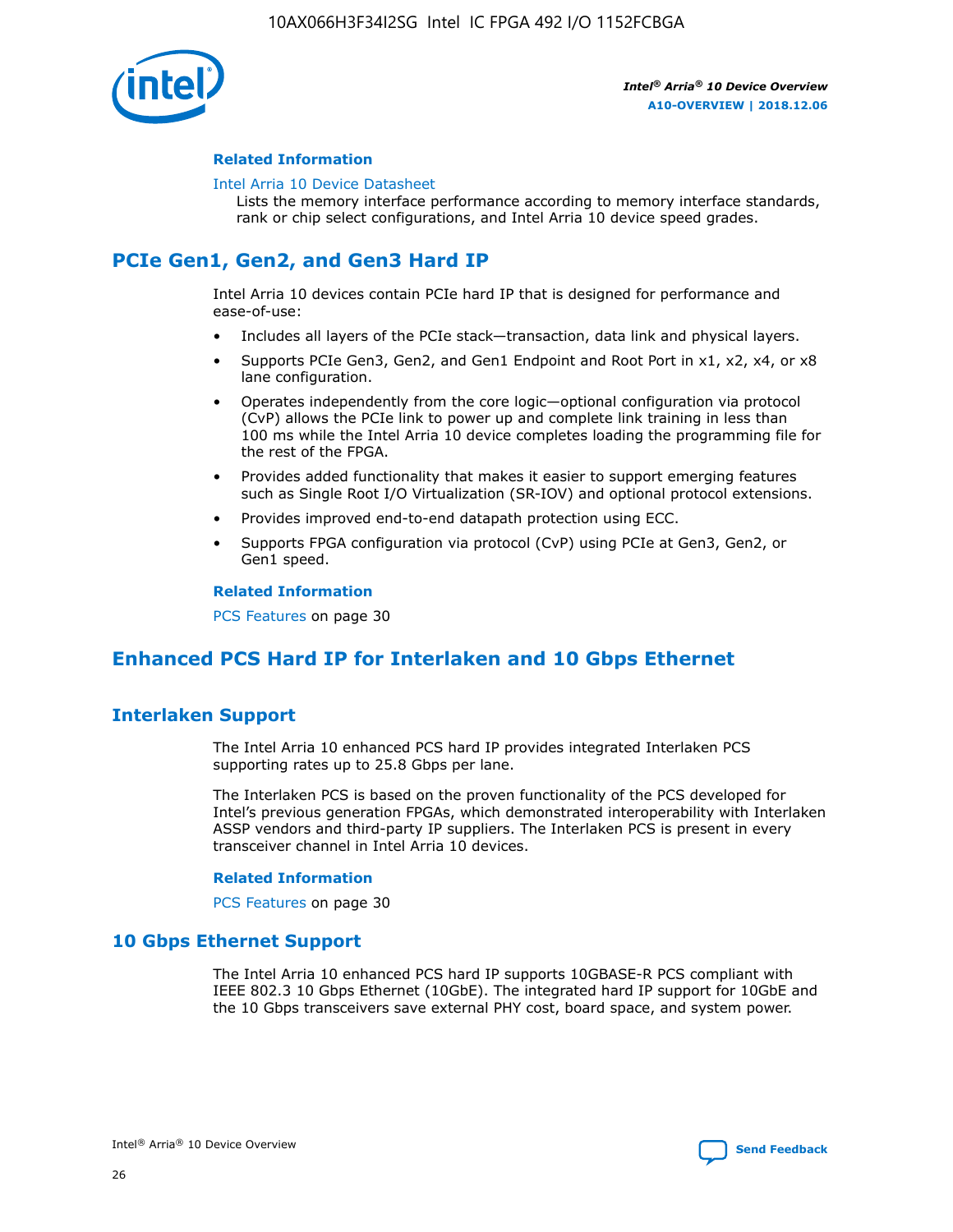

The scalable hard IP supports multiple independent 10GbE ports while using a single PLL for all the 10GBASE-R PCS instantiations, which saves on core logic resources and clock networks:

- Simplifies multiport 10GbE systems compared to XAUI interfaces that require an external XAUI-to-10G PHY.
- Incorporates Electronic Dispersion Compensation (EDC), which enables direct connection to standard 10 Gbps XFP and SFP+ pluggable optical modules.
- Supports backplane Ethernet applications and includes a hard 10GBASE-KR Forward Error Correction (FEC) circuit that you can use for 10 Gbps and 40 Gbps applications.

The 10 Gbps Ethernet PCS hard IP and 10GBASE-KR FEC are present in every transceiver channel.

#### **Related Information**

PCS Features on page 30

# **Low Power Serial Transceivers**

Intel Arria 10 FPGAs and SoCs include lowest power transceivers that deliver high bandwidth, throughput and low latency.

Intel Arria 10 devices deliver the industry's lowest power consumption per transceiver channel:

- 12.5 Gbps transceivers at as low as 242 mW
- 10 Gbps transceivers at as low as 168 mW
- 6 Gbps transceivers at as low as 117 mW

Intel Arria 10 transceivers support various data rates according to application:

- Chip-to-chip and chip-to-module applications—from 1 Gbps up to 25.8 Gbps
- Long reach and backplane applications—from 1 Gbps up to 12.5 with advanced adaptive equalization
- Critical power sensitive applications—from 1 Gbps up to 11.3 Gbps using lower power modes

The combination of 20 nm process technology and architectural advances provide the following benefits:

- Significant reduction in die area and power consumption
- Increase of up to two times in transceiver I/O density compared to previous generation devices while maintaining optimal signal integrity
- Up to 72 total transceiver channels—you can configure up to 6 of these channels to run as fast as 25.8 Gbps
- All channels feature continuous data rate support up to the maximum rated speed

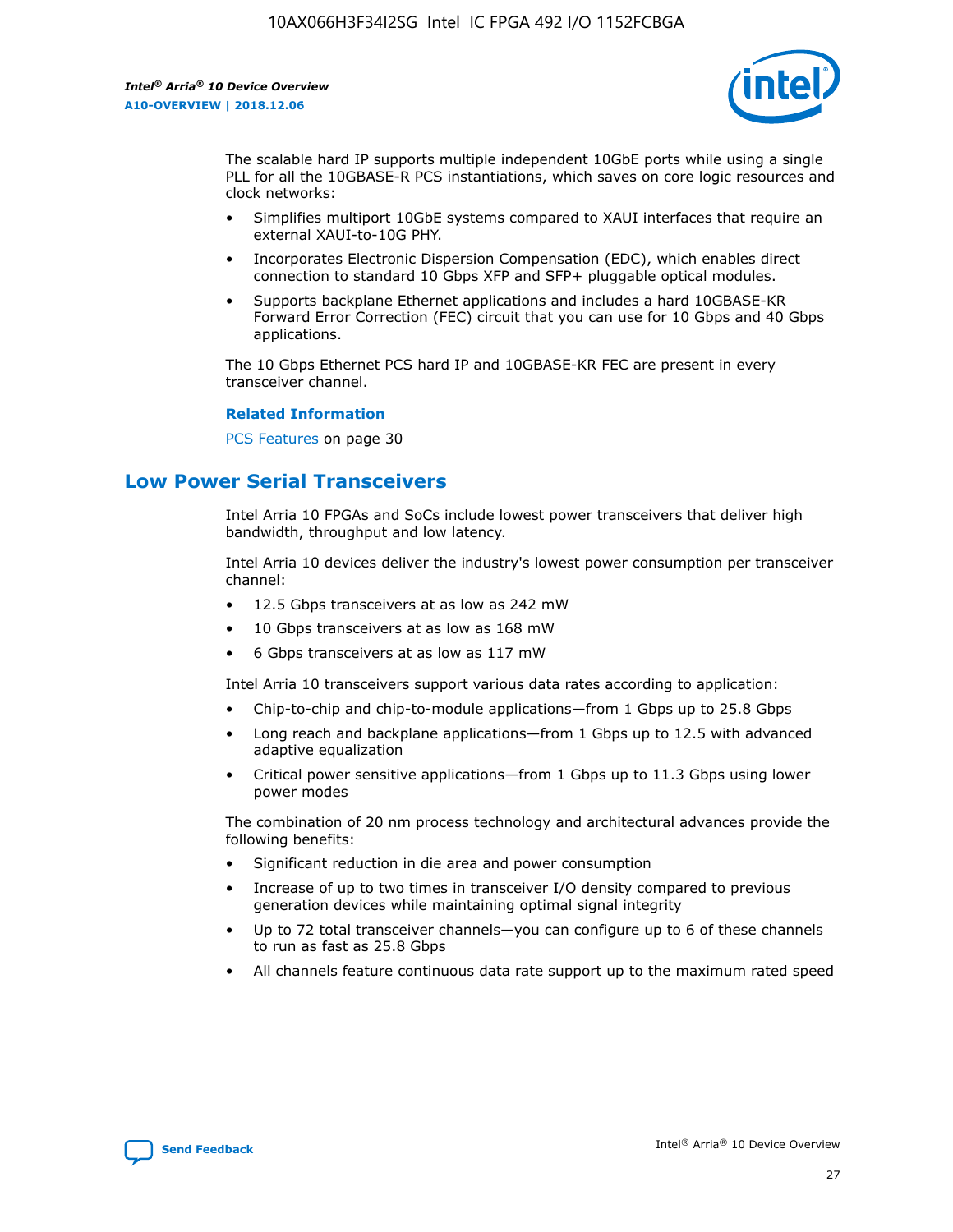



## **Figure 6. Intel Arria 10 Transceiver Block Architecture**

## **Transceiver Channels**

All transceiver channels feature a dedicated Physical Medium Attachment (PMA) and a hardened Physical Coding Sublayer (PCS).

- The PMA provides primary interfacing capabilities to physical channels.
- The PCS typically handles encoding/decoding, word alignment, and other preprocessing functions before transferring data to the FPGA core fabric.

A transceiver channel consists of a PMA and a PCS block. Most transceiver banks have 6 channels. There are some transceiver banks that contain only 3 channels.

A wide variety of bonded and non-bonded data rate configurations is possible using a highly configurable clock distribution network. Up to 80 independent transceiver data rates can be configured.

The following figures are graphical representations of top views of the silicon die, which correspond to reverse views for flip chip packages. Different Intel Arria 10 devices may have different floorplans than the ones shown in the figures.

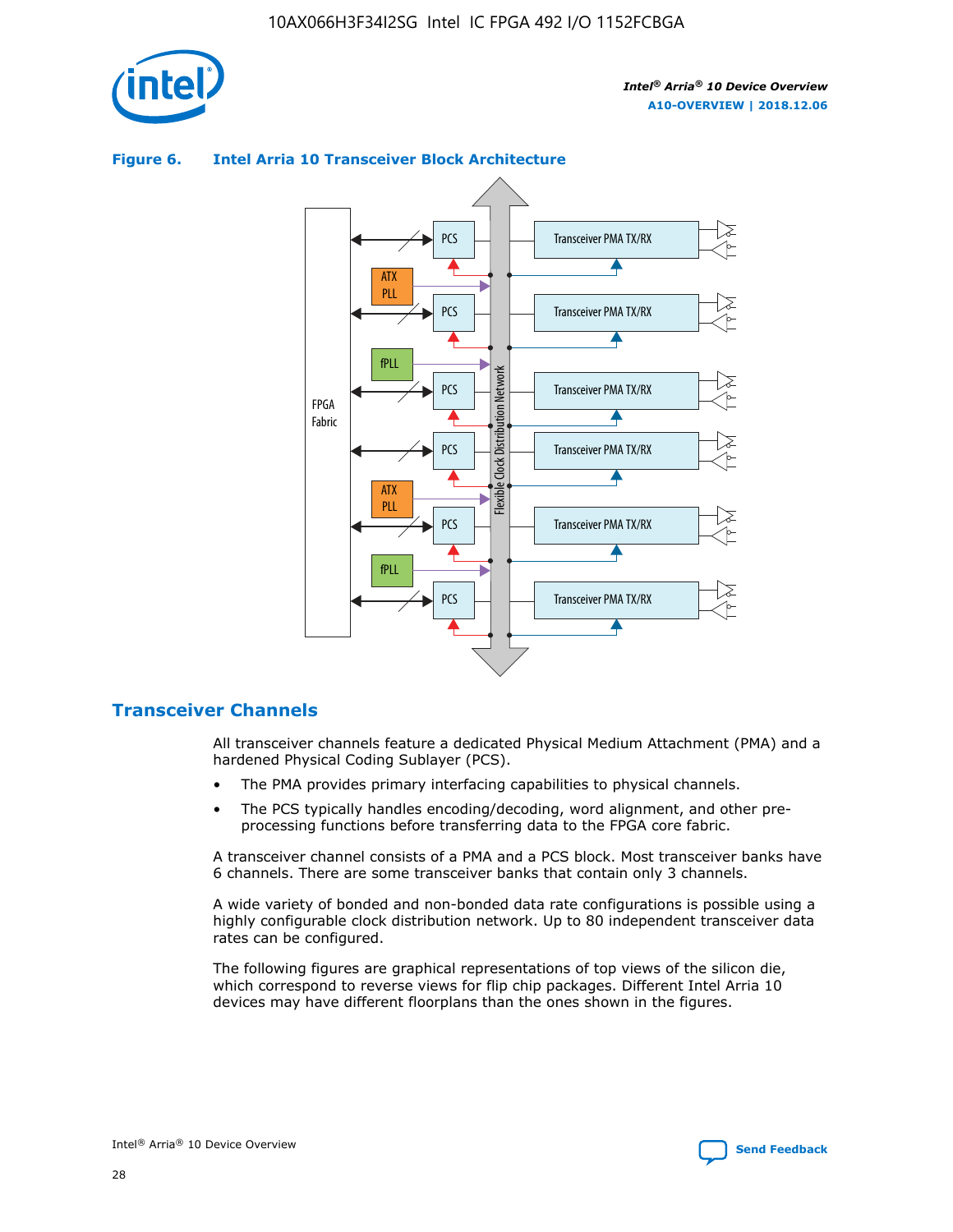

## **Figure 7. Device Chip Overview for Intel Arria 10 GX and GT Devices**



M20K Internal Memory Blocks Core Logic Fabric Transceiver Channels Hard IP Per Transceiver: Standard PCS and Enhanced PCS Hard IPs PCI Express Gen3 Hard IP Fractional PLLs M20K Internal Memory Blocks PCI Express Gen3 Hard IP Variable Precision DSP Blocks I/O PLLs Hard Memory Controllers, General-Purpose I/O Cells, LVDS Hard Processor Subsystem, Dual-Core ARM Cortex A9 M20K Internal Memory Blocks Variable Precision DSP Blocks M20K Internal Memory Blocks Core Logic Fabric I/O PLLs Hard Memory Controllers, General-Purpose I/O Cells, LVDS M20K Internal Memory Blocks Variable Precision DSP Blocks M20K Internal Memory Blocks Transceiver Channels Hard IP Per Transceiver: Standard PCS and Enhanced PCS Hard IPs PCI Express Gen3 Hard IP Fractional PLLs PCI Express Gen3 Hard IP  $\ddot{\cdot}$ Hard PCS Transceiver PMA fPLL ATX (LC) Hard PCS Transceiver PMA **Transmit** Hard PCS Transceiver PMA PLL fPLL Hard PCS Transceiver PMA Transceiver Clock Networks ATX (LC) Hard PCS Transceiver PMA Transmi Hard PCS Transceiver PMA PLL fPLL Hard PCS Transceiver PMA Transceiver PMA Hard PCS ATX (LC) **Transmit** Hard PCS Transceiver PMA PLL Unused transceiver chann can be used as additional transceiver transmit PLLs

## **PMA Features**

Intel Arria 10 transceivers provide exceptional signal integrity at data rates up to 25.8 Gbps. Clocking options include ultra-low jitter ATX PLLs (LC tank based), clock multiplier unit (CMU) PLLs, and fractional PLLs.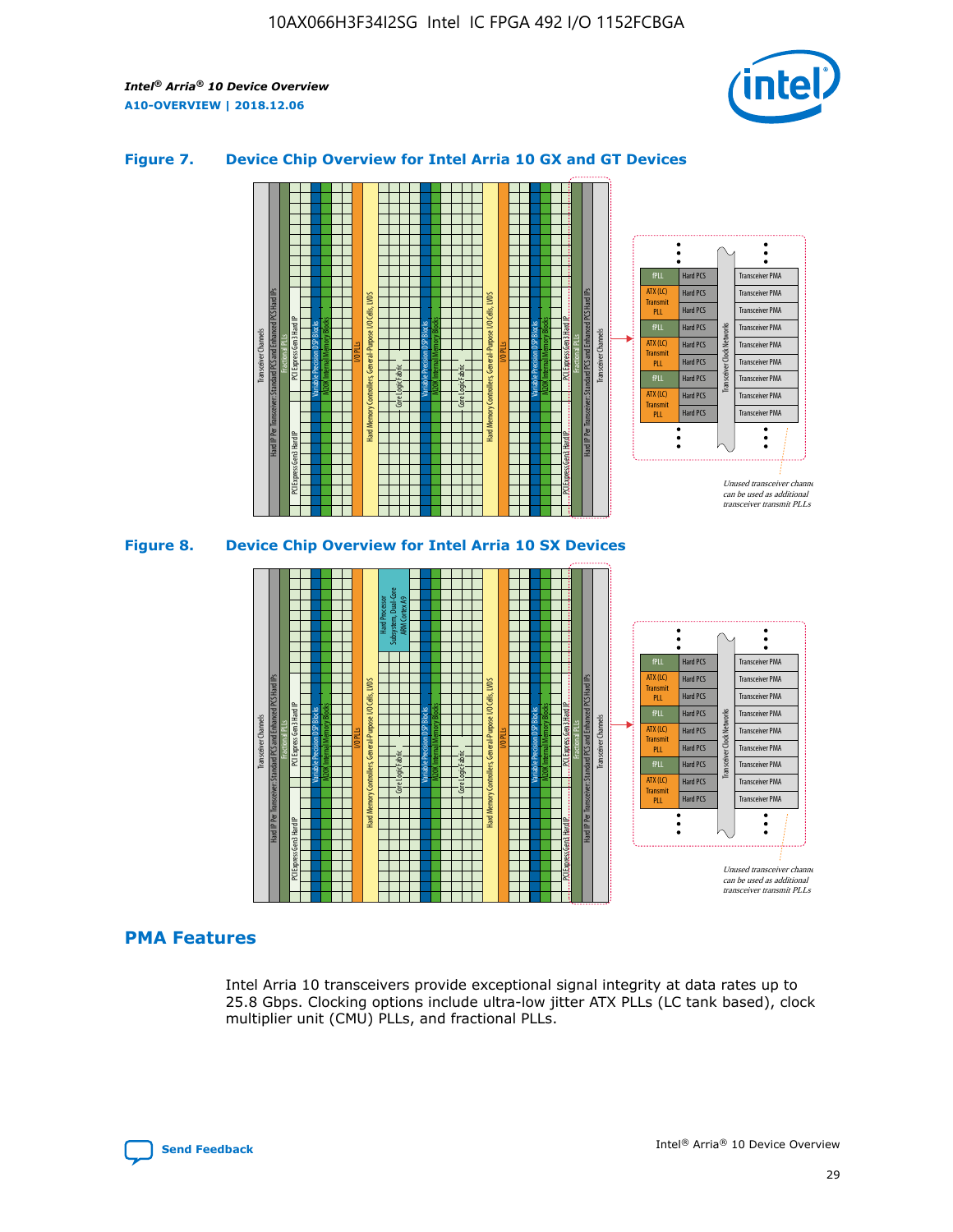

Each transceiver channel contains a channel PLL that can be used as the CMU PLL or clock data recovery (CDR) PLL. In CDR mode, the channel PLL recovers the receiver clock and data in the transceiver channel. Up to 80 independent data rates can be configured on a single Intel Arria 10 device.

## **Table 23. PMA Features of the Transceivers in Intel Arria 10 Devices**

| <b>Feature</b>                                             | <b>Capability</b>                                                                                                                                                                                                             |
|------------------------------------------------------------|-------------------------------------------------------------------------------------------------------------------------------------------------------------------------------------------------------------------------------|
| Chip-to-Chip Data Rates                                    | 1 Gbps to 17.4 Gbps (Intel Arria 10 GX devices)<br>1 Gbps to 25.8 Gbps (Intel Arria 10 GT devices)                                                                                                                            |
| <b>Backplane Support</b>                                   | Drive backplanes at data rates up to 12.5 Gbps                                                                                                                                                                                |
| <b>Optical Module Support</b>                              | SFP+/SFP, XFP, CXP, QSFP/QSFP28, CFP/CFP2/CFP4                                                                                                                                                                                |
| Cable Driving Support                                      | SFP+ Direct Attach, PCI Express over cable, eSATA                                                                                                                                                                             |
| Transmit Pre-Emphasis                                      | 4-tap transmit pre-emphasis and de-emphasis to compensate for system channel loss                                                                                                                                             |
| Continuous Time Linear<br>Equalizer (CTLE)                 | Dual mode, high-gain, and high-data rate, linear receive equalization to compensate for<br>system channel loss                                                                                                                |
| Decision Feedback Equalizer<br>(DFE)                       | 7-fixed and 4-floating tap DFE to equalize backplane channel loss in the presence of<br>crosstalk and noisy environments                                                                                                      |
| Variable Gain Amplifier                                    | Optimizes the signal amplitude prior to the CDR sampling and operates in fixed and<br>adaptive modes                                                                                                                          |
| Altera Digital Adaptive<br>Parametric Tuning (ADAPT)       | Fully digital adaptation engine to automatically adjust all link equalization parameters-<br>including CTLE, DFE, and variable gain amplifier blocks—that provide optimal link margin<br>without intervention from user logic |
| Precision Signal Integrity<br>Calibration Engine (PreSICE) | Hardened calibration controller to quickly calibrate all transceiver control parameters on<br>power-up, which provides the optimal signal integrity and jitter performance                                                    |
| Advanced Transmit (ATX)<br><b>PLL</b>                      | Low jitter ATX (LC tank based) PLLs with continuous tuning range to cover a wide range of<br>standard and proprietary protocols                                                                                               |
| <b>Fractional PLLs</b>                                     | On-chip fractional frequency synthesizers to replace on-board crystal oscillators and reduce<br>system cost                                                                                                                   |
| Digitally Assisted Analog<br><b>CDR</b>                    | Superior jitter tolerance with fast lock time                                                                                                                                                                                 |
| Dynamic Partial<br>Reconfiguration                         | Allows independent control of the Avalon memory-mapped interface of each transceiver<br>channel for the highest transceiver flexibility                                                                                       |
| Multiple PCS-PMA and PCS-<br>PLD interface widths          | 8-, 10-, 16-, 20-, 32-, 40-, or 64-bit interface widths for flexibility of deserialization width,<br>encoding, and reduced latency                                                                                            |

## **PCS Features**

This table summarizes the Intel Arria 10 transceiver PCS features. You can use the transceiver PCS to support a wide range of protocols ranging from 1 Gbps to 25.8 Gbps.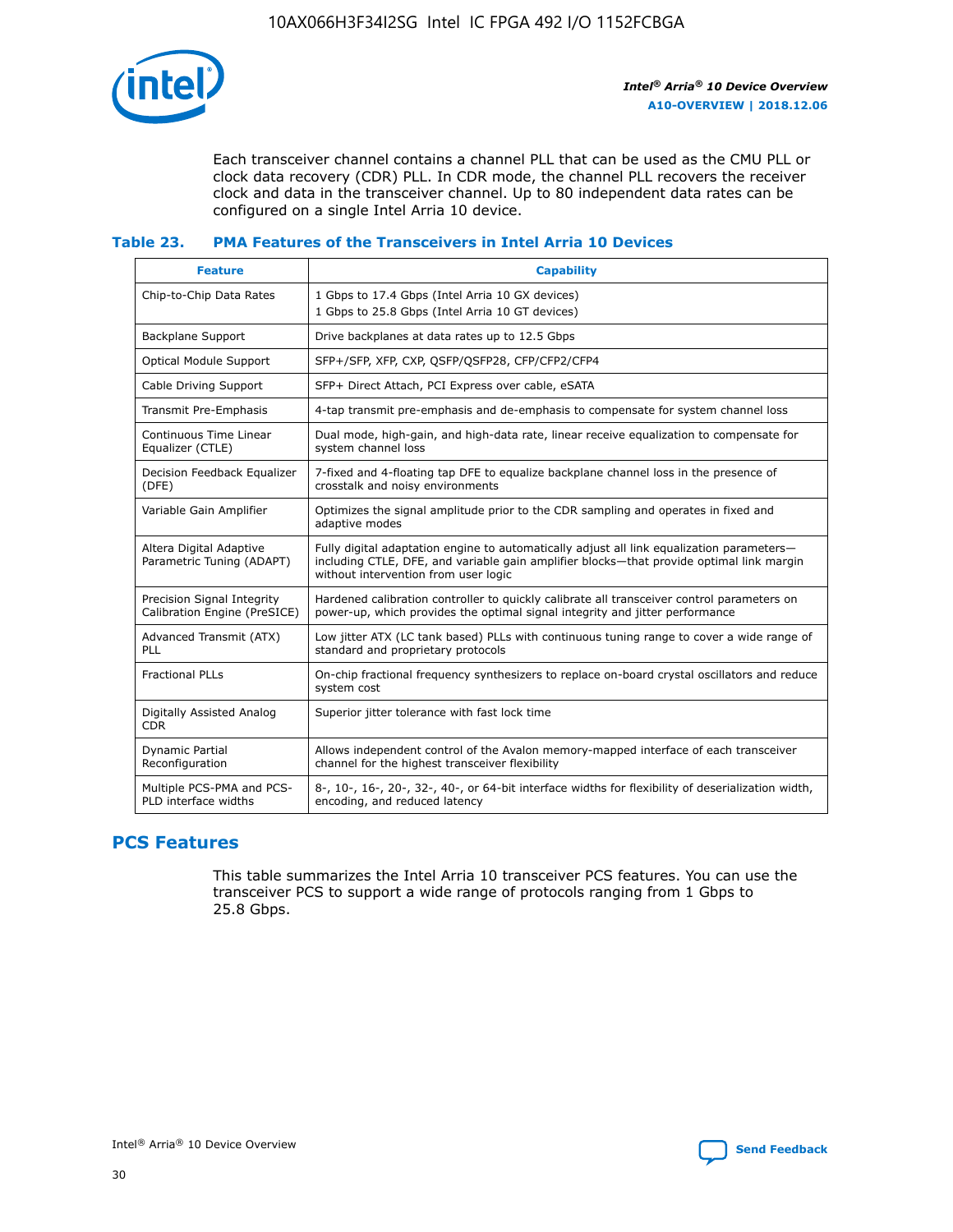

| <b>PCS</b>    | <b>Description</b>                                                                                                                                                                                                                                                                                                                                                                                             |
|---------------|----------------------------------------------------------------------------------------------------------------------------------------------------------------------------------------------------------------------------------------------------------------------------------------------------------------------------------------------------------------------------------------------------------------|
| Standard PCS  | Operates at a data rate up to 12 Gbps<br>Supports protocols such as PCI-Express, CPRI 4.2+, GigE, IEEE 1588 in Hard PCS<br>Implements other protocols using Basic/Custom (Standard PCS) transceiver<br>configuration rules.                                                                                                                                                                                    |
| Enhanced PCS  | Performs functions common to most serial data industry standards, such as word<br>alignment, encoding/decoding, and framing, before data is sent or received off-chip<br>through the PMA<br>• Handles data transfer to and from the FPGA fabric<br>Handles data transfer internally to and from the PMA<br>Provides frequency compensation<br>Performs channel bonding for multi-channel low skew applications |
| PCIe Gen3 PCS | Supports the seamless switching of Data and Clock between the Gen1, Gen2, and Gen3<br>data rates<br>Provides support for PIPE 3.0 features<br>Supports the PIPE interface with the Hard IP enabled, as well as with the Hard IP<br>bypassed                                                                                                                                                                    |

#### **Related Information**

- PCIe Gen1, Gen2, and Gen3 Hard IP on page 26
- Interlaken Support on page 26
- 10 Gbps Ethernet Support on page 26

## **PCS Protocol Support**

This table lists some of the protocols supported by the Intel Arria 10 transceiver PCS. For more information about the blocks in the transmitter and receiver data paths, refer to the related information.

| <b>Protocol</b>                                 | <b>Data Rate</b><br>(Gbps) | <b>Transceiver IP</b>       | <b>PCS Support</b>                      |
|-------------------------------------------------|----------------------------|-----------------------------|-----------------------------------------|
| PCIe Gen3 x1, x2, x4, x8                        | 8.0                        | Native PHY (PIPE)           | Standard PCS and PCIe<br>Gen3 PCS       |
| PCIe Gen2 x1, x2, x4, x8                        | 5.0                        | Native PHY (PIPE)           | <b>Standard PCS</b>                     |
| PCIe Gen1 x1, x2, x4, x8                        | 2.5                        | Native PHY (PIPE)           | Standard PCS                            |
| 1000BASE-X Gigabit Ethernet                     | 1.25                       | Native PHY                  | <b>Standard PCS</b>                     |
| 1000BASE-X Gigabit Ethernet with<br>IEEE 1588v2 | 1.25                       | Native PHY                  | Standard PCS                            |
| 10GBASE-R                                       | 10.3125                    | Native PHY                  | <b>Enhanced PCS</b>                     |
| 10GBASE-R with IEEE 1588v2                      | 10.3125                    | Native PHY                  | <b>Enhanced PCS</b>                     |
| 10GBASE-R with KR FEC                           | 10.3125                    | Native PHY                  | <b>Enhanced PCS</b>                     |
| 10GBASE-KR and 1000BASE-X                       | 10.3125                    | 1G/10GbE and 10GBASE-KR PHY | Standard PCS and<br><b>Enhanced PCS</b> |
| Interlaken (CEI-6G/11G)                         | 3.125 to 17.4              | Native PHY                  | <b>Enhanced PCS</b>                     |
| SFI-S/SFI-5.2                                   | 11.2                       | Native PHY                  | <b>Enhanced PCS</b>                     |
| $10G$ SDI                                       | 10.692                     | Native PHY                  | <b>Enhanced PCS</b>                     |
|                                                 |                            |                             | continued                               |

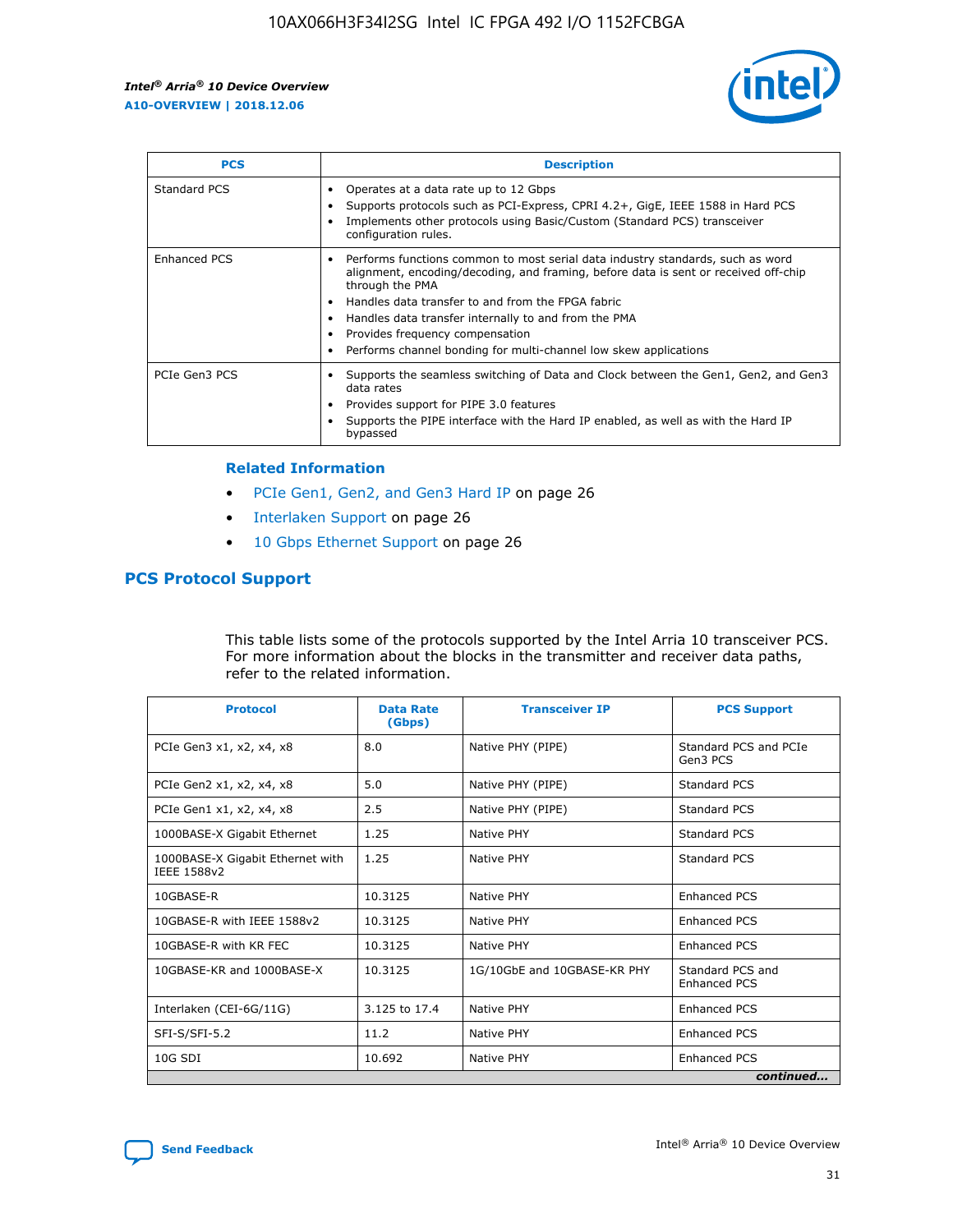

| <b>Protocol</b>      | <b>Data Rate</b><br>(Gbps) | <b>Transceiver IP</b> | <b>PCS Support</b> |
|----------------------|----------------------------|-----------------------|--------------------|
| CPRI 6.0 (64B/66B)   | 0.6144 to<br>10.1376       | Native PHY            | Enhanced PCS       |
| CPRI 4.2 (8B/10B)    | $0.6144$ to<br>9.8304      | Native PHY            | Standard PCS       |
| OBSAI RP3 v4.2       | 0.6144 to 6.144            | Native PHY            | Standard PCS       |
| SD-SDI/HD-SDI/3G-SDI | $0.143(12)$ to<br>2.97     | Native PHY            | Standard PCS       |

## **Related Information**

#### [Intel Arria 10 Transceiver PHY User Guide](https://www.intel.com/content/www/us/en/programmable/documentation/nik1398707230472.html#nik1398707091164)

Provides more information about the supported transceiver protocols and PHY IP, the PMA architecture, and the standard, enhanced, and PCIe Gen3 PCS architecture.

# **SoC with Hard Processor System**

Each SoC device combines an FPGA fabric and a hard processor system (HPS) in a single device. This combination delivers the flexibility of programmable logic with the power and cost savings of hard IP in these ways:

- Reduces board space, system power, and bill of materials cost by eliminating a discrete embedded processor
- Allows you to differentiate the end product in both hardware and software, and to support virtually any interface standard
- Extends the product life and revenue through in-field hardware and software updates

 $(12)$  The 0.143 Gbps data rate is supported using oversampling of user logic that you must implement in the FPGA fabric.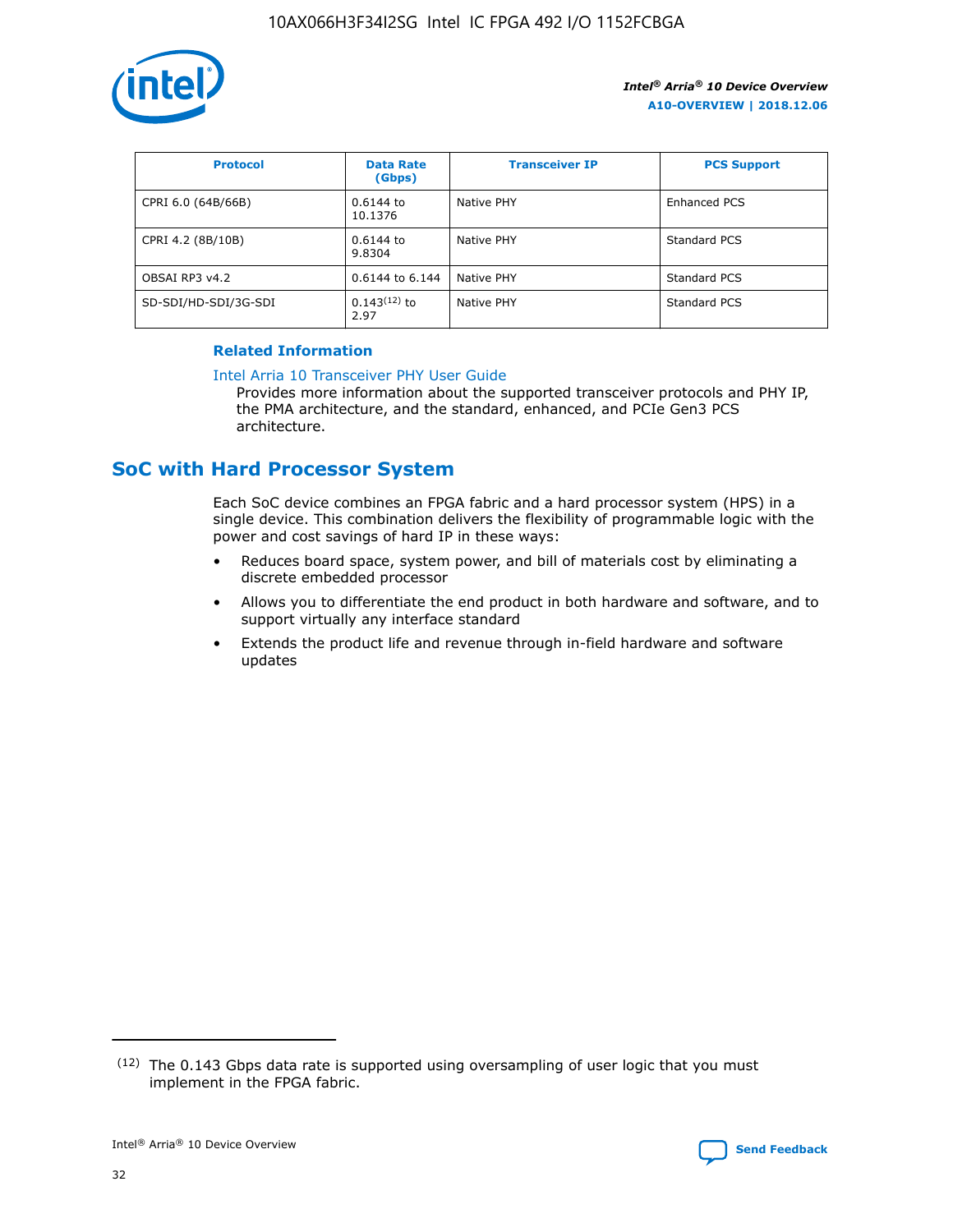

#### **Figure 9. HPS Block Diagram**

This figure shows a block diagram of the HPS with the dual ARM Cortex-A9 MPCore processor.



## **Key Advantages of 20-nm HPS**

The 20-nm HPS strikes a balance between enabling maximum software compatibility with 28-nm SoCs while still improving upon the 28-nm HPS architecture. These improvements address the requirements of the next generation target markets such as wireless and wireline communications, compute and storage equipment, broadcast and military in terms of performance, memory bandwidth, connectivity via backplane and security.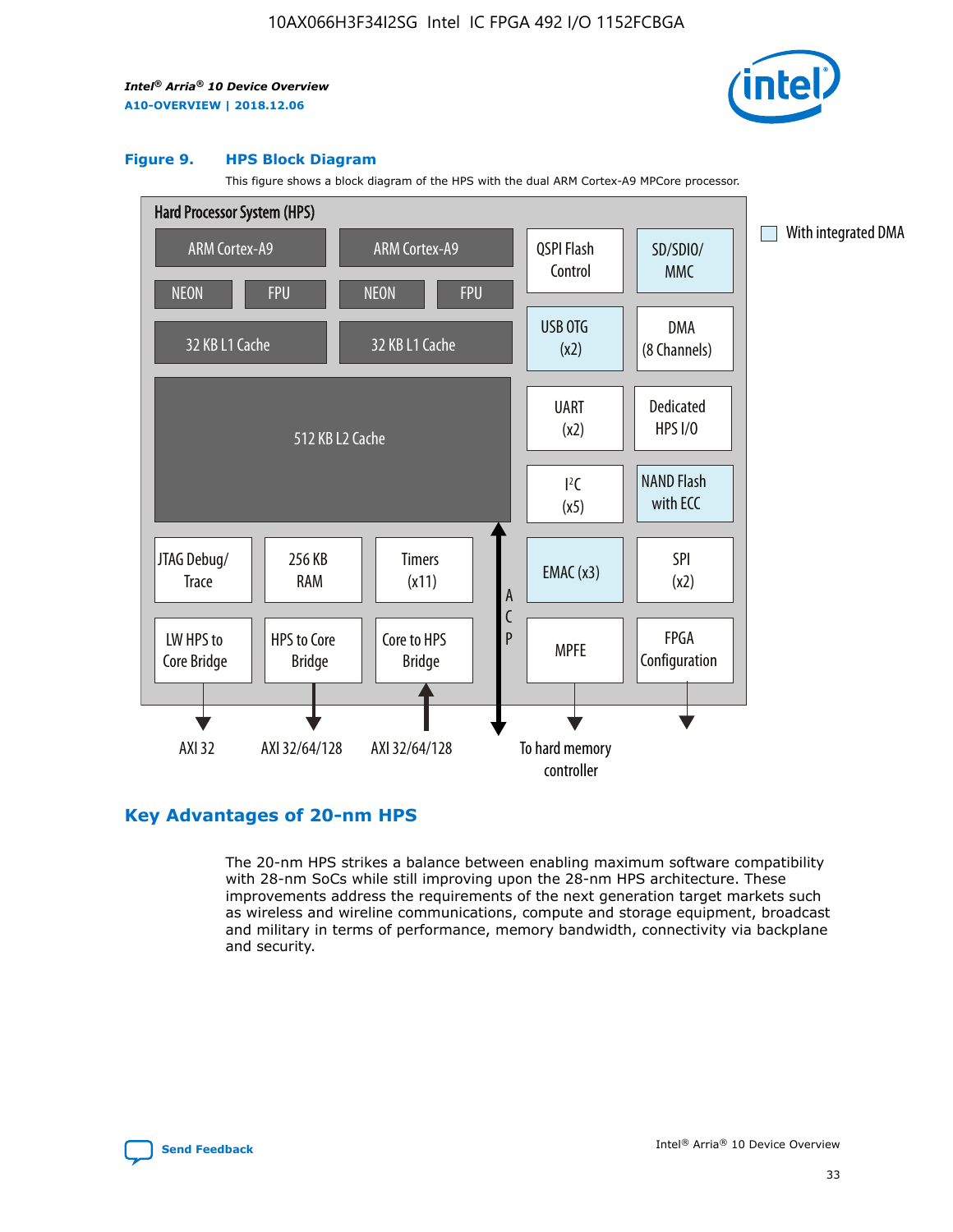

## **Table 24. Improvements in 20 nm HPS**

This table lists the key improvements of the 20 nm HPS compared to the 28 nm HPS.

| <b>Advantages/</b><br><b>Improvements</b>                   | <b>Description</b>                                                                                                                                                                                                                                                                                                                                                                                                                                                                                                                                                                                                                                                                                                                                                                                                                                                                                                      |
|-------------------------------------------------------------|-------------------------------------------------------------------------------------------------------------------------------------------------------------------------------------------------------------------------------------------------------------------------------------------------------------------------------------------------------------------------------------------------------------------------------------------------------------------------------------------------------------------------------------------------------------------------------------------------------------------------------------------------------------------------------------------------------------------------------------------------------------------------------------------------------------------------------------------------------------------------------------------------------------------------|
| Increased performance and<br>overdrive capability           | While the nominal processor frequency is 1.2 GHz, the 20 nm HPS offers an "overdrive"<br>feature which enables a higher processor operating frequency. This requires a higher supply<br>voltage value that is unique to the HPS and may require a separate regulator.                                                                                                                                                                                                                                                                                                                                                                                                                                                                                                                                                                                                                                                   |
| Increased processor memory<br>bandwidth and DDR4<br>support | Up to 64-bit DDR4 memory at 2,400 Mbps support is available for the processor. The hard<br>memory controller for the HPS comprises a multi-port front end that manages connections<br>to a single port memory controller. The multi-port front end allows logic core and the HPS<br>to share ports and thereby the available bandwidth of the memory controller.                                                                                                                                                                                                                                                                                                                                                                                                                                                                                                                                                        |
| Flexible I/O sharing                                        | An advanced I/O pin muxing scheme allows improved sharing of I/O between the HPS and<br>the core logic. The following types of I/O are available for SoC:<br>17 dedicated I/Os-physically located inside the HPS block and are not accessible to<br>logic within the core. The 17 dedicated I/Os are used for HPS clock, resets, and<br>interfacing with boot devices, QSPI, and SD/MMC.<br>48 direct shared I/O-located closest to the HPS block and are ideal for high speed HPS<br>peripherals such as EMAC, USB, and others. There is one bank of 48 I/Os that supports<br>direct sharing where the 48 I/Os can be shared 12 I/Os at a time.<br>Standard (shared) I/O-all standard I/Os can be shared by the HPS peripherals and any<br>logic within the core. For designs where more than 48 I/Os are required to fully use all<br>the peripherals in the HPS, these I/Os can be connected through the core logic. |
| <b>EMAC</b> core                                            | Three EMAC cores are available in the HPS. The EMAC cores enable an application to<br>support two redundant Ethernet connections; for example, backplane, or two EMAC cores<br>for managing IEEE 1588 time stamp information while allowing a third EMAC core for debug<br>and configuration. All three EMACs can potentially share the same time stamps, simplifying<br>the 1588 time stamping implementation. A new serial time stamp interface allows core<br>logic to access and read the time stamp values. The integrated EMAC controllers can be<br>connected to external Ethernet PHY through the provided MDIO or I <sup>2</sup> C interface.                                                                                                                                                                                                                                                                  |
| On-chip memory                                              | The on-chip memory is updated to 256 KB support and can support larger data sets and<br>real time algorithms.                                                                                                                                                                                                                                                                                                                                                                                                                                                                                                                                                                                                                                                                                                                                                                                                           |
| <b>ECC</b> enhancements                                     | Improvements in L2 Cache ECC management allow identification of errors down to the<br>address level. ECC enhancements also enable improved error injection and status reporting<br>via the introduction of new memory mapped access to syndrome and data signals.                                                                                                                                                                                                                                                                                                                                                                                                                                                                                                                                                                                                                                                       |
| HPS to FPGA Interconnect<br>Backbone                        | Although the HPS and the Logic Core can operate independently, they are tightly coupled<br>via a high-bandwidth system interconnect built from high-performance ARM AMBA AXI bus<br>bridges. IP bus masters in the FPGA fabric have access to HPS bus slaves via the FPGA-to-<br>HPS interconnect. Similarly, HPS bus masters have access to bus slaves in the core fabric<br>via the HPS-to-FPGA bridge. Both bridges are AMBA AXI-3 compliant and support<br>simultaneous read and write transactions. Up to three masters within the core fabric can<br>share the HPS SDRAM controller with the processor. Additionally, the processor can be used<br>to configure the core fabric under program control via a dedicated 32-bit configuration port.                                                                                                                                                                  |
| FPGA configuration and HPS<br>booting                       | The FPGA fabric and HPS in the SoCs are powered independently. You can reduce the clock<br>frequencies or gate the clocks to reduce dynamic power.<br>You can configure the FPGA fabric and boot the HPS independently, in any order, providing<br>you with more design flexibility.                                                                                                                                                                                                                                                                                                                                                                                                                                                                                                                                                                                                                                    |
| Security                                                    | New security features have been introduced for anti-tamper management, secure boot,<br>encryption (AES), and authentication (SHA).                                                                                                                                                                                                                                                                                                                                                                                                                                                                                                                                                                                                                                                                                                                                                                                      |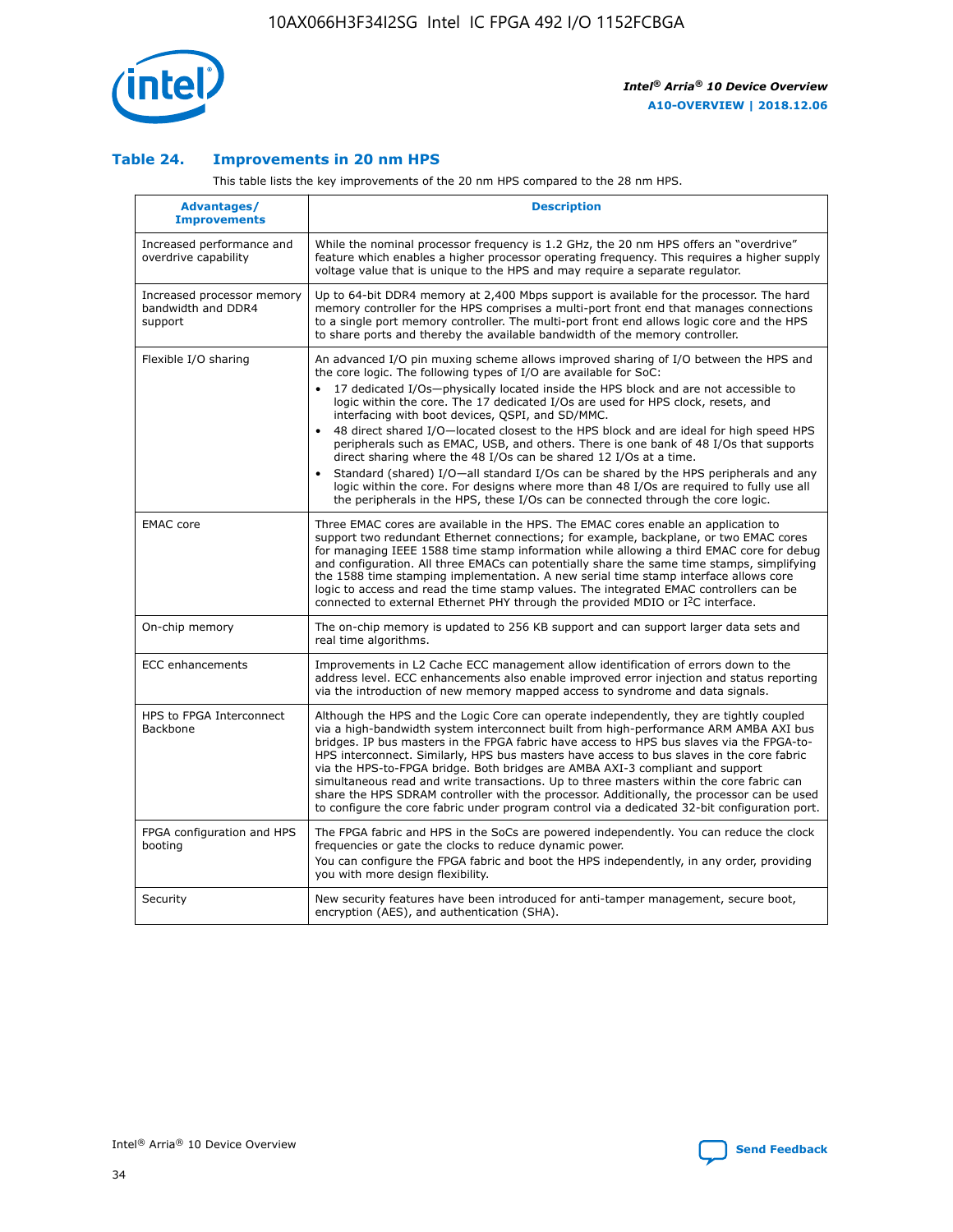

## **Features of the HPS**

The HPS has the following features:

- 1.2-GHz, dual-core ARM Cortex-A9 MPCore processor with up to 1.5-GHz via overdrive
	- ARMv7-A architecture that runs 32-bit ARM instructions, 16-bit and 32-bit Thumb instructions, and 8-bit Java byte codes in Jazelle style
	- Superscalar, variable length, out-of-order pipeline with dynamic branch prediction
	- Instruction Efficiency 2.5 MIPS/MHz, which provides total performance of 7500 MIPS at 1.5 GHz
- Each processor core includes:
	- 32 KB of L1 instruction cache, 32 KB of L1 data cache
	- Single- and double-precision floating-point unit and NEON media engine
	- CoreSight debug and trace technology
	- Snoop Control Unit (SCU) and Acceleration Coherency Port (ACP)
- 512 KB of shared L2 cache
- 256 KB of scratch RAM
- Hard memory controller with support for DDR3, DDR4 and optional error correction code (ECC) support
- Multiport Front End (MPFE) Scheduler interface to the hard memory controller
- 8-channel direct memory access (DMA) controller
- QSPI flash controller with SIO, DIO, QIO SPI Flash support
- NAND flash controller (ONFI 1.0 or later) with DMA and ECC support, updated to support 8 and 16-bit Flash devices and new command DMA to offload CPU for fast power down recovery
- Updated SD/SDIO/MMC controller to eMMC 4.5 with DMA with CE-ATA digital command support
- 3 10/100/1000 Ethernet media access control (MAC) with DMA
- 2 USB On-the-Go (OTG) controllers with DMA
- $\bullet$  5 I<sup>2</sup>C controllers (3 can be used by EMAC for MIO to external PHY)
- 2 UART 16550 Compatible controllers
- 4 serial peripheral interfaces (SPI) (2 Master, 2 Slaves)
- 62 programmable general-purpose I/Os, which includes 48 direct share I/Os that allows the HPS peripherals to connect directly to the FPGA I/Os
- 7 general-purpose timers
- 4 watchdog timers
- Anti-tamper, Secure Boot, Encryption (AES) and Authentication (SHA)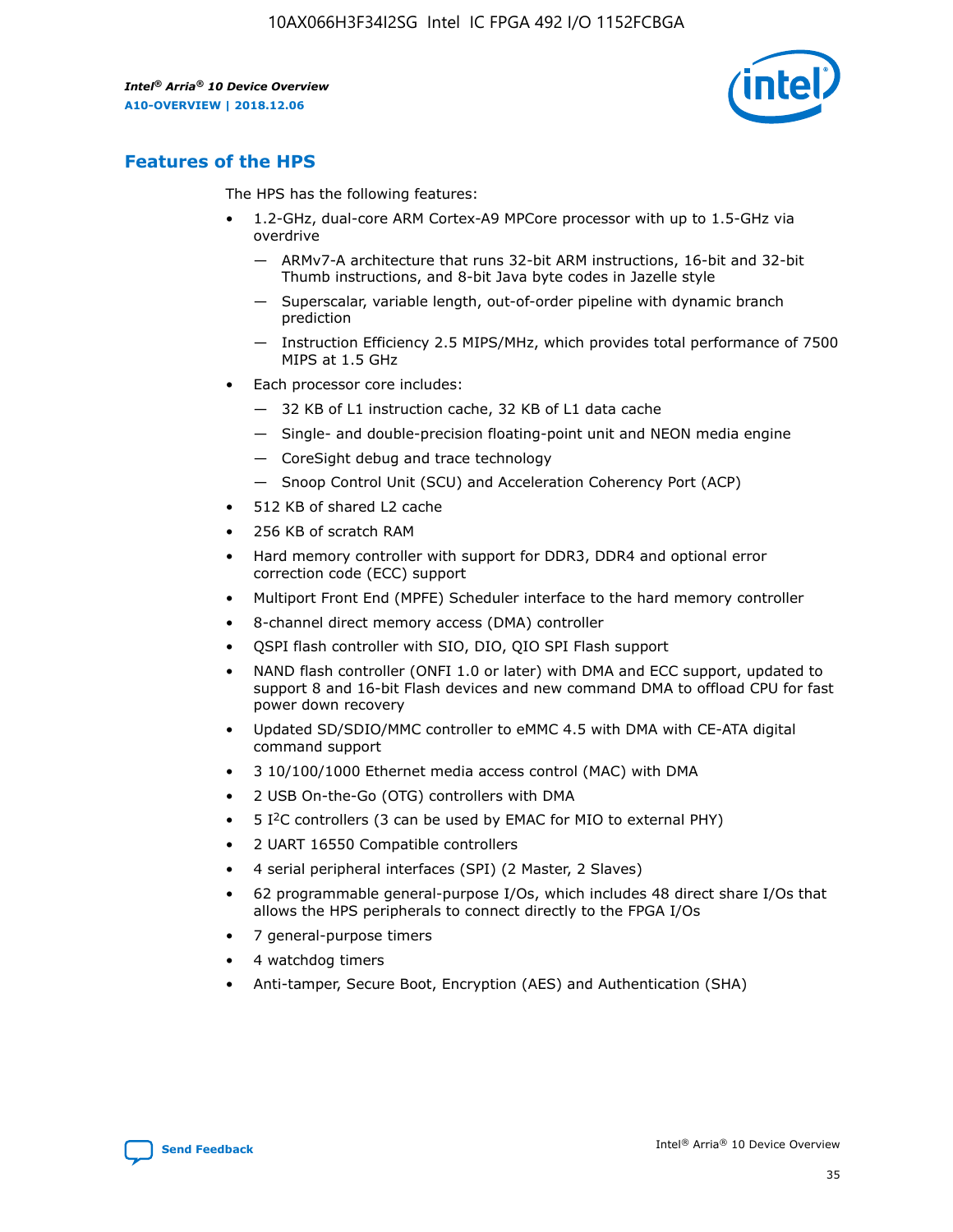

## **System Peripherals and Debug Access Port**

Each Ethernet MAC, USB OTG, NAND flash controller, and SD/MMC controller module has an integrated DMA controller. For modules without an integrated DMA controller, an additional DMA controller module provides up to eight channels of high-bandwidth data transfers. Peripherals that communicate off-chip are multiplexed with other peripherals at the HPS pin level. This allows you to choose which peripherals interface with other devices on your PCB.

The debug access port provides interfaces to industry standard JTAG debug probes and supports ARM CoreSight debug and core traces to facilitate software development.

## **HPS–FPGA AXI Bridges**

The HPS–FPGA bridges, which support the Advanced Microcontroller Bus Architecture (AMBA) Advanced eXtensible Interface (AXI™) specifications, consist of the following bridges:

- FPGA-to-HPS AMBA AXI bridge—a high-performance bus supporting 32, 64, and 128 bit data widths that allows the FPGA fabric to issue transactions to slaves in the HPS.
- HPS-to-FPGA Avalon/AMBA AXI bridge—a high-performance bus supporting 32, 64, and 128 bit data widths that allows the HPS to issue transactions to slaves in the FPGA fabric.
- Lightweight HPS-to-FPGA AXI bridge—a lower latency 32 bit width bus that allows the HPS to issue transactions to soft peripherals in the FPGA fabric. This bridge is primarily used for control and status register (CSR) accesses to peripherals in the FPGA fabric.

The HPS–FPGA AXI bridges allow masters in the FPGA fabric to communicate with slaves in the HPS logic, and vice versa. For example, the HPS-to-FPGA AXI bridge allows you to share memories instantiated in the FPGA fabric with one or both microprocessors in the HPS, while the FPGA-to-HPS AXI bridge allows logic in the FPGA fabric to access the memory and peripherals in the HPS.

Each HPS–FPGA bridge also provides asynchronous clock crossing for data transferred between the FPGA fabric and the HPS.

### **HPS SDRAM Controller Subsystem**

The HPS SDRAM controller subsystem contains a multiport SDRAM controller and DDR PHY that are shared between the FPGA fabric (through the FPGA-to-HPS SDRAM interface), the level 2 (L2) cache, and the level 3 (L3) system interconnect. The FPGA-to-HPS SDRAM interface supports AMBA AXI and Avalon® Memory-Mapped (Avalon-MM) interface standards, and provides up to six individual ports for access by masters implemented in the FPGA fabric.

The HPS SDRAM controller supports up to 3 masters (command ports), 3x 64-bit read data ports and 3x 64-bit write data ports.

To maximize memory performance, the SDRAM controller subsystem supports command and data reordering, deficit round-robin arbitration with aging, and high-priority bypass features.

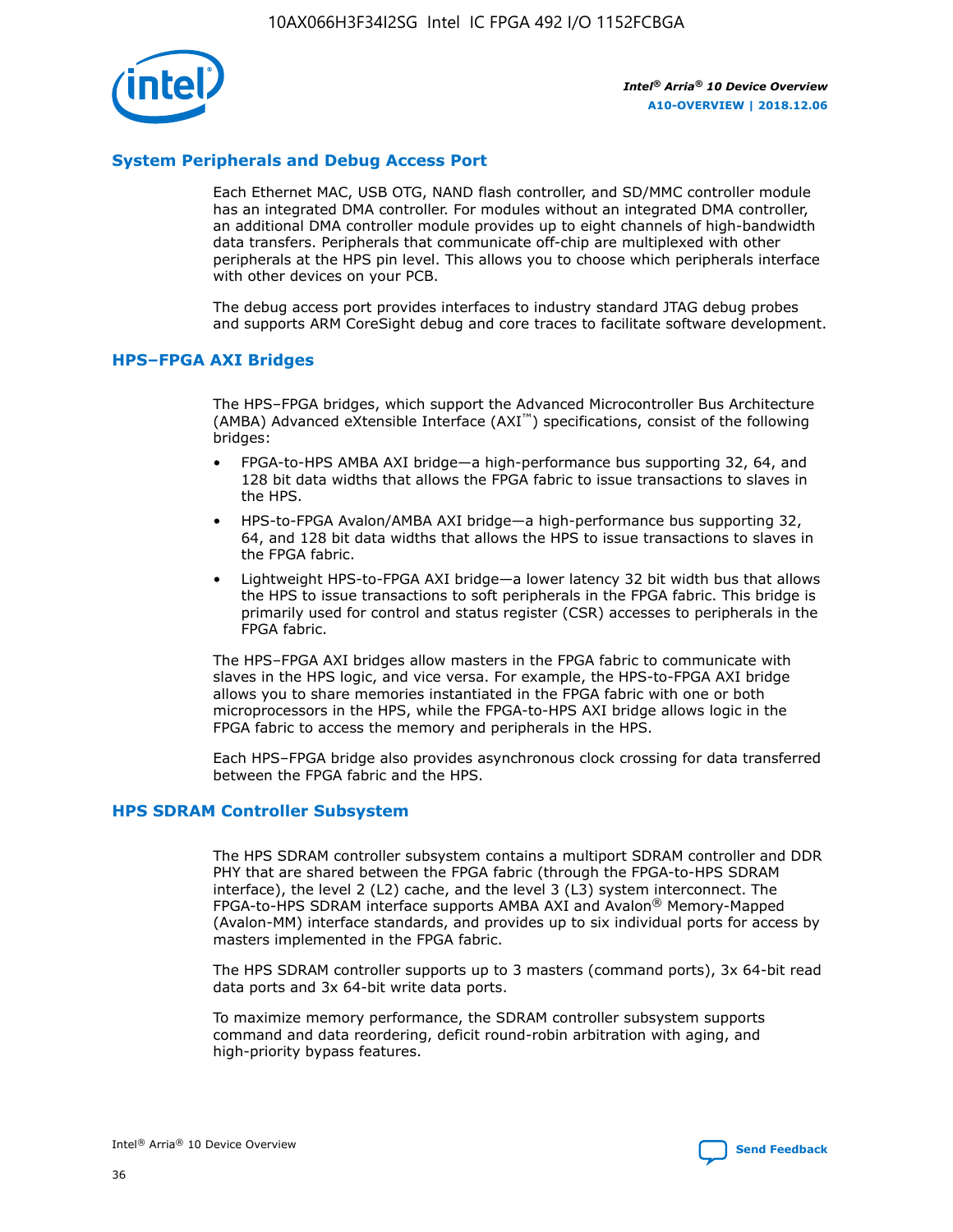

## **FPGA Configuration and HPS Booting**

The FPGA fabric and HPS in the SoC FPGA must be powered at the same time. You can reduce the clock frequencies or gate the clocks to reduce dynamic power.

Once powered, the FPGA fabric and HPS can be configured independently thus providing you with more design flexibility:

- You can boot the HPS independently. After the HPS is running, the HPS can fully or partially reconfigure the FPGA fabric at any time under software control. The HPS can also configure other FPGAs on the board through the FPGA configuration controller.
- Configure the FPGA fabric first, and then boot the HPS from memory accessible to the FPGA fabric.

## **Hardware and Software Development**

For hardware development, you can configure the HPS and connect your soft logic in the FPGA fabric to the HPS interfaces using the Platform Designer system integration tool in the Intel Quartus Prime software.

For software development, the ARM-based SoC FPGA devices inherit the rich software development ecosystem available for the ARM Cortex-A9 MPCore processor. The software development process for Intel SoC FPGAs follows the same steps as those for other SoC devices from other manufacturers. Support for Linux\*, VxWorks\*, and other operating systems are available for the SoC FPGAs. For more information on the operating systems support availability, contact the Intel FPGA sales team.

You can begin device-specific firmware and software development on the Intel SoC FPGA Virtual Target. The Virtual Target is a fast PC-based functional simulation of a target development system—a model of a complete development board. The Virtual Target enables the development of device-specific production software that can run unmodified on actual hardware.

## **Dynamic and Partial Reconfiguration**

The Intel Arria 10 devices support dynamic and partial reconfiguration. You can use dynamic and partial reconfiguration simultaneously to enable seamless reconfiguration of both the device core and transceivers.

## **Dynamic Reconfiguration**

You can reconfigure the PMA and PCS blocks while the device continues to operate. This feature allows you to change the data rates, protocol, and analog settings of a channel in a transceiver bank without affecting on-going data transfer in other transceiver banks. This feature is ideal for applications that require dynamic multiprotocol or multirate support.

## **Partial Reconfiguration**

Using partial reconfiguration, you can reconfigure some parts of the device while keeping the device in operation.

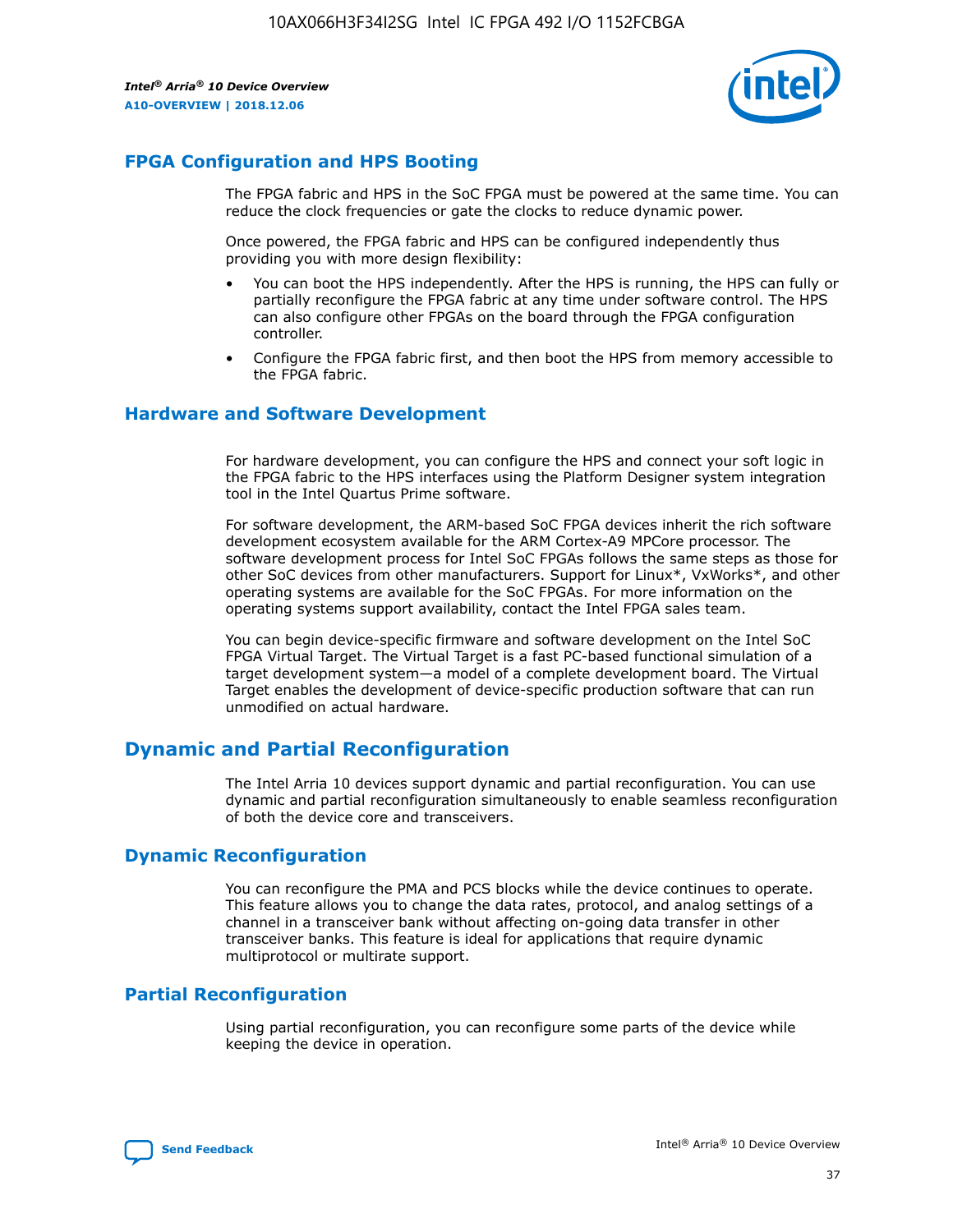

Instead of placing all device functions in the FPGA fabric, you can store some functions that do not run simultaneously in external memory and load them only when required. This capability increases the effective logic density of the device, and lowers cost and power consumption.

In the Intel solution, you do not have to worry about intricate device architecture to perform a partial reconfiguration. The partial reconfiguration capability is built into the Intel Quartus Prime design software, making such time-intensive task simple.

Intel Arria 10 devices support partial reconfiguration in the following configuration options:

- Using an internal host:
	- All supported configuration modes where the FPGA has access to external memory devices such as serial and parallel flash memory.
	- Configuration via Protocol [CvP (PCIe)]
- Using an external host—passive serial (PS), fast passive parallel (FPP) x8, FPP x16, and FPP x32 I/O interface.

# **Enhanced Configuration and Configuration via Protocol**

## **Table 25. Configuration Schemes and Features of Intel Arria 10 Devices**

Intel Arria 10 devices support 1.8 V programming voltage and several configuration schemes.

| <b>Scheme</b>                                                          | <b>Data</b><br><b>Width</b> | <b>Max Clock</b><br>Rate<br>(MHz) | <b>Max Data</b><br>Rate<br>(Mbps)<br>(13) | <b>Decompression</b> | <b>Design</b><br>Security <sup>(1</sup><br>4) | <b>Partial</b><br><b>Reconfiguration</b><br>(15) | <b>Remote</b><br><b>System</b><br><b>Update</b> |
|------------------------------------------------------------------------|-----------------------------|-----------------------------------|-------------------------------------------|----------------------|-----------------------------------------------|--------------------------------------------------|-------------------------------------------------|
| <b>JTAG</b>                                                            | 1 bit                       | 33                                | 33                                        |                      |                                               | Yes(16)                                          |                                                 |
| Active Serial (AS)<br>through the<br>EPCO-L<br>configuration<br>device | 1 bit,<br>4 bits            | 100                               | 400                                       | Yes                  | Yes                                           | $Y_{PS}(16)$                                     | Yes                                             |
| Passive serial (PS)<br>through CPLD or<br>external<br>microcontroller  | 1 bit                       | 100                               | 100                                       | Yes                  | Yes                                           | Yes(16)                                          | Parallel<br>Flash<br>Loader<br>(PFL) IP<br>core |
|                                                                        |                             |                                   |                                           |                      |                                               |                                                  | continued                                       |

<sup>(13)</sup> Enabling either compression or design security features affects the maximum data rate. Refer to the Intel Arria 10 Device Datasheet for more information.

<sup>(14)</sup> Encryption and compression cannot be used simultaneously.

 $<sup>(15)</sup>$  Partial reconfiguration is an advanced feature of the device family. If you are interested in</sup> using partial reconfiguration, contact Intel for support.

 $(16)$  Partial configuration can be performed only when it is configured as internal host.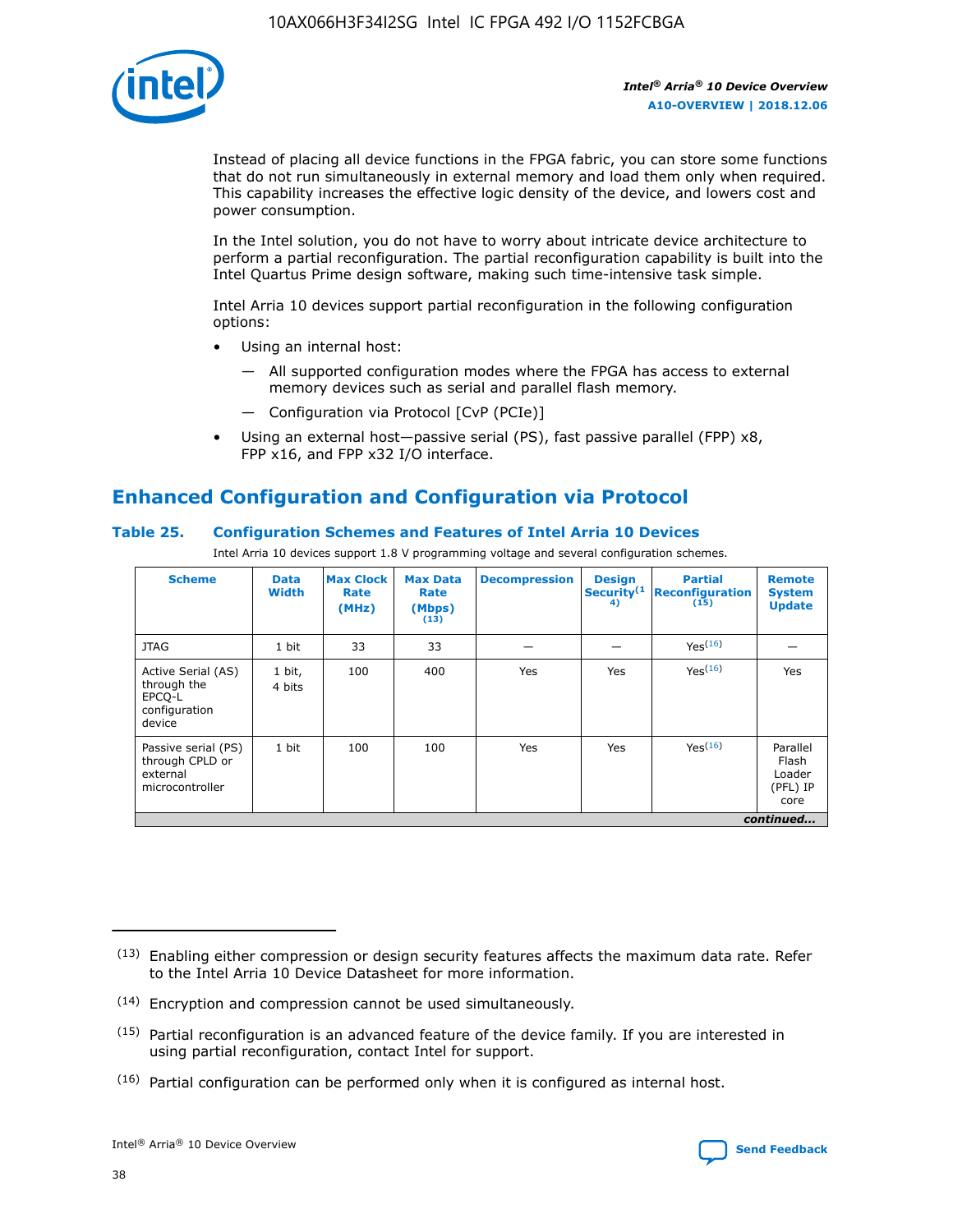

| <b>Scheme</b>                                   | <b>Data</b><br><b>Width</b> | <b>Max Clock</b><br>Rate<br>(MHz) | <b>Max Data</b><br>Rate<br>(Mbps)<br>(13) | <b>Decompression</b> | <b>Design</b><br>Security <sup>(1</sup><br>4) | <b>Partial</b><br><b>Reconfiguration</b><br>(15) | <b>Remote</b><br><b>System</b><br><b>Update</b> |
|-------------------------------------------------|-----------------------------|-----------------------------------|-------------------------------------------|----------------------|-----------------------------------------------|--------------------------------------------------|-------------------------------------------------|
| Fast passive                                    | 8 bits                      | 100                               | 3200                                      | Yes                  | Yes                                           | Yes(17)                                          | PFL IP                                          |
| parallel (FPP)<br>through CPLD or               | 16 bits                     |                                   |                                           | Yes                  | Yes                                           |                                                  | core                                            |
| external<br>microcontroller                     | 32 bits                     |                                   |                                           | Yes                  | Yes                                           |                                                  |                                                 |
| Configuration via                               | 16 bits                     | 100                               | 3200                                      | Yes                  | Yes                                           | Yes <sup>(17)</sup>                              |                                                 |
| <b>HPS</b>                                      | 32 bits                     |                                   |                                           | Yes                  | Yes                                           |                                                  |                                                 |
| Configuration via<br>Protocol [CvP<br>$(PCIe*)$ | x1, x2,<br>x4, x8<br>lanes  |                                   | 8000                                      | Yes                  | Yes                                           | Yes(16)                                          |                                                 |

You can configure Intel Arria 10 devices through PCIe using Configuration via Protocol (CvP). The Intel Arria 10 CvP implementation conforms to the PCIe 100 ms power-up-to-active time requirement.

### **Related Information**

[Configuration via Protocol \(CvP\) Implementation in Intel FPGAs User Guide](https://www.intel.com/content/www/us/en/programmable/documentation/dsu1441819344145.html#dsu1442269728522) Provides more information about the CvP configuration scheme.

# **SEU Error Detection and Correction**

Intel Arria 10 devices offer robust and easy-to-use single-event upset (SEU) error detection and correction circuitry.

The detection and correction circuitry includes protection for Configuration RAM (CRAM) programming bits and user memories. The CRAM is protected by a continuously running CRC error detection circuit with integrated ECC that automatically corrects one or two errors and detects higher order multi-bit errors. When more than two errors occur, correction is available through reloading of the core programming file, providing a complete design refresh while the FPGA continues to operate.

The physical layout of the Intel Arria 10 CRAM array is optimized to make the majority of multi-bit upsets appear as independent single-bit or double-bit errors which are automatically corrected by the integrated CRAM ECC circuitry. In addition to the CRAM protection, the M20K memory blocks also include integrated ECC circuitry and are layout-optimized for error detection and correction. The MLAB does not have ECC.

(14) Encryption and compression cannot be used simultaneously.

<sup>(17)</sup> Supported at a maximum clock rate of 100 MHz.



 $(13)$  Enabling either compression or design security features affects the maximum data rate. Refer to the Intel Arria 10 Device Datasheet for more information.

 $(15)$  Partial reconfiguration is an advanced feature of the device family. If you are interested in using partial reconfiguration, contact Intel for support.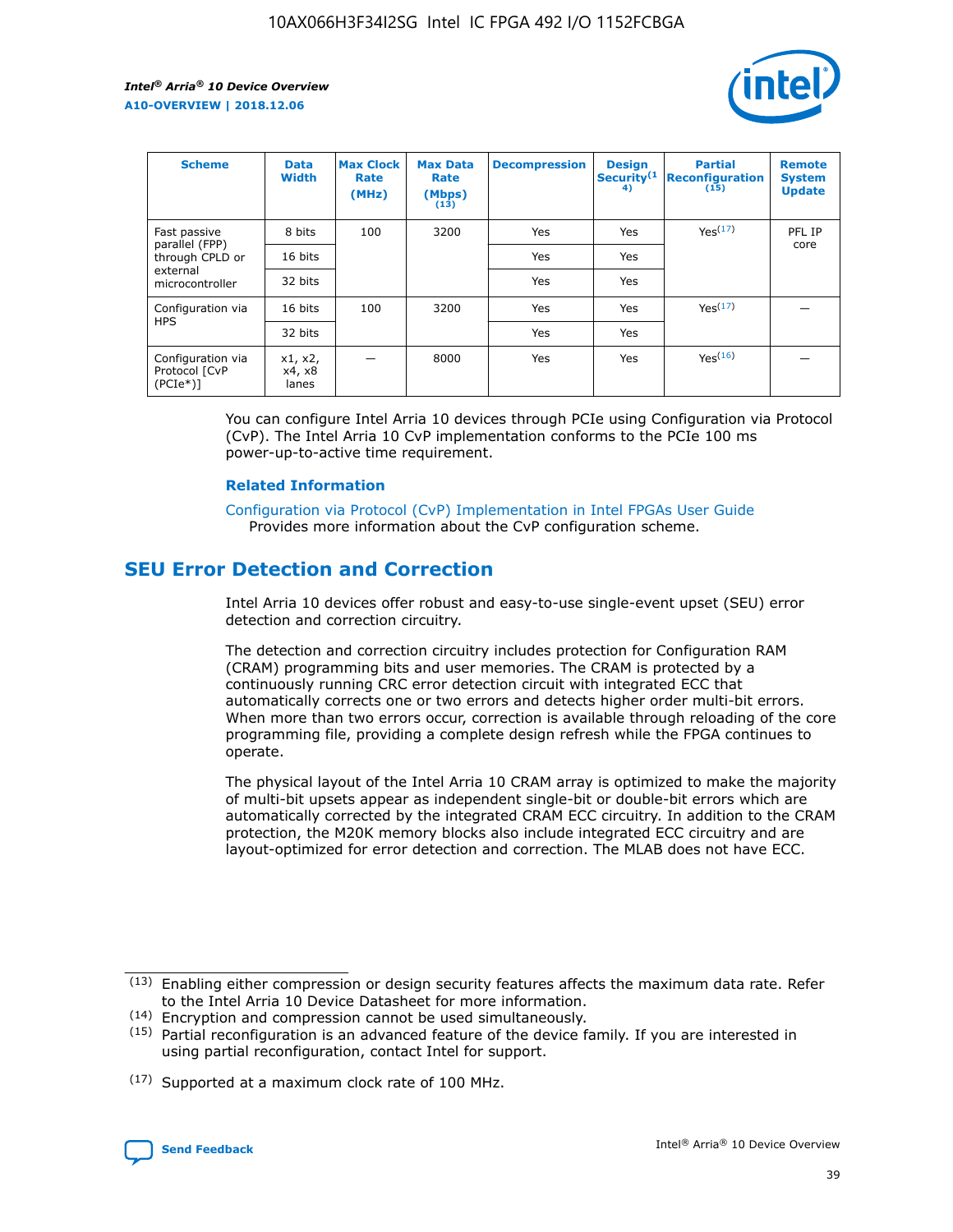

## **Power Management**

Intel Arria 10 devices leverage the advanced 20 nm process technology, a low 0.9 V core power supply, an enhanced core architecture, and several optional power reduction techniques to reduce total power consumption by as much as 40% compared to Arria V devices and as much as 60% compared to Stratix V devices.

The optional power reduction techniques in Intel Arria 10 devices include:

- **SmartVID**—a code is programmed into each device during manufacturing that allows a smart regulator to operate the device at lower core  $V_{CC}$  while maintaining performance
- **Programmable Power Technology**—non-critical timing paths are identified by the Intel Quartus Prime software and the logic in these paths is biased for low power instead of high performance
- **Low Static Power Options**—devices are available with either standard static power or low static power while maintaining performance

Furthermore, Intel Arria 10 devices feature Intel's industry-leading low power transceivers and include a number of hard IP blocks that not only reduce logic resources but also deliver substantial power savings compared to soft implementations. In general, hard IP blocks consume up to 90% less power than the equivalent soft logic implementations.

# **Incremental Compilation**

The Intel Quartus Prime software incremental compilation feature reduces compilation time and helps preserve performance to ease timing closure. The incremental compilation feature enables the partial reconfiguration flow for Intel Arria 10 devices.

Incremental compilation supports top-down, bottom-up, and team-based design flows. This feature facilitates modular, hierarchical, and team-based design flows where different designers compile their respective design sections in parallel. Furthermore, different designers or IP providers can develop and optimize different blocks of the design independently. These blocks can then be imported into the top level project.

# **Document Revision History for Intel Arria 10 Device Overview**

| <b>Document</b><br><b>Version</b> | <b>Changes</b>                                                                                                                                                                                                                                                              |
|-----------------------------------|-----------------------------------------------------------------------------------------------------------------------------------------------------------------------------------------------------------------------------------------------------------------------------|
| 2018.12.06                        | Added links to Intel Arria 10 device errata documents.<br>Removed automotive temperature option from the Intel Arria 10 GX devices.<br>Removed -3 fabric speed grade from the Intel Arria 10 GT devices.<br>Updated power options for the Intel Arria 10 GX and GT devices. |
| 2018.04.09                        | Updated the lowest $V_{CC}$ from 0.83 V to 0.82 V in the topic listing a summary of the device features.                                                                                                                                                                    |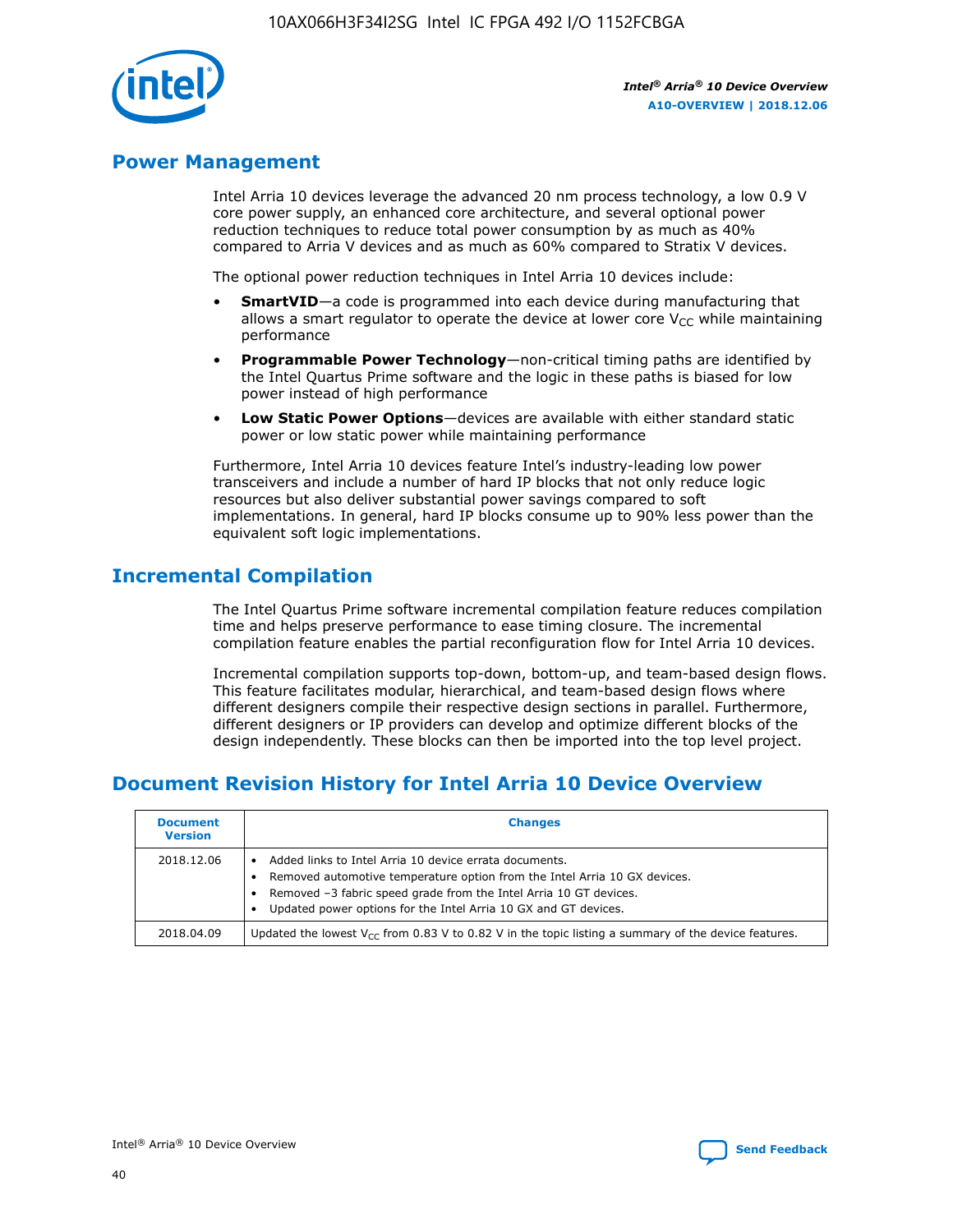

| <b>Date</b>    | <b>Version</b> | <b>Changes</b>                                                                                                                                                                                                                                                                                                                                                                                                                                                                                                                                                                                                                                                                                                                                                                                                                                                                                                                                               |
|----------------|----------------|--------------------------------------------------------------------------------------------------------------------------------------------------------------------------------------------------------------------------------------------------------------------------------------------------------------------------------------------------------------------------------------------------------------------------------------------------------------------------------------------------------------------------------------------------------------------------------------------------------------------------------------------------------------------------------------------------------------------------------------------------------------------------------------------------------------------------------------------------------------------------------------------------------------------------------------------------------------|
| January 2018   | 2018.01.17     | Updated the maximum data rate for HPS (Intel Arria 10 SX devices<br>external memory interface DDR3 controller from 2,166 Mbps to 2,133<br>Mbps.<br>Updated maximum frequency supported for half rate QDRII and QDRII<br>+ SRAM to 633 MHz in Memory Standards Supported by the Soft<br>Memory Controller table.<br>Updated transceiver backplane capability to 12.5 Gbps.<br>Removed transceiver speed grade 5 in Sample Ordering Core and<br>Available Options for Intel Arria 10 GX Devices figure.<br>Removed package code 40, low static power, SmartVID, industrial, and<br>military operating temperature support from Sample Ordering Core and<br>Available Options for Intel Arria 10 GT Devices figure.<br>Updated short reach transceiver rate for Intel Arria 10 GT devices to<br>25.8 Gbps.<br>Removed On-Die Instrumentation - EyeQ and Jitter Margin Tool<br>support from PMA Features of the Transceivers in Intel Arria 10 Devices<br>table. |
| September 2017 | 2017.09.20     | Updated the maximum speed of the DDR4 external memory interface from<br>1,333 MHz/2,666 Mbps to 1,200 MHz/2,400 Mbps.                                                                                                                                                                                                                                                                                                                                                                                                                                                                                                                                                                                                                                                                                                                                                                                                                                        |
| July 2017      | 2017.07.13     | Corrected the automotive temperature range in the figure showing the<br>available options for the Intel Arria 10 GX devices from "-40°C to 100°C"<br>to "-40°C to 125°C".                                                                                                                                                                                                                                                                                                                                                                                                                                                                                                                                                                                                                                                                                                                                                                                    |
| July 2017      | 2017.07.06     | Added automotive temperature option to Intel Arria 10 GX device family.                                                                                                                                                                                                                                                                                                                                                                                                                                                                                                                                                                                                                                                                                                                                                                                                                                                                                      |
| May 2017       | 2017.05.08     | Corrected protocol names with "1588" to "IEEE 1588v2".<br>$\bullet$<br>Updated the vertical migration table to remove vertical migration<br>$\bullet$<br>between Intel Arria 10 GX and Intel Arria 10 SX device variants.<br>Removed all "Preliminary" marks.<br>$\bullet$                                                                                                                                                                                                                                                                                                                                                                                                                                                                                                                                                                                                                                                                                   |
| March 2017     | 2017.03.15     | Removed the topic about migration from Intel Arria 10 to Intel Stratix<br>$\bullet$<br>10 devices.<br>Rebranded as Intel.<br>$\bullet$                                                                                                                                                                                                                                                                                                                                                                                                                                                                                                                                                                                                                                                                                                                                                                                                                       |
| October 2016   | 2016.10.31     | Removed package F36 from Intel Arria 10 GX devices.<br>Updated Intel Arria 10 GT sample ordering code and maximum GX<br>$\bullet$<br>transceiver count. Intel Arria 10 GT devices are available only in the<br>SF45 package option with a maximum of 72 transceivers.                                                                                                                                                                                                                                                                                                                                                                                                                                                                                                                                                                                                                                                                                        |
| May 2016       | 2016.05.02     | Updated the FPGA Configuration and HPS Booting topic.<br>$\bullet$<br>Remove V <sub>CC</sub> PowerManager from the Summary of Features, Power<br>Management and Arria 10 Device Variants and packages topics. This<br>feature is no longer supported in Arria 10 devices.<br>Removed LPDDR3 from the Memory Standards Supported by the HPS<br>Hard Memory Controller table in the Memory Standards Supported by<br>Intel Arria 10 Devices topic. This standard is only supported by the<br><b>FPGA</b><br>Removed transceiver speed grade 5 from the Device Variants and<br>Packages topic for Arria 10 GX and SX devices.                                                                                                                                                                                                                                                                                                                                   |
| February 2016  | 2016.02.11     | Changed the maximum Arria 10 GT datarate to 25.8 Gbps and the<br>$\bullet$<br>minimum datarate to 1 Gbps globally.<br>Revised the state for Core clock networks in the Summary of Features<br>$\bullet$<br>topic.<br>Changed the transceiver parameters in the "Summary of Features for<br>$\bullet$<br>Arria 10 Devices" table.<br>Changed the transceiver parameters in the "Maximum Resource Counts<br>for Arria 10 GT Devices" table.<br>Changed the package availability for GT devices in the "Package Plan<br>for Arria 10 GT Devices" table.<br>Changed the package configurations for GT devices in the "Migration"<br>Capability Across Arria 10 Product Lines" figure.<br>continued                                                                                                                                                                                                                                                               |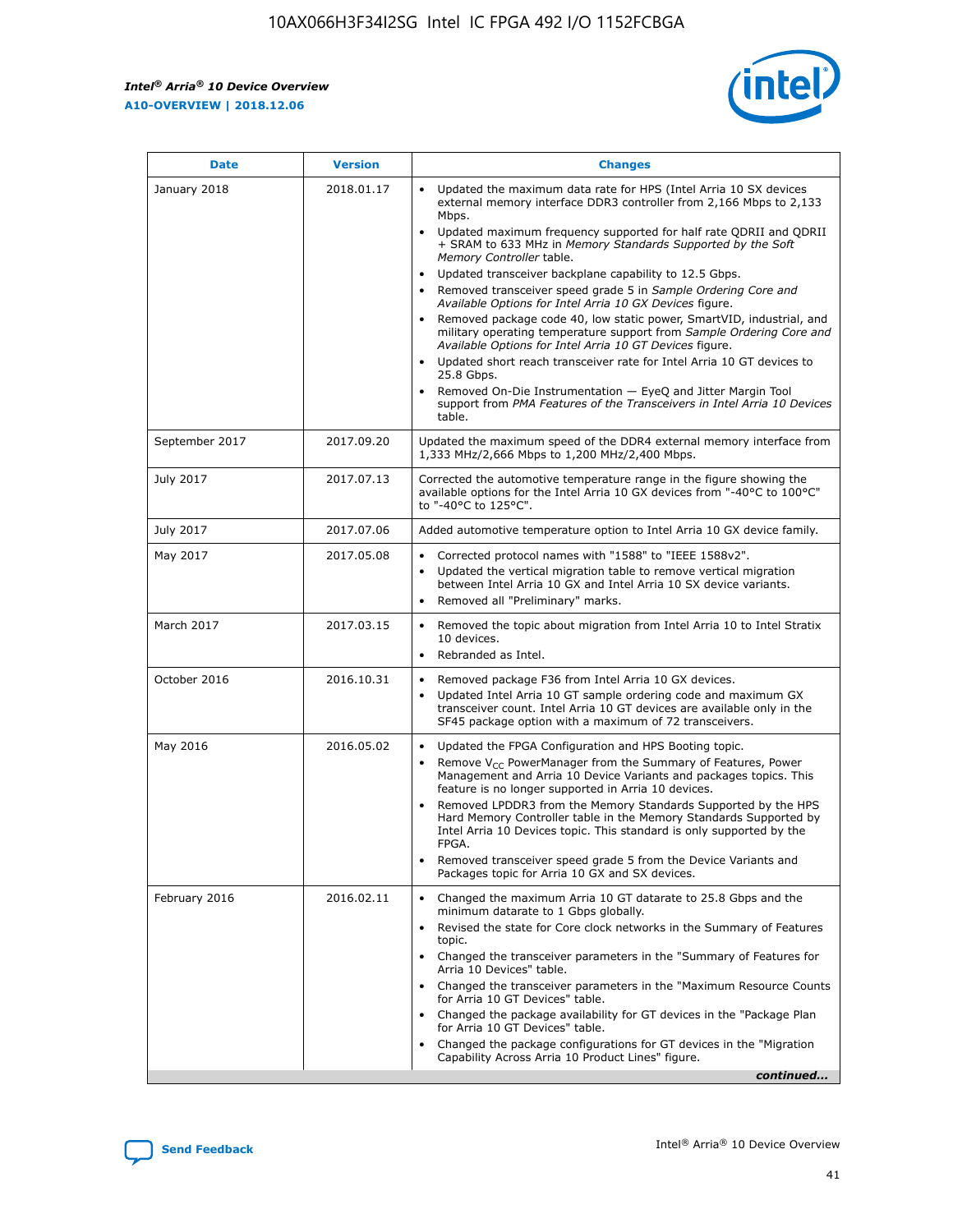

| <b>Date</b>   | <b>Version</b> | <b>Changes</b>                                                                                                                                                               |
|---------------|----------------|------------------------------------------------------------------------------------------------------------------------------------------------------------------------------|
|               |                | • Changed transceiver parameters in the "Low Power Serial Transceivers"<br>section.                                                                                          |
|               |                | • Changed the transceiver descriptions in the "Device Variants for the<br>Arria 10 Device Family" table.                                                                     |
|               |                | Changed the "Sample Ordering Code and Available Options for Arria 10<br>$\bullet$<br>GT Devices" figure.                                                                     |
|               |                | Changed the datarates for GT devices in the "PMA Features" section.                                                                                                          |
|               |                | Changed the datarates for GT devices in the "PCS Features" section.<br>$\bullet$                                                                                             |
| December 2015 | 2015.12.14     | Updated the number of M20K memory blocks for Arria 10 GX 660 from<br>2133 to 2131 and corrected the total RAM bit from 48,448 Kb to<br>48,408 Kb.                            |
|               |                | Corrected the number of DSP blocks for Arria 10 GX 660 from 1688 to<br>1687 in the table listing floating-point arithmetic resources.                                        |
| November 2015 | 2015.11.02     | Updated the maximum resources for Arria 10 GX 220, GX 320, GX 480,<br>$\bullet$<br>GX 660, SX 220, SX 320, SX 480, and SX 660.                                               |
|               |                | • Updated resource count for Arria 10 GX 320, GX 480, GX 660, SX 320,<br>SX 480, a SX 660 devices in Number of Multipliers in Intel Arria 10<br><b>Devices</b> table.        |
|               |                | Updated the available options for Arria 10 GX, GT, and SX.                                                                                                                   |
|               |                | Changed instances of Quartus II to Quartus Prime.<br>$\bullet$                                                                                                               |
| June 2015     | 2015.06.15     | Corrected label for Intel Arria 10 GT product lines in the vertical migration<br>figure.                                                                                     |
| May 2015      | 2015.05.15     | Corrected the DDR3 half rate and quarter rate maximum frequencies in the<br>table that lists the memory standards supported by the Intel Arria 10 hard<br>memory controller. |
| May 2015      | 2015.05.04     | • Added support for 13.5G JESD204b in the Summary of Features table.                                                                                                         |
|               |                | • Added a link to Arria 10 GT Channel Usage in the Arria 10 GT Package<br>Plan topic.                                                                                        |
|               |                | • Added a note to the table, Maximum Resource Counts for Arria 10 GT<br>devices.                                                                                             |
|               |                | • Updated the power requirements of the transceivers in the Low Power<br>Serial Transceivers topic.                                                                          |
| January 2015  | 2015.01.23     | • Added floating point arithmetic features in the Summary of Features<br>table.                                                                                              |
|               |                | • Updated the total embedded memory from 38.38 megabits (Mb) to<br>65.6 Mb.                                                                                                  |
|               |                | • Updated the table that lists the memory standards supported by Intel<br>Arria 10 devices.                                                                                  |
|               |                | Removed support for DDR3U, LPDDR3 SDRAM, RLDRAM 2, and DDR2.                                                                                                                 |
|               |                | Moved RLDRAM 3 support from hard memory controller to soft memory<br>controller. RLDRAM 3 support uses hard PHY with soft memory<br>controller.                              |
|               |                | Added soft memory controller support for QDR IV.<br>٠                                                                                                                        |
|               |                | Updated the maximum resource count table to include the number of<br>hard memory controllers available in each device variant.                                               |
|               |                | Updated the transceiver PCS data rate from 12.5 Gbps to 12 Gbps.<br>$\bullet$                                                                                                |
|               |                | Updated the max clock rate of PS, FPP x8, FPP x16, and Configuration<br>via HPS from 125 MHz to 100 MHz.                                                                     |
|               |                | Added a feature for fractional synthesis PLLs: PLL cascading.                                                                                                                |
|               |                | Updated the HPS programmable general-purpose I/Os from 54 to 62.<br>$\bullet$                                                                                                |
|               |                | continued                                                                                                                                                                    |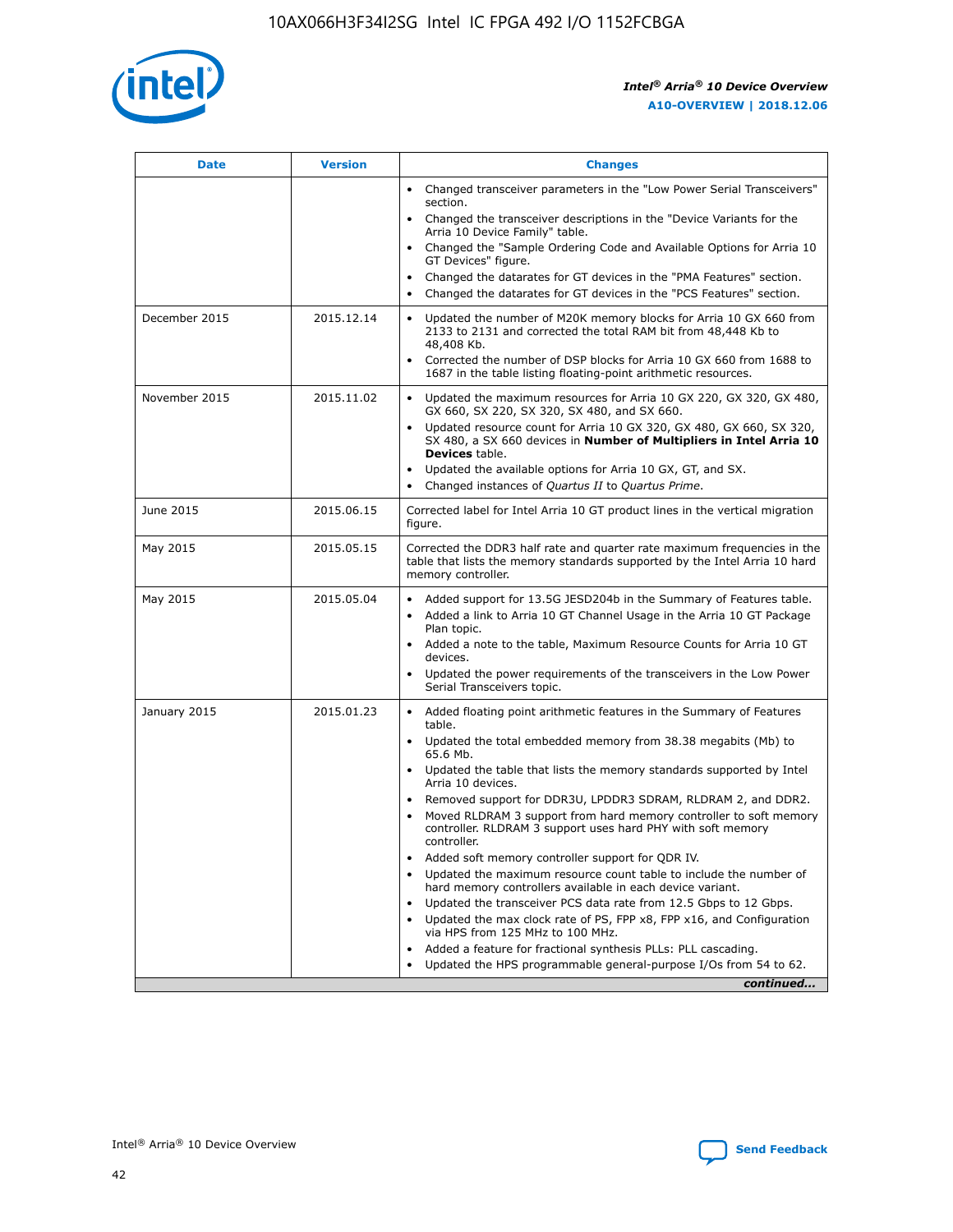r



| <b>Date</b>    | <b>Version</b> | <b>Changes</b>                                                                                                                                                                                                                                                                                                                                                                                                                                                                                                                                      |
|----------------|----------------|-----------------------------------------------------------------------------------------------------------------------------------------------------------------------------------------------------------------------------------------------------------------------------------------------------------------------------------------------------------------------------------------------------------------------------------------------------------------------------------------------------------------------------------------------------|
| September 2014 | 2014.09.30     | Corrected the 3 V I/O and LVDS I/O counts for F35 and F36 packages<br>$\bullet$<br>of Arria 10 GX.<br>Corrected the 3 V I/O, LVDS I/O, and transceiver counts for the NF40<br>$\bullet$<br>package of the Arria GX 570 and 660.<br>Removed 3 V I/O, LVDS I/O, and transceiver counts for the NF40<br>package of the Arria GX 900 and 1150. The NF40 package is not<br>available for Arria 10 GX 900 and 1150.                                                                                                                                       |
| August 2014    | 2014.08.18     | Updated Memory (Kb) M20K maximum resources for Arria 10 GX 660<br>devices from 42,660 to 42,620.<br>Added GPIO columns consisting of LVDS I/O Bank and 3V I/O Bank in<br>$\bullet$<br>the Package Plan table.<br>Added how to use memory interface clock frequency higher than 533<br>$\bullet$<br>MHz in the I/O vertical migration.<br>Added information to clarify that RLDRAM3 support uses hard PHY with<br>$\bullet$<br>soft memory controller.<br>Added variable precision DSP blocks support for floating-point<br>$\bullet$<br>arithmetic. |
| June 2014      | 2014.06.19     | Updated number of dedicated I/Os in the HPS block to 17.                                                                                                                                                                                                                                                                                                                                                                                                                                                                                            |
| February 2014  | 2014.02.21     | Updated transceiver speed grade options for GT devices in Figure 2.                                                                                                                                                                                                                                                                                                                                                                                                                                                                                 |
| February 2014  | 2014.02.06     | Updated data rate for Arria 10 GT devices from 28.1 Gbps to 28.3 Gbps.                                                                                                                                                                                                                                                                                                                                                                                                                                                                              |
| December 2013  | 2013.12.10     | Updated the HPS memory standards support from LPDDR2 to LPDDR3.<br>Updated HPS block diagram to include dedicated HPS I/O and FPGA<br>$\bullet$<br>Configuration blocks as well as repositioned SD/SDIO/MMC, DMA, SPI<br>and NAND Flash with ECC blocks.                                                                                                                                                                                                                                                                                            |
| December 2013  | 2013.12.02     | Initial release.                                                                                                                                                                                                                                                                                                                                                                                                                                                                                                                                    |